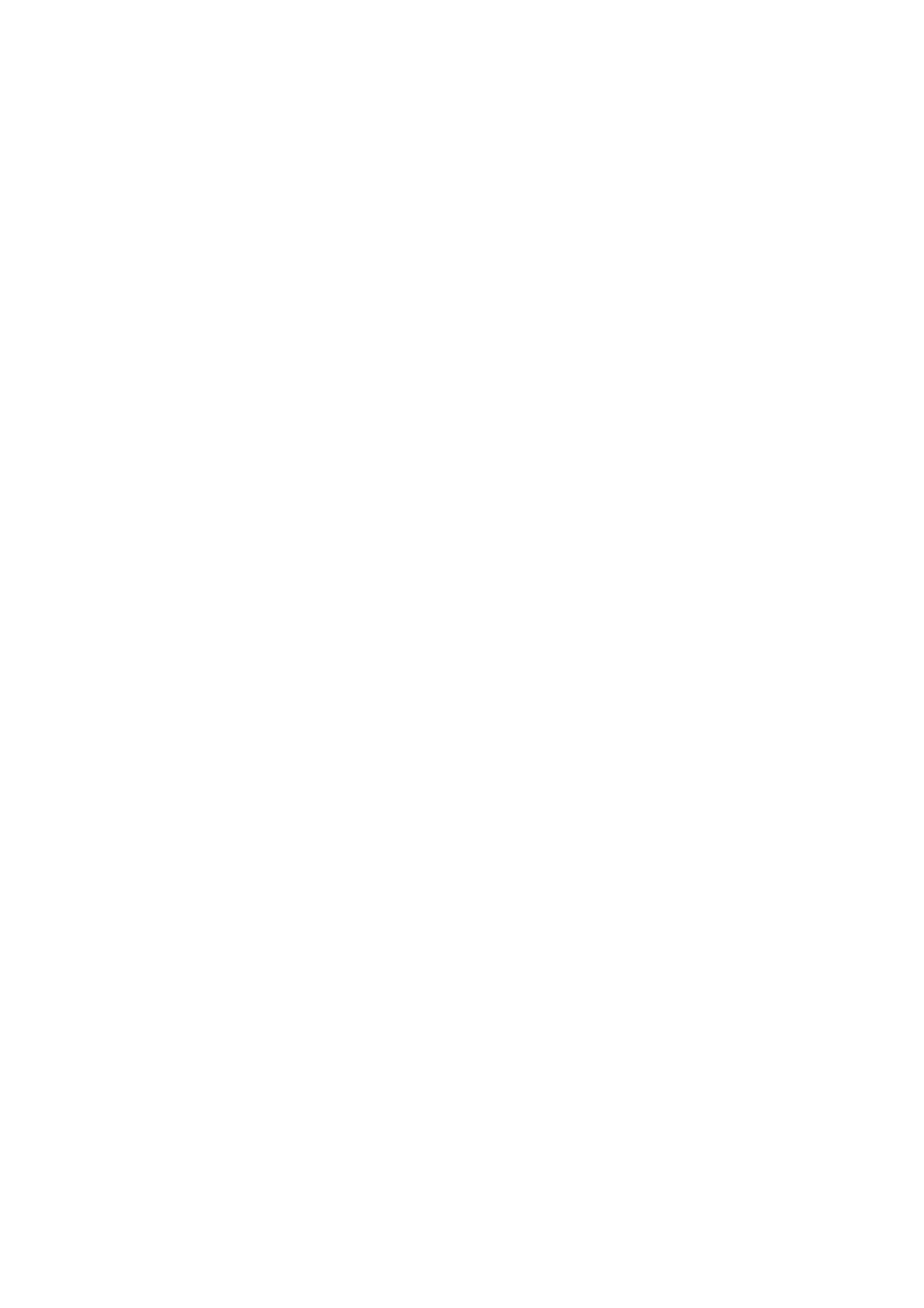## **Table of Contents**

| 1 |  |  |  |
|---|--|--|--|
| 2 |  |  |  |
|   |  |  |  |
|   |  |  |  |
|   |  |  |  |
|   |  |  |  |
|   |  |  |  |
|   |  |  |  |
|   |  |  |  |
|   |  |  |  |
|   |  |  |  |
|   |  |  |  |
|   |  |  |  |
|   |  |  |  |
|   |  |  |  |
|   |  |  |  |
| 4 |  |  |  |
|   |  |  |  |
|   |  |  |  |
|   |  |  |  |
|   |  |  |  |
|   |  |  |  |
|   |  |  |  |
| 5 |  |  |  |
|   |  |  |  |
|   |  |  |  |
|   |  |  |  |
|   |  |  |  |
|   |  |  |  |
|   |  |  |  |
|   |  |  |  |
|   |  |  |  |
|   |  |  |  |
|   |  |  |  |
|   |  |  |  |
|   |  |  |  |
|   |  |  |  |
|   |  |  |  |
|   |  |  |  |
|   |  |  |  |
|   |  |  |  |
|   |  |  |  |
|   |  |  |  |
|   |  |  |  |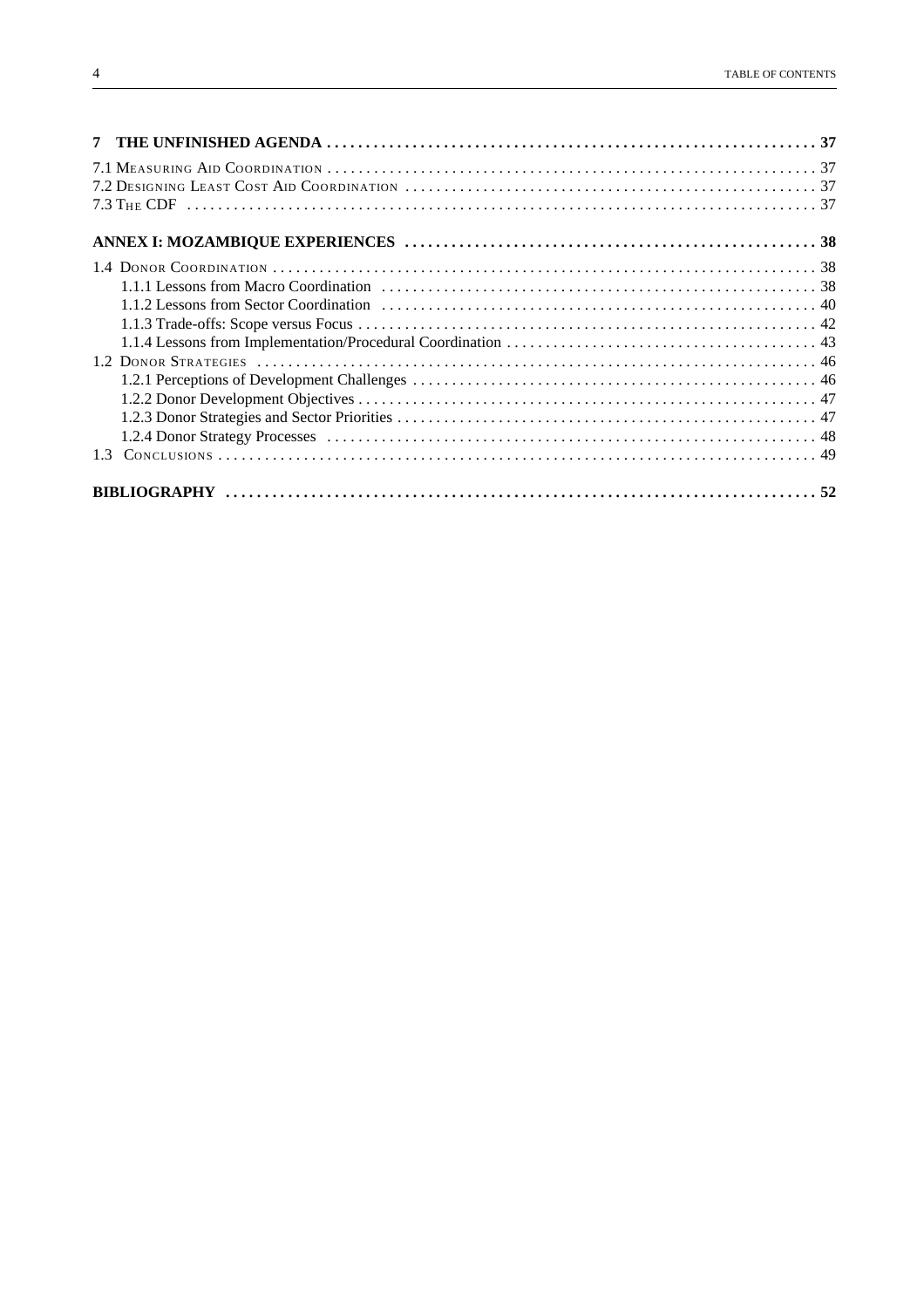## **Acronyms and Abbreviations**

| BoP            | <b>Balance of Payment</b>                              |
|----------------|--------------------------------------------------------|
| CDF            | <b>Comprehensive Developement Framework</b>            |
| CG             | <b>Consultative Group</b>                              |
| DAC            | <b>Development Assistance Committee</b>                |
| DAF            | Debt Alleviation Fund                                  |
| DFID           | Department for International Development               |
| <b>ECA</b>     | Economic Commission for Africa                         |
| EU             | European Union                                         |
| <b>GCA</b>     | Global Coalition for Africa                            |
| <b>GCPI</b>    | Gabinete de Coordenacão dos Programas de Importacão    |
| IMF            | <b>International Monetary Fund</b>                     |
| JEM            | <b>Joint Evaluation Mission</b>                        |
| <b>LDC</b>     | <b>Least Developed Countries</b>                       |
| <b>LMG</b>     | Like Minded Group                                      |
| <b>MAE</b>     | Ministry for Public Administration (Mozambique)        |
| MinAg          | Ministry of Agriculture (Mozambique)                   |
| MinEd          | Ministry of Education (Mozambique)                     |
| MoH            | Ministry of Health (Mozambique)                        |
| <b>MONAP</b>   | Mozambique - Nordic Agricultural Programme             |
| MPF            | Ministry of Pfarming and Finance (Mozambique)          |
| <b>NMFA</b>    | Norwegian Ministry of Foreign Affairs                  |
| NORAD          | Norwegian Agency for Development Cooperation           |
| <b>NORSAD</b>  | Nordic SADCC Fund                                      |
| OAU            | Organization for African Unity                         |
| <b>OECD</b>    | Organization for Economic Cooperation & Development    |
| <b>PROAGRI</b> | Mozambique's Agricultural Sector Development Programme |
| <b>ROCS</b>    | Road and Coastal Shipping                              |
| RT             | Round Table meetings                                   |
| <b>SADC</b>    | Southern African Development Community                 |
| SADDC          | Southern African Development Coordination Committee    |
| SAP            | <b>Structural Adjustment Program</b>                   |
| SIP            | <b>Sector Investment Program</b>                       |
| SPA            | Special Program for Africa                             |
| SWAP           | Sector Wide Approach to Programming                    |
| <b>SWAPO</b>   | South West Africa People's Organization                |
| TRA            | Tanzania Revenue Authority                             |
| UN             | <b>United Nations</b>                                  |
| UNDAF          | United Nations Development Assistance Framework        |
| <b>UNDP</b>    | United Nations Development Programme                   |
|                |                                                        |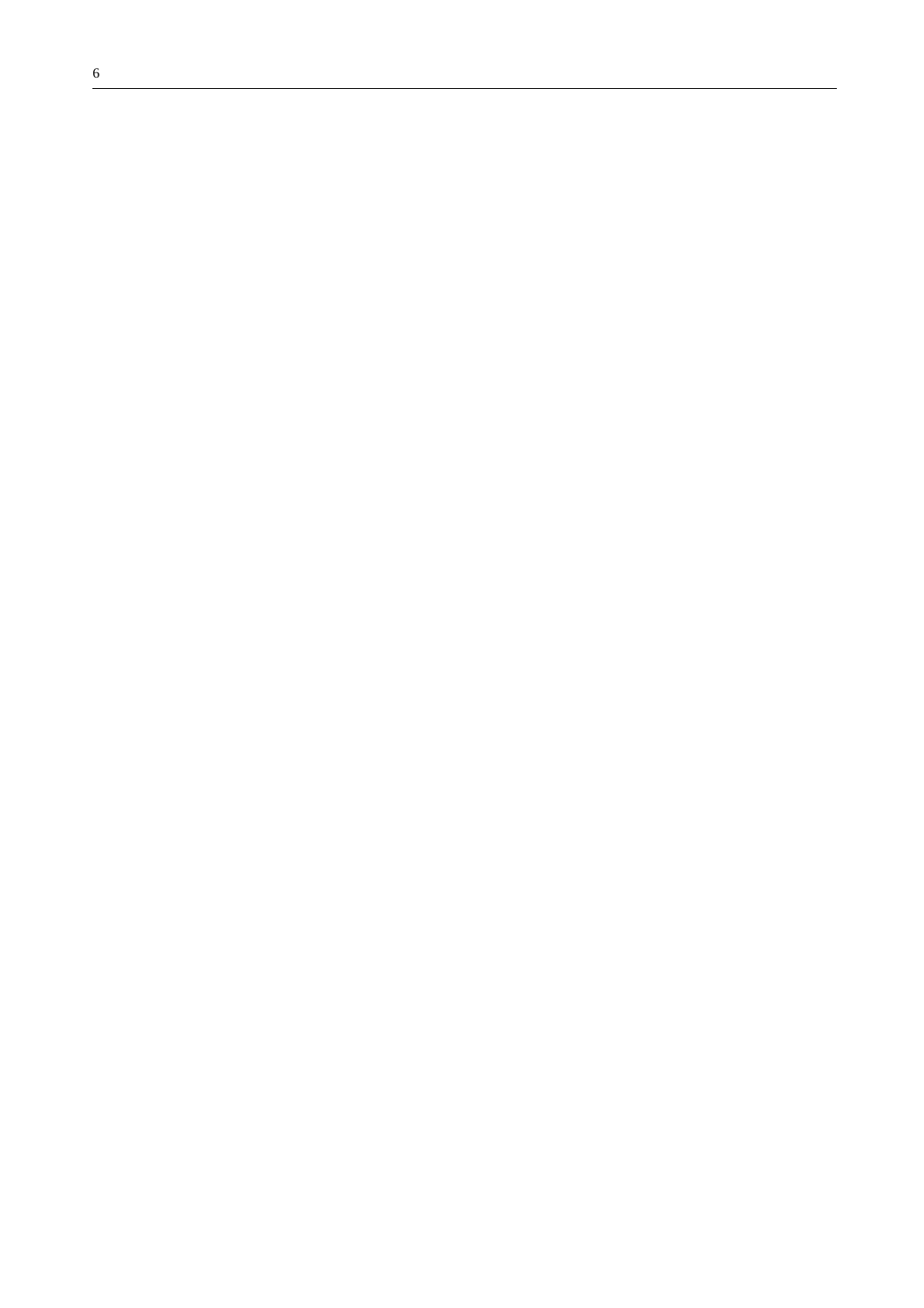## **1 Executive Summary**

The so-called "Pearson Commission" presented its report entitled *Partners in Development. Report of the Commission on International Development* 30 years ago. Key themes in that report remain valid today: the recipient must be responsible for its own development policies but donors have a right to be consulted; the interaction between the parties should be based on a *partnership* where predictability and performancebased resource flows are integral parts.

*Aid coordination* has subsequently become a key dimension in the operationalization of the partnership concept. Donors and recipients alike are allocating increasing resources for aid coordination activities, with the understanding that efficient aid coordination generates efficiency gains. It is not clear, however, how to measure these efficiency gains, nor is there a good understanding of what a "least cost" strategy for aid coordination *improvements* should look like.

This study was commissioned by the Planning and Evaluation Unit of the Ministry of Foreign Affairs to provide an update on the aid coordination debate. It was primarily to be a desk study, but supplemented by interviews of resource persons and the use of relevant case studies. Particular attention was to be paid to recipient experiences and viewpoints where these could be identified.

#### **Partnership, Recipient Responsibility and Aid Coordination**

The partnership concept is given different contents by different actors, but overall it is an important step in the direction of a more equitable relationship between donors and recipients. In particular, it recognizes the centrality of the recipient in the relationship, and the desirability of the recipient to manage it. But the reality is that fundamental asymmetries remain between the two sets of actors, not only in terms of economic resources, but also political. A key aspect here is the lack of credibility and legitimacy on the side of many recipient governments that undermines their political bargaining power with respect to donors. There is thus a serious gap between rhetoric and reality regarding the content of partnership concept where the resourcerich partners have a particular responsibility for not dominating and taking over the relationship.

Instead of partnership, Norway has used a *recipient responsibility* concept, to underline the need for donors to step back and have donor coordination subordinated to recipient priorities. Norway risks becoming marginalized in the development of the partnership

concept if it insists on maintaining a separate concept, since both partnership and recipient responsibility are to address *systemic* dimensions of the donor-recipient relationship. Norway may make a greater contribution by bringing the experiences gained from the recipient responsibility approach into the partnership discussion.

#### **The Structure of Aid Coordination**

Two *kinds* of aid coordination take place at the international level. Focused *events* such as the international conferences help generate consensus on overarching policy issues, largely on specific issues like the environment (Rio), education (Jomtien) etc. On the other hand, more permanent institutions like OECD/DAC or process-oriented fora like the SPA work with systemic and implementation problems. Most of the latter institutions are donor-driven, however, with recipient countries having limited influence.

Coordination at the recipient country level usually includes overarching development issues and financing of national priorities through Roundtable or Consultative Group meetings, held abroad or in-country. There are often a variety of inter-donor coordination mechanisms in place as well as government-donor fora, both at macroeconomic and sector levels. The number of such coordination activities has grown rapidly over the last years without clarity as to what the outcomes of them have been. There thus seems to be a lack of focus and results-orientation regarding the aid coordination activities themselves, which represents a major challenge both to donors and recipients.

#### **Dimensions of Aid Coordination**

Aid coordination can be de-composed along several dimensions: *geographic* (international coordination on general issues versus recipient country-specific); *content* (policies, principles and priorities versus procedures versus practices); degrees of *intensity/ commitment* (general consultation versus cooperation at the strategic level versus collaboration at implementation level); national issues versus sector and sub-sector issues; at *geographic/regional* level within a given country; and along *functional* lines (technical assistance versus general balance of payments support, for example).

By de-composing aid coordination efforts along these various dimensions it may be possible to identify which cells in the multi-dimensional coordination matrix yield the higher pay-off to effort.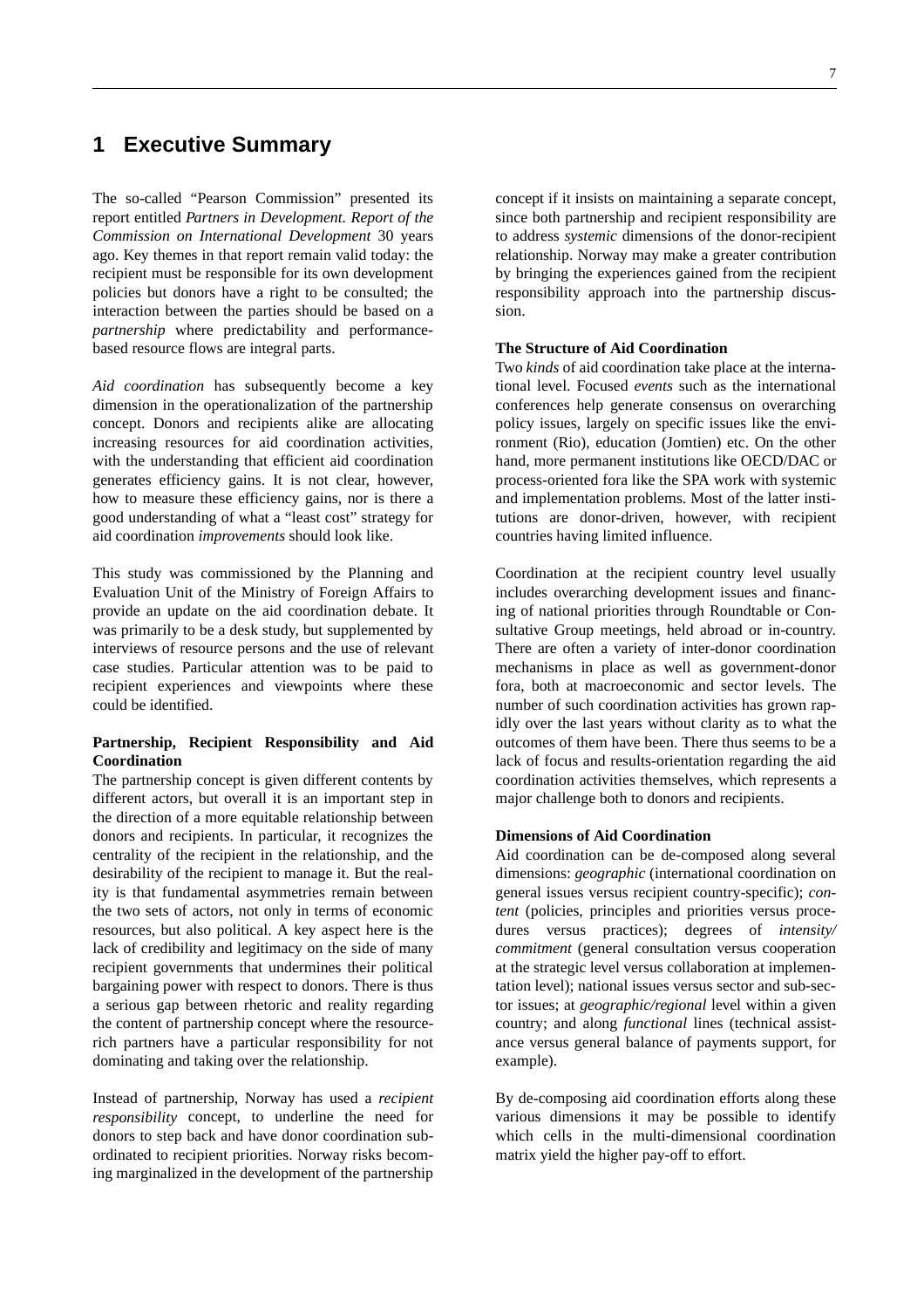#### **Lessons from Coordination**

While all actors in principle agree that it is important that recipient governments manage external assistance and thus should be responsible for aid coordination, most of the poorer countries lack the technical and administrative capacity and skills to handle this efficiently. A more serious shortcoming may be their lack of *political* credibility and legitimacy, however, which is a dimension that requires more attention. But donor practices fragment and thus weaken aid coordination possibilities and outcomes as well, and this is at least as much to blame as lack of local implementation capacity and will.

#### *Nordic Experiences*

The Nordic countries have a high degree of commonality with respect to overarching policies and a strong commitment to flexible and coordinated development efforts. The experience has been, however, that effective coordination is difficult to achieve. Strong continuous political commitment is required, since the bureaucratic interests of the various aid administrations will otherwise tend to fragment efforts along more particularistic agendas. Since donor country policy agendas change over time, the outcomes of inter-Nordic coordination efforts have therefore varied considerably.

#### *Recipient Politics and Aid Coordination*

Successful aid coordination implies structural changes to resource flows – in particular that central agencies like ministries of finance take on a coordinating and thus a stronger role. This may often generate resistance from those within the local administration that feel they will lose out, such as aid-favored units in line ministries – a problem that should not be underestimated. Understanding the *politics* of aid coordination is therefore as important as understanding the economics of it.

#### *Donor Strategy Coordination and National Development Programs*

If there is no coherent government development program and strategy in place, donors cannot substitute for this by coordinating their own strategy processes, but should rather support government's efforts at developing a credible program. This position arrived at for example in the context of a Mozambique survey, is not accepted by all donors, who believe that many recipient governments are not serious about addressing key structural issues and that donor conditionality is still required. Recent studies note the failure of conditionality as a means for attaining policy changes, however, and this points to the need for more imaginative and constructive support for recipient-managed strategies.

#### *Coordination of Policies versus Procedures and Practices*

Coordination of *policies* may not be so important, however, since it is relatively easy to reach agreement on policies and priorities. The real disagreements tend to appear with regards to procedures and practices. It is at this level, therefore, that coordination gains are potentially the greatest, since differences in how activities are to be implemented generate enormous administrative and transaction costs to both donors and recipients. Establishing a program for identifying "best practices" at this level would seem to be important.

#### *Aid Coordination Mechanisms*

Regarding *mechanisms* for aid coordination, the most common one - informational meetings – may also be the least efficient and could be streamlined/downsized. At the other extreme, formal contracts often represent cost-efficient coordination because while they may be costly to establish – *investment costs* are high – they generate lasting and potentially substantial reductions in *recurrent transaction* cost, and these are the real problems for local administration.

#### *Most Interesting Current Efforts*

Coordination at national level is required to achieve *systemic* changes, which in turn generate major benefits to the host country. The most interesting coordination experiences right now seem to be taking place at the *sector* levels, however, where innovative approaches such as SWAPs are being tried out in a number of countries. At both levels, however, patience and realistic capacity building are required. In this connection it is important to note that *institutional development* is key to successful aid coordination, since this establishes national "rules of the game" that are managed by national authorities and which all actors must follow. This is the only means through which sustainable reductions in transaction costs can be attained and maintained.

#### **The Unfinished Agenda**

This assessment was primarily to be a desk-study and done within strict resource ceilings. It therefore represents a first limited effort at analyzing the aid coordination field, and thus suffers from a number of shortcomings:

The Nordic experiences were not an explicit part of this study, and thus only a few examples have been looked into. There are, however, a number of cases that ought to be reviewed for more careful lessons: the Nordic UN initiatives, several of the larger SADDC programs including the NORSAD fund, as well as more careful reviews of the Namibia and Tanzania experiences.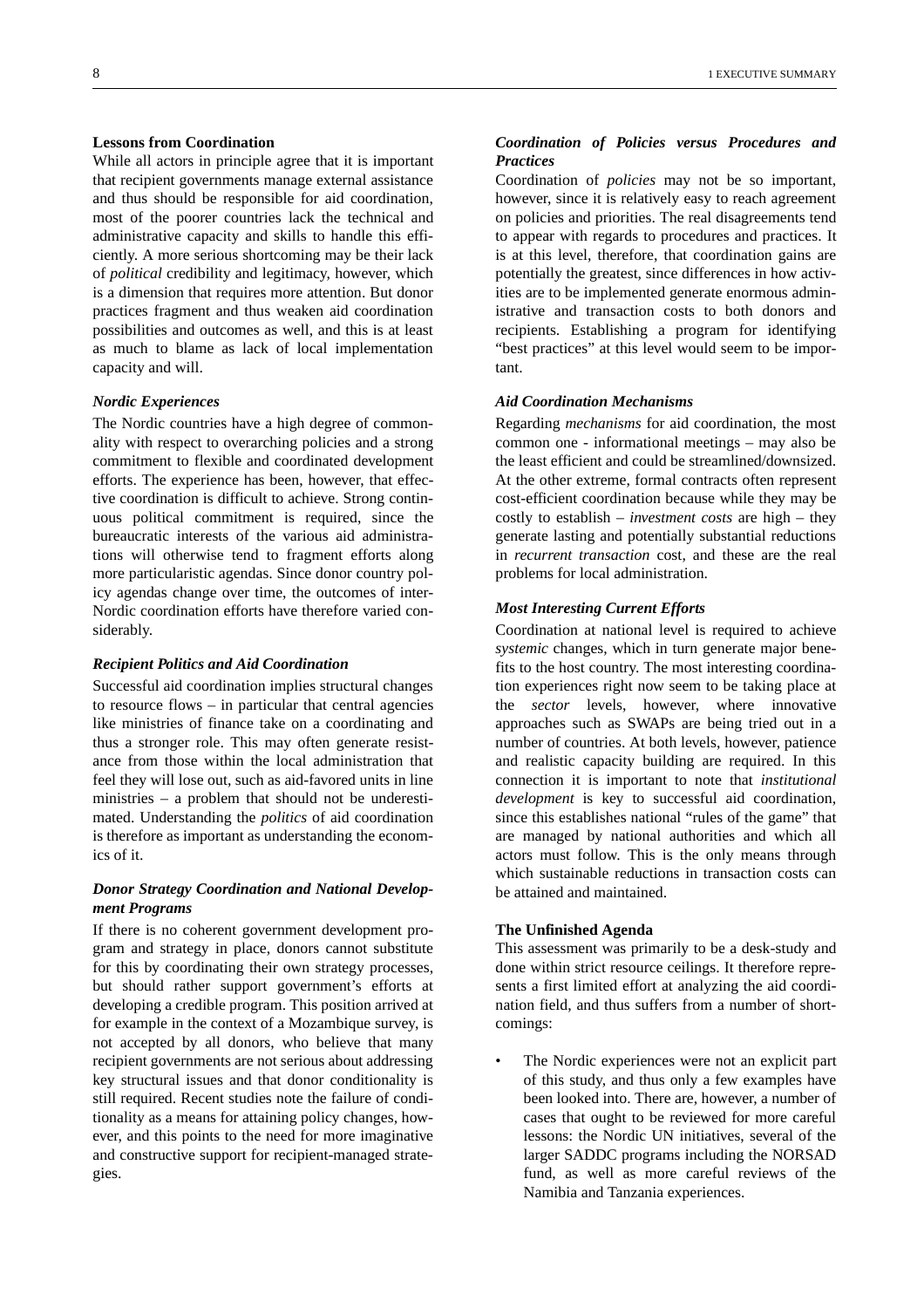- Over the last year, considerable work has been carried out regarding the experiences of sector coordination/sector budget support. This area should be paid more attention in the future.
- Another area that merits more work is donor practices. Norway's fragmentation of its cooperation financing according to own priorities is one example, and the degree to which this is common ought to be looked into. Sources could be national budget documents but also the DAC donor reviews.

Conceptual and empirical issues need to be developed. At the conceptual level, it is important that some agreement can be reached on how to measure costs and benefits of aid coordination. Right now, vast and increasing resources are going into this area without there being a clear idea about whether the coordination efforts are being done in a rational way or not. A transaction costs approach to this problem appears to be one of the more promising avenues.

In the empirical field, a program of case studies should be developed that would track some interesting cases and analyze what characterizes what are considered to be "best practice" examples. Without some solid empirical foundations, it is difficult to see how aid coordination efforts can be steered in better directions.

Finally, the launching of the Comprehensive Development Framework, CDF, provides a unique opportunity for donors and recipients alike to test out and apply in a systematic way the lessons from many years of aid coordination. The question is if enough is currently known to specify what are the most cost-effective ways of coordinating aid resources.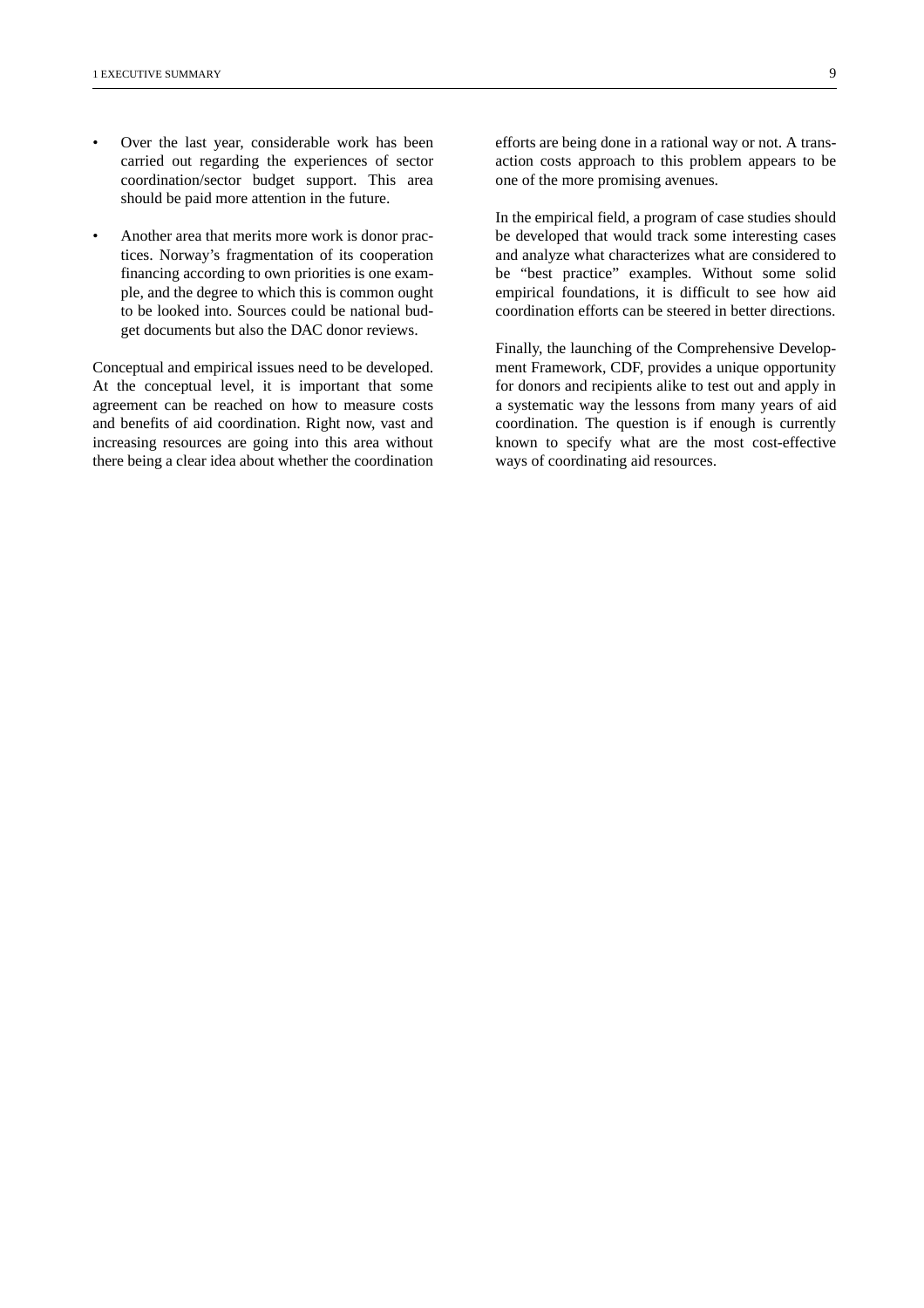## **2 Introduction**

Both donors and aid recipients are spending considerable resources on aid coordination activities. The trend seems to be towards an *increase* in these levels, yet relatively little is known about the outcomes and impact of these efforts. In particular, there does not seem to be much of a *strategy* in place for how to improve the effectiveness of the aid coordination resources themselves.

Norway's Minister for Development and Human Rights has made it clear that she sees this as an area for improvement. As a step towards understanding where the debate on aid coordination is today, the Planning and Evaluation Unit in the Ministry of Foreign Affairs commissioned the current study. It was to be primarily a desk study, but was at the same time rather ambitious in terms of identifying lessons that might be relevant for the future. Given the limited time and resources available, on the one hand, and the agenda to be covered, on the other, the strategy chosen has been to prepare a report that is as much a discussion paper as just a review. The reason is that there are some issues that seem worthwhile to present for debate, but the material underlying them may be limited and uncertain, so it is not clear how valid or general the conclusions really are. As a way of promoting the debate, however, it was found that presenting the tentative conclusions might be the most helpful approach.

#### **2.1 Mandate**

The mandate for the study divided the task in two parts. The first was to be a review of the studies available on aid coordination, including the experiences with Consultative Group meetings, of sector coordination, etc. It should in particular look at material that contains information on recipients' experiences. The review was to cover both Norwegian and international studies, and could be supplemented with interviews. The other part of the study was to look at the development of Norwegian policies and practices with respect to main channels of Norwegian assistance.

Based on the above work, the study is to summarize the experiences with aid coordination, and identify and assess the factors that have contributed to or weakened aid coordination. Attention was to be paid to donorrecipient coordination, and particularly which factors have held back recipient capacity for managing coordination. A comparison should be made between Norwegian and international experiences in these areas, and an analysis of what may have caused the divergences should be presented. Finally, if at all possible, the study should say something about costs and benefits from aid coordination.

#### **2.2 Methodology**

The study has been based on four sets of inputs. The first one was the desk study, where the attached bibliography contains the material reviewed. The second one was a limited series of interviews with aid officials in Oslo and Stockholm. The third component consisted of case material from Mozambique and Tanzania, taking advantage of two major reviews that ECON carried out in these two countries over the last twelve months, and that generated material relevant to this study. Finally, the Ministry financed the participation of ECON as an observer at a workshop organized by the World Bank in Washington in February 1999. This workshop was for senior officials in developing countries who have aid coordination responsibilities in their home countries, where the purpose was to critically review their experience in this area, and look at ways of making aid coordination more efficient.

#### **2.3 The Larger Picture**

The World Bank, the UNDP, and the Development Assistance Committee, DAC, are also currently engaged in reviews of the issues surrounding aid coordination. These other studies are considerable larger efforts and will thus cover overarching issues more indepth. Taking this into account, this review thus presents some more case material that may not be used in the other reports. Some of the experiences with aid coordination among the Nordic countries are presented, as is material from Tanzania and Mozambique – two aid dependent countries with somewhat different experiences regarding aid coordination.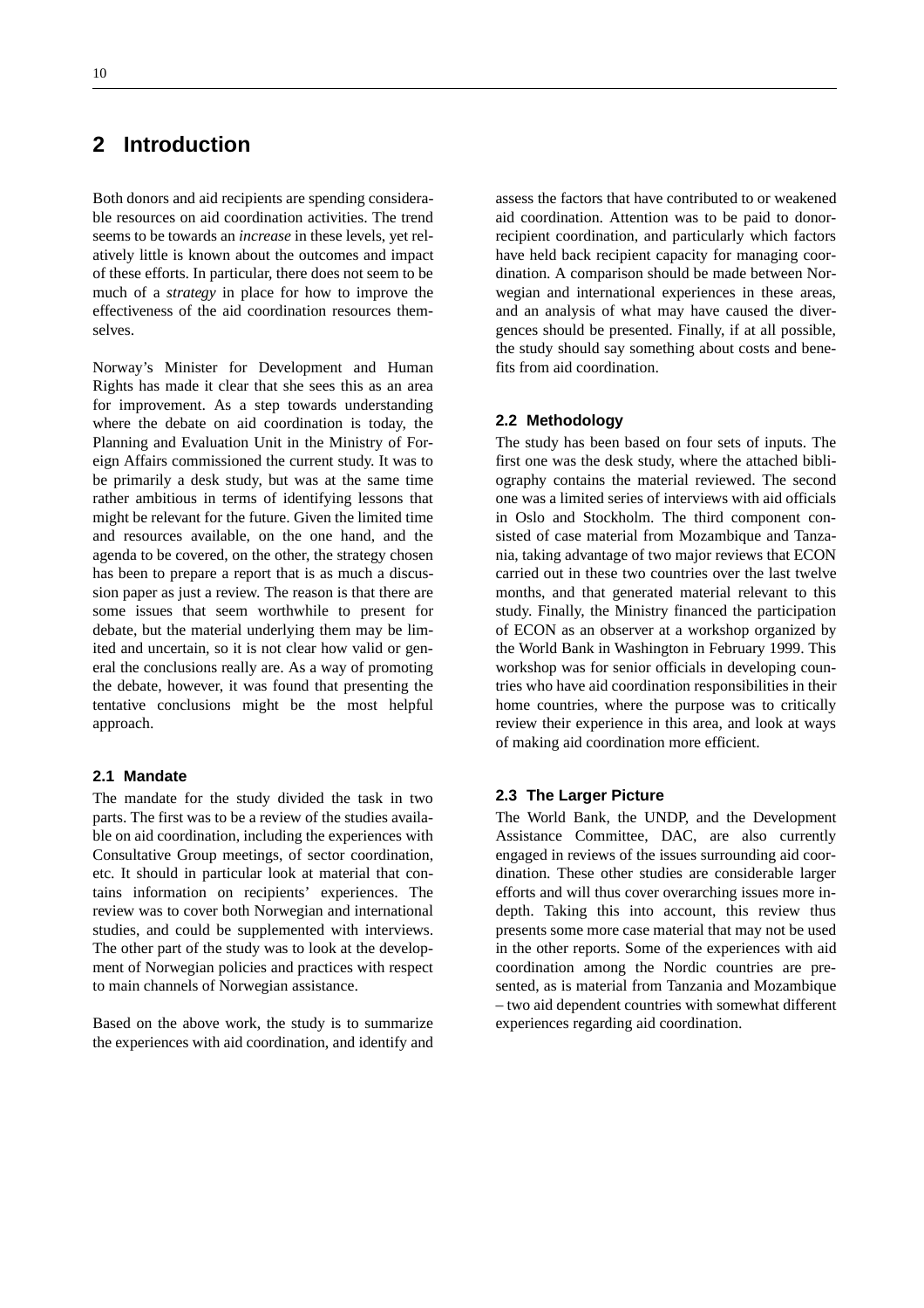## **3 Partnership and Aid Coordination**

The mandate asks that particular attention be paid to the interaction between donors and recipients with regards to aid coordination – that is, review the *structural* dimension of this interaction. This is done along two dimensions. Chapter 3 gives an overview of *actors* and *roles* within aid coordination, whereas chapter 4 looks at *dimensions* of aid coordination.

#### **3.1 Aid Coordination and Partnership**

Central to donor-recipient coordination is the concept of *partnership* – which is hardly a novel concern. The first major commission established by the international community dealt with the problems of development and aid. Headed by Lester Pearson, the commission's report *Partners in Development. Report of the Commission on International Development,* was presented in 1969. Much of what it said then is still relevant today:

*"The formation and execution of development policies must ultimately be the responsibility of the recipient alone, but the donors have a right to be heard and to be informed of major events and decisions. This calls for a new partnership based on an informal understanding expressing the reciprocal rights and obligations of donors and recipient. The precise arrangements will and should differ from country to country, but, broadly, aid-providers, including international organizations, should be able to expect periodic consultations on matters of economic policy … Recipients, on the other hand, should be entitled to a prompt and reasonably steady aid flow at the level agreed and allocation of additional aid according to explicit criteria emphasizing economic performance" (Pearson et. al. 1969, pp. 127-128).*

The title of the Pearson Commission report was carefully chosen. And the title and arguments for partnering are clearly as topical today as when the report was produced. The World Bank presented a discussion paper in 1998 entitled "Partnership for Development: Proposed Actions for the World Bank". The focus of the paper is "on the single question of how partnerships can provide a tool to deliver more effective development assistance to developing countries" (World Bank 1998d, p. 2).

The Pearson Commission's call for a partnership based on reciprocal rights and obligations between donors and recipients has thus been a constant theme over the last 30 years, and *aid coordination* has been a key dimension in its operationalization. Over the last

several years, there has been greater consensus concerning the need for and content of the partnership. At the same time, work has intensified regarding aid coordination, with both the donor community and developing countries intensifying efforts to improve performance. A wide range of agencies are involved, and there are more efforts than ever at identifying "best practices" and understanding what makes them successful.

#### **3.1.1 OECD/DAC**

The Development Assistance Committee, DAC, of the OECD carried out a series of assessments in the late 1980s and early 1990s, leading to the *DAC Principles for Effective Aid – Development Assistance Manual* (OECD 1992). The 1992 document states as the first "compelling lesson" from its review of 25 years of development cooperation that "aid can only be as effective as the policy, economic and administrative environment in which it works…The fundamental lesson is that aid has to be more concerned with creating the fundamental conditions for its effectiveness". Furthermore, "Greater emphasis should be given to ensuring the commitment of recipients' executing agencies and the motivation of local target groups through the active involvement in selection, design and implementation". (OECD 1992, pp. 5-6). Regarding the specific issue of aid coordination, the document has as the first overriding principle that "donor coordination [is] to help developing countries establish and implement improved policies and carefully appraised investment and expenditure programs" (OECD 1992, p. 25). It has little to say in terms of *how* this is to be achieved, however.

Subsequently, the DAC has produced a policy paper, Shaping the 21<sup>st</sup> Century: The Contribution of Devel*opment Co-operation* (OECD 1996). It establishes a series of specific objectives for the development cooperation that are related to poverty reduction. It goes on to say "Acceptance of the partnership model, with greater clarity in the roles of the partners, is one of the most positive changes we are proposing in the framework for development co-operation". It then notes that "Paternalistic approaches have no place in this framework" (OECD 1996, p. 13). The document defines what is termed "a compact for effective partnership" in three parts: joint responsibilities, developing country responsibilities, and external partner responsibilities. On the developing country side, responsibilities include appropriate macroeconomic policies; social development with increased participation and gender equality, accountability and the rule of law, strengthening of human and institutional capacity. External part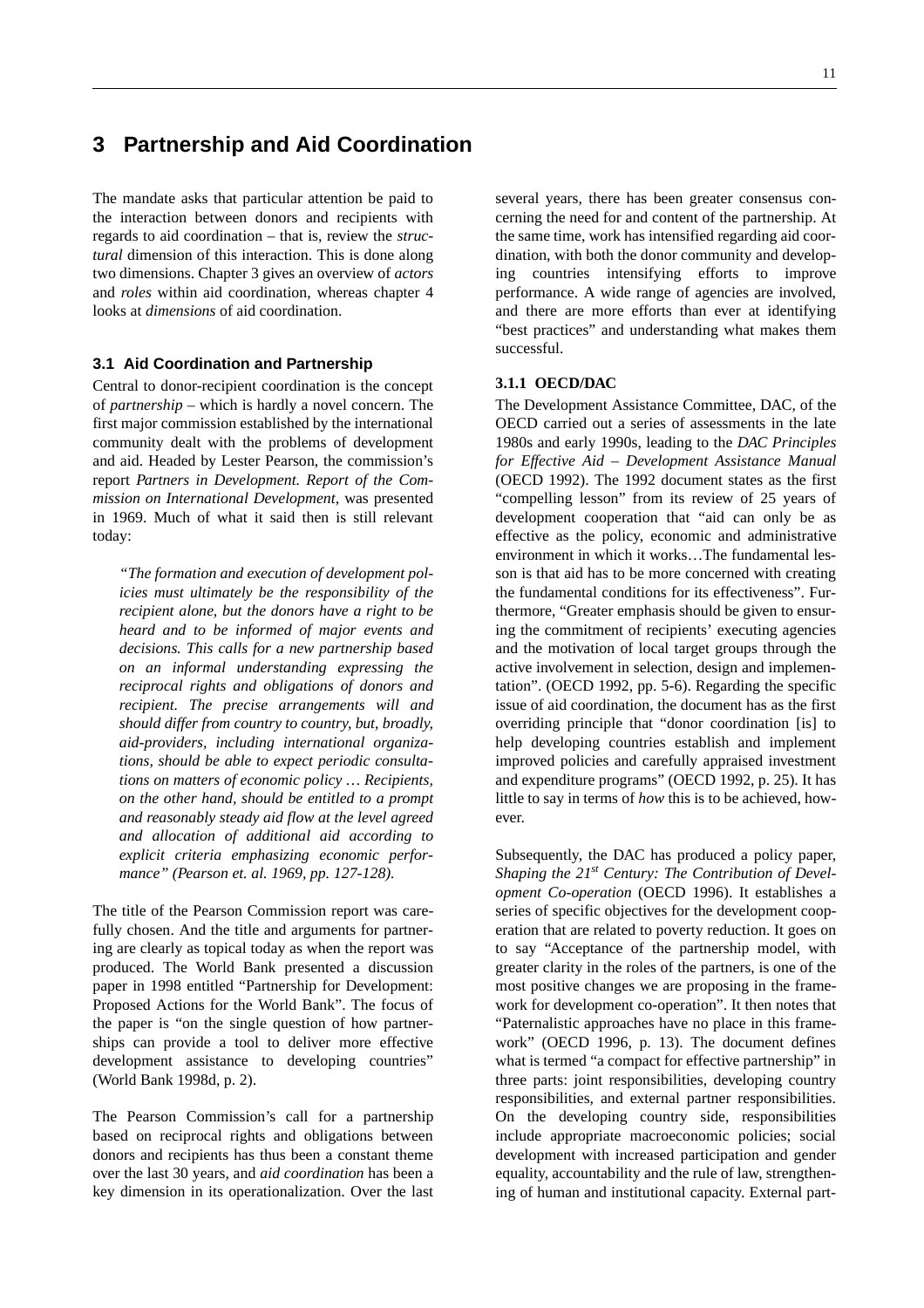ners should provide reliable and appropriate assistance, adhere to guidelines for effective aid, support capacity building to avoid aid dependency, and work for better coordination among the external partners (OECD 1996, pp. 14-15).

#### **3.1.2 UNDP**

Within the UN system, UNDP has a mandate for coordinating programming and to some extent even funding. In addition, UNDP co-chairs the Round Table, RT, meetings with recipient governments. UNDP has carried out several studies to review its overall aid coordination role and experiences. The last study, done five years ago (COWIconsult 1994), made a number points:

- UNDP's mandate, presence and tools can both service the donor community and ensure transfer of ownership of aid coordination to the national institutions.
- UNDP can perform three key roles: (i) be a neutral provider of aid coordination services, (ii) provide technical services for aid coordination and management; and (iii) provide substantive inputs in key areas, such as sustainable human development and good governance, that would promote local capacity for aid coordination.
- UNDP should focus its efforts in the LDCs, where it has its main presence, has the largest cooperation program, and already plays an important coordinating role within the UN system.
- In middle-income countries, UNDP should provide technical assistance in select core and line ministries, avoiding duplication or conflicts with other large bilateral or multilateral programs and agencies that might already be providing similar services to other national institutions.

UNDP is currently carrying out a review of the Round Table mechanism, where the full cycle of preparation, conference, sector meetings, monitoring and follow up will be looked into. Several case studies will be done and subsequently discussed with development partners in workshops both at the country and sub-regional levels. Other UN mechanisms like the UN Development Assistance Framework, UNDAF, and Human Development Reports will be looked at in terms of their potential usefulness and relevance for aid coordina- $\text{tion}^1$ .

#### **3.1.3 Sweden**

Among the bilaterals, Sweden seems to have carried out the most thorough review of its cooperation principles. Focus was on its relations with Africa, since most Swedish financial resources are channeled there, and this is where Sweden – and other donors – have experienced the greatest difficulties in attaining stated objectives. Sida produced a series of studies under the "Project 2015" umbrella, including a major report on aid dependency (Sida 1996). This report contained two studies – one on the problem of aid dependency in general (Riddell 1996), while the other one was a case study of aid dependency in Tanzania, but seen from a recipient-country perspective (Sobhan 1996). The report presented an action program for combating aid dependency in a number of points, the most important of which were: (i) reward the *quality/impact* of aid rather than *levels* of aid, using systematic monitoring; (ii) induce a genuine program approach with recipient management and pooled resources; (iii) build *national* rather than project capacity, including policy environment, civil society; (iv) make policy dialogue broad and transparent, including academia, NGOs, representative entities; (v) support domestic resource mobilization.

This was followed by a major report to the Ministry of Foreign Affairs by a panel of external resource persons entitled *Partnership with Africa. Proposals for a New Swedish Policy towards Sub-Saharan Africa* (Swedish Ministry of Foreign Affairs 1997). The partnership concept is given considerable space: "Here, 'partnership' denotes the aspiration to establish, jointly with African partners, a more equal and respectful relationship" (ibid, page 22). The need for monitoring implementation of the principles is proposed, a code of conduct for donor countries is presented, (pre-) conditions for Swedish support and what are assumed to have to be shared values for a partnership to be meaningful, are laid out.

Based on this report, the Ministry itself presented a formal policy paper, *Africa on the Move. Revitalizing Swedish Policy towards Africa for the 21st Century* (Swedish Ministry of Foreign Affairs 1998). Partnership is again discussed, where it is explained that partnership "primarily involves not donors and recipients, but two parties collaborating to attain jointly formulated aims". It goes on to state that "Obviously, the inequality that is inherent in the aid relationship cannot be eliminated all at once. But it can be tackled in various ways while, at the same time, contacts are extended into areas where mutual interest results in self-funding exchange" (ibid, page 9). Genuine partnership requires a basis of common values and mutual trust; clearly formulated objectives, conditions, obligations, roles and responsibilities among the parties; a

<sup>1.</sup> Reviews of the UNDAF have already taken place leading to a number of revisions to both the structure and organization of the UNDAF compared with the original concept. The UNDP reviwe will presumably bring the various issues surrounding the UNDAF to the table for further discussion.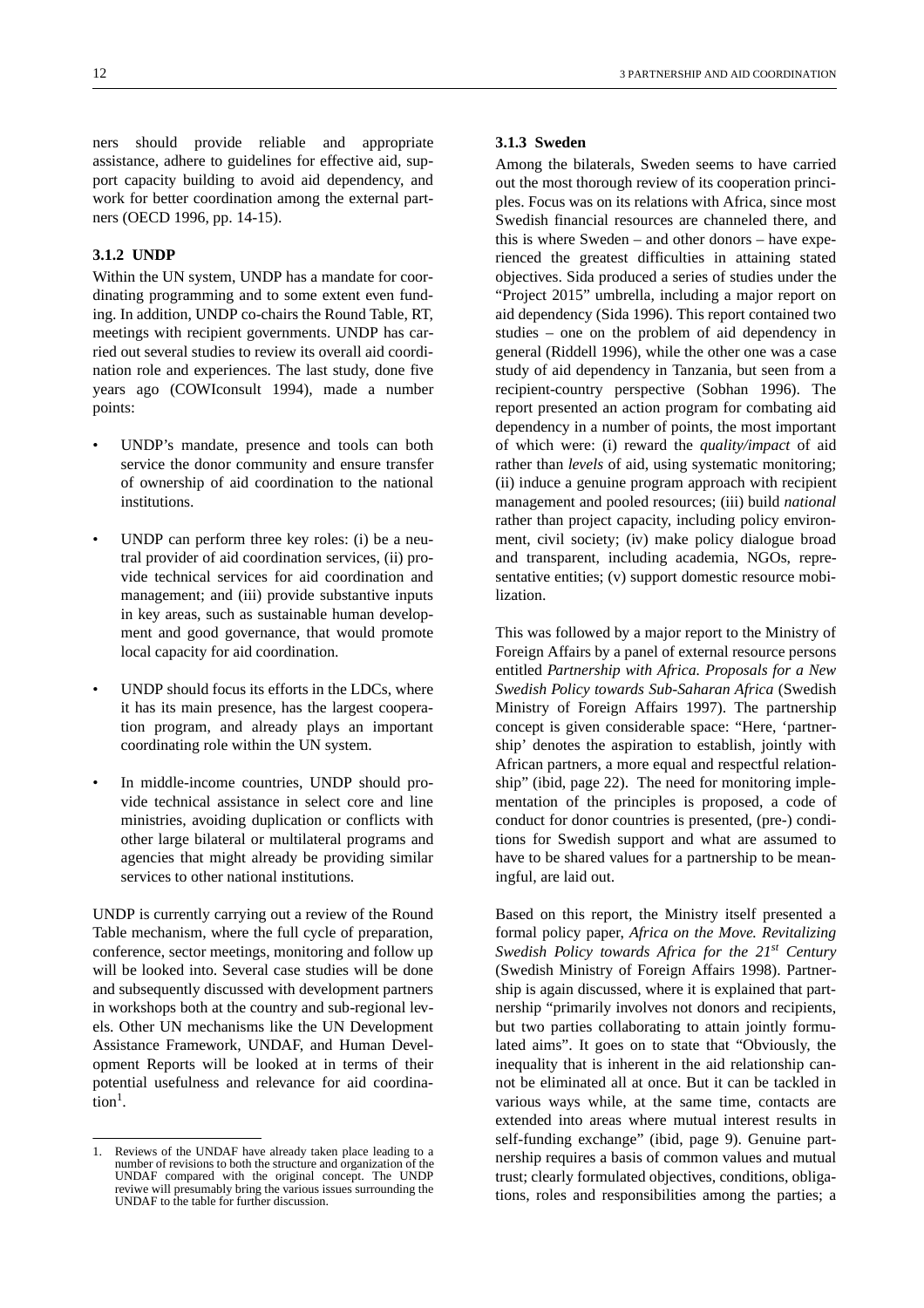shared aspiration to bring about increased equality where the weaker party is to be strengthened through the partnership. The operationalization of partnership is seen to consist of African leadership and ownership of the dialogue; improved donor coordination preferably under recipient government management; welldeveloped sectoral and budget support; simplified procedures; contractual clarity and transparency; increased coherence between different areas of policy; rewards for progress; and extraordinary debt relief for eligible countries.

Finally, in its budget for 1999 presented to Parliament in October 1998, the Swedish Government states that aid coordination is of increasing importance, and that one consequence is that Sweden will perhaps not develop any further country strategies. The reason is that the proliferation of donor strategies is creating substantial problems for recipient countries. Sweden will therefore support attempts to work out common government-donor country strategies.

#### **3.1.4 United Kingdom**

The new Labor Government presented its development assistance vision in a White Paper entitled *Eliminating World Poverty. A Challenge for the 21st Century* (United Kingdom 1997). The partnership concept is once again central to the policy presented, where it is stated that "(We shall) work closely with other donors and development agencies to build partnerships with developing countries to strengthen the commitment to the elimination of poverty" (ibid, page 6). The partner concept developed seems more traditional than Sweden's, however, as the White Paper first lays out the objectives for poverty reduction in various fields, and then goes on to state that "Countries with which we are prepared in principle to embark on a deeper, longterm partnership, involving all forms of assistance … will be countries where the UK is wanted as a partner, has the influence to play a positive role, and a comparative advantage in being able to make a strategic contribution to poverty reduction" (ibid., panel 14 page 39). A series of commitments expected by the recipient government are then given, focusing on agreed international development targets, pro-poor policies, and good governance.

#### **3.1.5 The World Bank**

The World Bank has recently launched its partnership initiative, referred to above. In a subsequent review of aid coordination experiences it notes that "If the Bank is to make headway with its partnership initiative, aid coordination must come first and foremost. The potential contribution of aid coordination to development effectiveness has long been recognized within the development community." The purpose of the review is to "enhance the development effectiveness of the

Bank's participation in aid coordination processes, support for building country capacity, and interactions with other donors" (World Bank 1999b, p. i). Aid coordination efforts are therefore analyzed within a results-based framework, using a fairly classic set of evaluative criteria for development effectiveness: relevance, efficacy, efficiency, and sustainability, but adding the dimension of institutional development.

The on-going World Bank review consists of two phases, where the workshop with officials from developing countries in February 1999 (see section 5.4) signaled the end of the first phase. Like the UNDP study, the World Bank now intends to go to the field and discuss with partners and verify through more careful analyses what kinds of empirical basis there might be for improving aid coordination mechanisms, and what the role of the World Bank should be.

#### **3.2 Norway and Recipient Responsibility**

Norway has always been a strong supporter of the multilateral system – 50% of Norwegian aid should in principle be channeled through multilateral channels – and also of the principle of aid coordination. In a White Paper from the Ministry of Foreign Affairs, MFA, in 1971, the goal of allocating one percent of Norway's GDP for development assistance was submitted for the first time. It also refers to the work in DAC to reduce tied aid. Norway states that as a matter of policy it will support this with respect to its own aid financing, and will also support the coordination efforts to promote the proposal as such (Norwegian Ministry of Foreign Affairs, NMFA, 1971).

A White Paper from 1986 makes reference to discussions within DAC on the role regarding conditionalities in connection with Structural Adjustment Programs, SAPs. On the one hand, there were demands for donor adherence to the SAP frameworks, which had been controversial, as the Nordic countries were not convinced that all the conditionalities of the SAPs were appropriate. On the other hand, the White Paper notes that there was a growing acceptance of the position that one cannot force a reluctant recipient to accept policies they do not agree with – a point that was important to Norway's approach to development cooperation.

The document then states that Norway must understand the macroeconomics of development assistance better and develop a clearer and more consistent policy at this level. It should bring these into the debates in the IMF, World Bank and the Paris Club. The Ministry thus underlines the point that if Norway is to participate in the development dialogue, this must be based on in-depth knowledge not only of the particular issues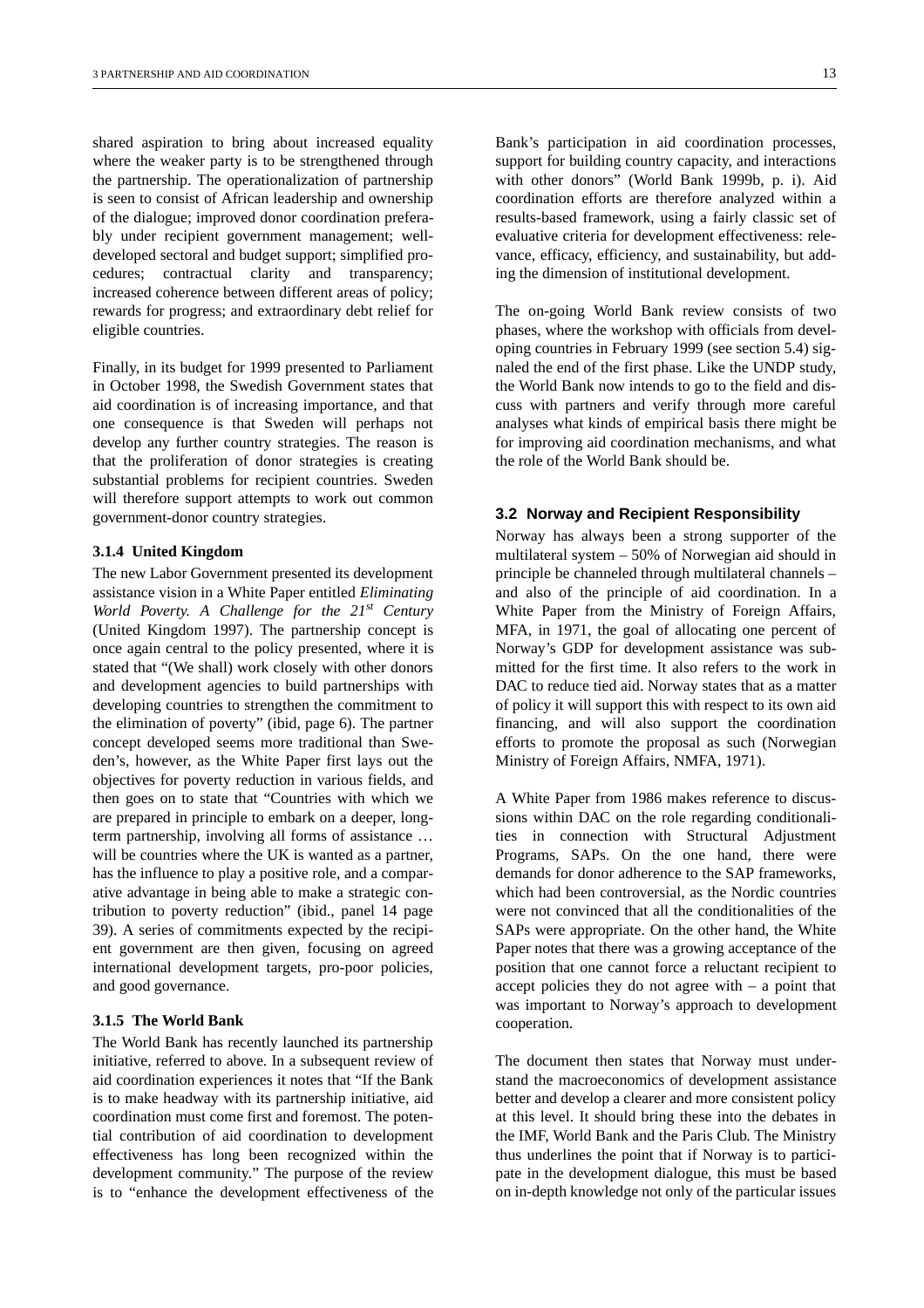at hand, but also the overarching framework questions. Furthermore, Norway needs to pursue this dialogue systematically, and the question of coordinating the various dimensions of Norwegian development cooperation and work closer with the other partners in these areas is brought to the fore (NMFA 1986).

In the 1991 White Paper, the principle of *recipient responsibility* was introduced. This will from now on underlie all Norwegian development cooperation. Little is explicitly said about aid coordination. Instead there is considerable attention paid to Norway working through the multilateral system, and in particular the UN (NMFA 1991).

In 1995, the Ministry of Foreign Affairs commissioned a major study on Norwegian development cooperation. The issue of *aid dependency* was reviewed where a distinction was drawn between the economic, administrative and psychological dimensions. The latter was seen as perhaps the most serious aspect as recipients at all levels developed a mentality of letting donors take the real decisions when it came to the utilization of external financing. This problem was driven in large part by donors wishing to direct the use of their aid according to own priorities, often by entering into dialogue with implementing agencies like line ministries and thus circumventing national systems and institutions. The latter tended to be weak to begin with, but the problem was compounded by donor behavior. The typical outcome of this was that as aid continued to be fragmented, it was rational for local actors such as line ministers to invest time and resources mobilizing aid through bilateral discussions rather than support a coordinating exercise run by finance or planning ministries. The donors would in fact be structuring the field such that few stakeholders on the recipient side would have an interest in overarching national coordination (NMFA 1995a).

In the subsequent White Paper, the Ministry notes that there are five main conditions for successful aid, out of which three are linked to issues of recipient responsibility: (i) aid must be structured so that it acts as a *supplement* to own efforts. In countries where the political, economic and other framework conditions are not conducive to such development, aid will have little or no effect; (ii) the division of labor of roles and responsibilities must be clear. The sustainability of a given activity is dependent on the recipient's ability to plan and implement it. If this capacity is lacking, the activity has little chance of surviving the aid phase. If the recipient is not made responsible at the outset, a dependency-relationship will easily develop; (iii) skills and institutional capacity are fundamental prerequisites for developing countries taking responsibility of own development (NMFA 1995b).

nation among the donors, ensuring that development cooperation is based on recipients' own premises. Norway wants to contribute to this by supporting efforts at country level for recipients to take a stronger lead in aid coordination locally. It will also work with DAC, the Nordic countries and other like-minded donors, and with the multilateral agencies to promote these views (NMFA 1998b).

#### **3.2.1 Recipient Responsibility vs. Partnership**

Norway has consciously chosen to stick with the concept of *recipient responsibility* rather than *partnership*. When the Ministry and NORAD reviewed performance and options for achieving improved impact in the early 1990s, the aid dependency issue, and in particular the lack of recipient ownership as a stumbling block to sustainability, required a major and systematic change to the donor-recipient relationship.

At the same time, there was considerable concern about new relationships between donors and recipients remaining donor driven. While aid dependency is characterized by an absence of recipient government pro-active leadership, this had not come about simply because recipients did not *wish* to assume this task (though this clearly also played a role), but also because many donors aggressively were pursuing their own agendas. The space left for recipient authorities to take decisions was often tightly circumscribed. Reproducing a new form of patron-client relationship in the guise of partnership therefore had to be avoided. So not only had recipients to step forward – donors had to step back.

The way of achieving this was seen to be to emphasize the recipient role and maintain the focus on this. Whether recipients were able to successfully assume this role or not was seen to be a function of several factors: political will on the side of the recipient to take on this role; the willingness of donors to step back; and the organizational capacity in the public sector to actually implement. The latter problem was seen as a joint responsibility, where Norway was committed to assist with necessary resources when asked.

In a discussion regarding what the *content* of the recipient responsibility concept should be, an internal NORAD document from August 1998 spells out some key issues (NORAD 1998). It notes that the partnership concept is not concretized in terms of the relationship. In particular a number of donors use it without discussing the problem of power and responsibilities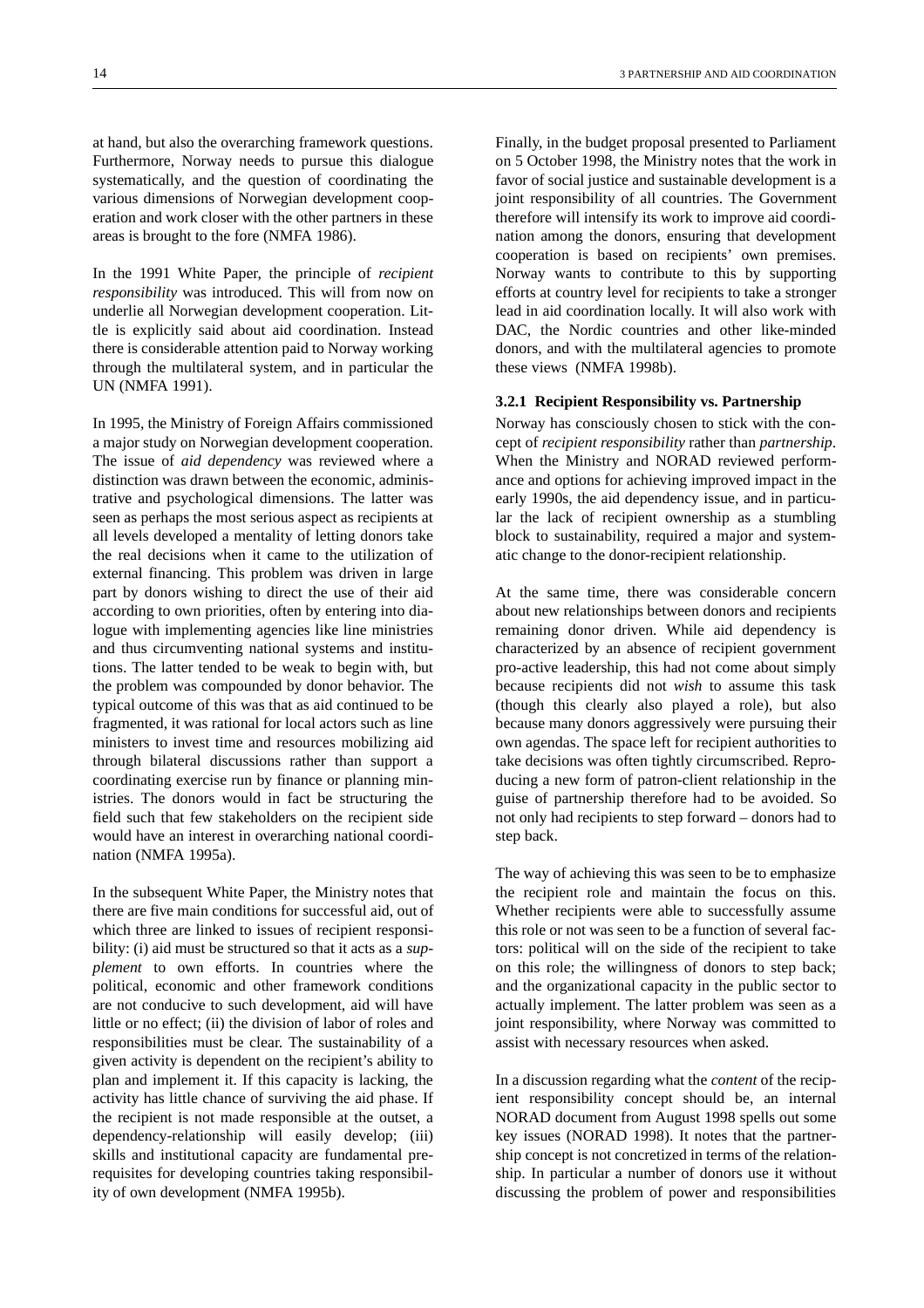between the parties – there is a strong assumption of *harmony of interests* behind the usage (for example that both parties understand and wish to fight poverty along similar lines). The document spells out how Norway's aid administration, particularly in the field, is to act at the macroeconomic, sector and activity levels so that it would be in line with recipient responsibility. And it underlines the need for Norway to actively engage in dialogue with recipient governments and the donor community to ensure that these principles are applied more broadly in every country.

#### *Some Issues*

How much difference is there actually between the partnership and the recipient responsibility concepts? Some of the *practical* distinctions may at first seem trivial. There is, however, a more explicit – some would claim realistic – analysis of role *conflicts* and power relations behind the recipient responsibility concept that leads to a better strategy for actually attaining genuine partnership. First it notes the potential conflict of interests between the parties that entails that the donor must genuinely step back and listen carefully to what recipient interests are. This generates a strong argument for the recipient retaining primary responsibility for the cooperation, while partnership may legitimize too much donor interference. Secondly, it puts the recipient-donor relation at the center – the internal donor coordination must be subordinated to this.

There is a danger that recipient responsibility entails too passive a role on the side of the donor, however – that when the donor steps back, it vacates the scene. The recent evaluation of Norwegian development cooperation with Tanzania claims that Norway has not been active enough as a dialogue partner in key areas such as gender, and that this has hurt impact (ECON 1999). At the same time, Norway has always been active in aid coordination fora and strongly supported coordination initiatives, including the close donor coordination that takes place many places through the Like-minded Group, LMG. The difference between Sweden's partnership concept and Norway's recipient responsibility is in practice often negligible.

The Norwegian wariness of partnerships being "old wine in new bottles", despite the DAC's strong statement against paternalism in this area, is not without reason, however. Maxwell and Riddell, in an issue of the *Journal of International Development* entirely devoted to analysis and comments on the UK Government's White Paper, warn that the change in rhetoric does not necessarily herald in a different era in donorrecipient relations (Maxwell and Riddell 1998). Despite the DAC principles being embraced by all back in 1996, donor behavior is still largely defined by

own agendas and policies. The list of challenges to more effective aid coordination that senior staff from nearly 20 developing countries presented at a workshop in Washington in February 1999, were largely the same that a similar group could have been expected to table ten years earlier (see 5.4).

#### **3.3 Summing Up**

There are several asymmetries in the donor-recipient relationship that make the partnership concept complicated. The first one is obvious: one party is providing resources, the other is receiving – and this is the fundamental *reason* for the partnership in the first place, as the concept is used by a number of actors.

The Swedish notion of partnership goes beyond development cooperation, however, as this is only part of the total interaction. It emphasizes the two-way flow of benefits form broader interaction patterns, such as trade, financial flows, and cultural cooperation, noting that there is no true partnership till a situation of more equity in perceived benefits has been established. Focusing on aid structurally forces the debate to remain skewed in favor of donor perceptions, and this in itself puts recipient countries at a disadvantage.

Another asymmetry exists in the field of politics. The issue is not so much the skewed political power – though this is important – but the fact that the donor political system generally has a lot more credibility and legitimacy. Both their policies but also their systems have clear political foundations due to representative parliamentary debates and decisions. Donors hence have a totally different basis from which to demand negotiation outcomes that are acceptable to themselves: "our parliament cannot accept this". Lack of "good governance" thus undermines bargaining power.

Strengthening the political system is thus important for a number of reasons. But this is an area where donors both have problems finding their proper role and implementing well. Norway's development cooperation with Tanzania is a case in point where the strategy developed was quite innovative and relevant, emphasizing the need for support to political transformations. Implementation, however, focused on formal multi-party politics, whereas the real forces for accountability and representative democracy are coming from the free media, representative organizations like labor unions, employers' associations and professional organizations, and advocacy groups like NGOs (ECON 1999).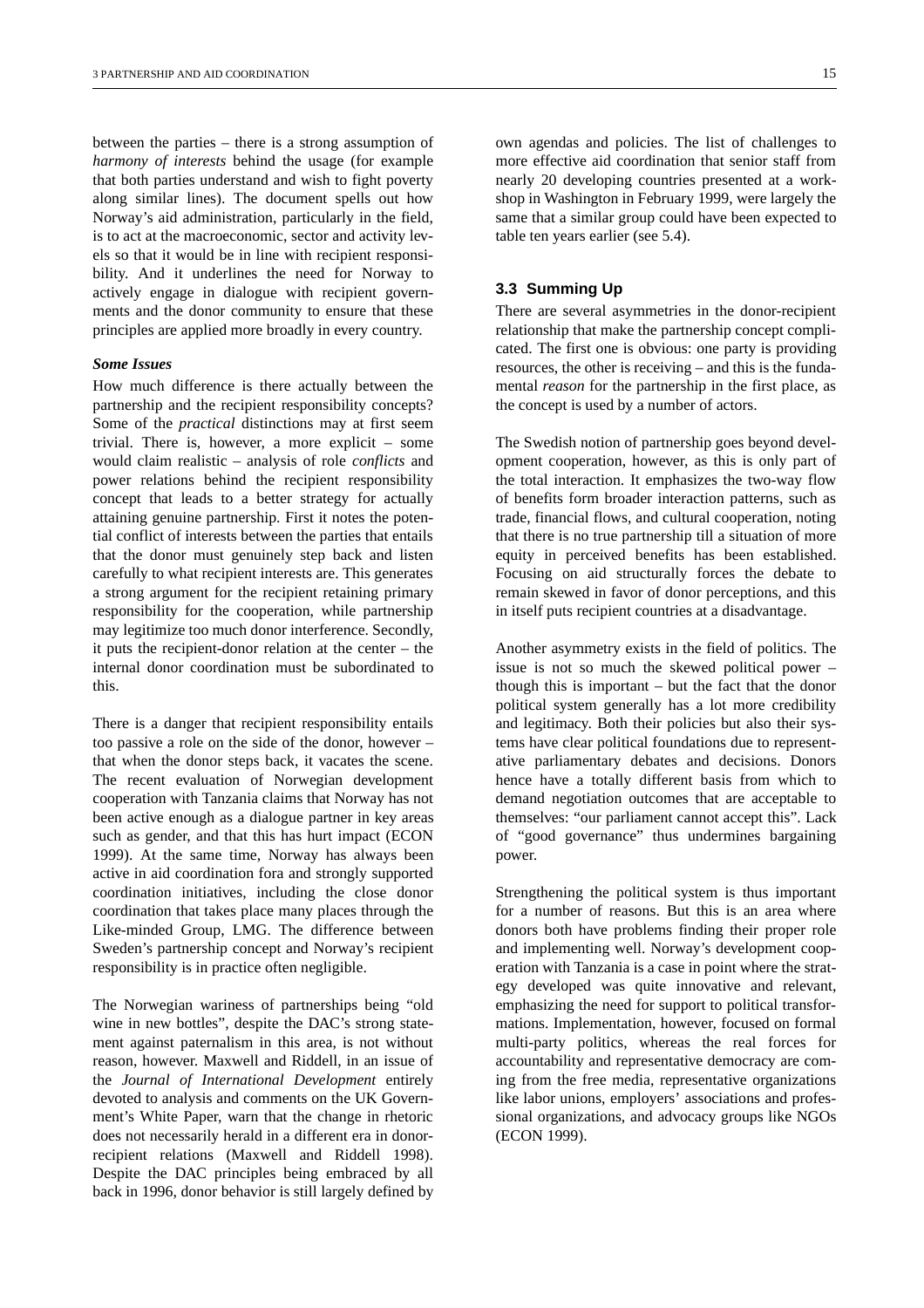#### *Conclusions*

- The partnership concept is given different contents, but overall is an important step in the direction of a more equitable relationship between donors and recipients. In particular, it recognizes the centrality of the recipient in the relationship, and the desirability of the recipient to manage it.
- The reality of partnership today is poor, and fundamental asymmetries between the two sets of parties maintain the gap. This reinforces remaining vestiges of paternalism on the side of the donors, including in attitudes. A more embracing concept in line with Sweden's usage would help bridge the gap and in particular is more supportive of providing the recipient voice.
- The gap between the two parties is not only in terms of economic resources, but also political. Donor assistance in the area of political development has been poor, with an over-emphasis on formal multi-party politics. Less support has been provided for the development of enabling frameworks for competitive politics and to representative and advocacy groups that are struggling for

increased accountability and representative democracy.

While Norway's "recipient responsibility" contains a more realistic political analysis and a more explicit set of guidelines for implementing it than most partnership concepts, Norway may still consider whether it is worth maintaining it as a separate concept when dealing with its development partners. Partnership and recipient responsibility both address *systemic* dimensions of donor-recipient relationship. Having one donor maintain its own concept means necessarily fragmentation: there can be no genuine "recipient responsibility" if it only defines the bilateral relationship between Norway and recipient when all other actors are adhering to a slightly different framework. Norway may instead focus on highlighting both the political foundations and the practical experiences from the recipient responsibility approach when participating in the partnership discussions. This would be a way of enriching it and perhaps a more constructive contribution to the development of genuine partnership in the context of recent initiatives like the Comprehensive Development Framework.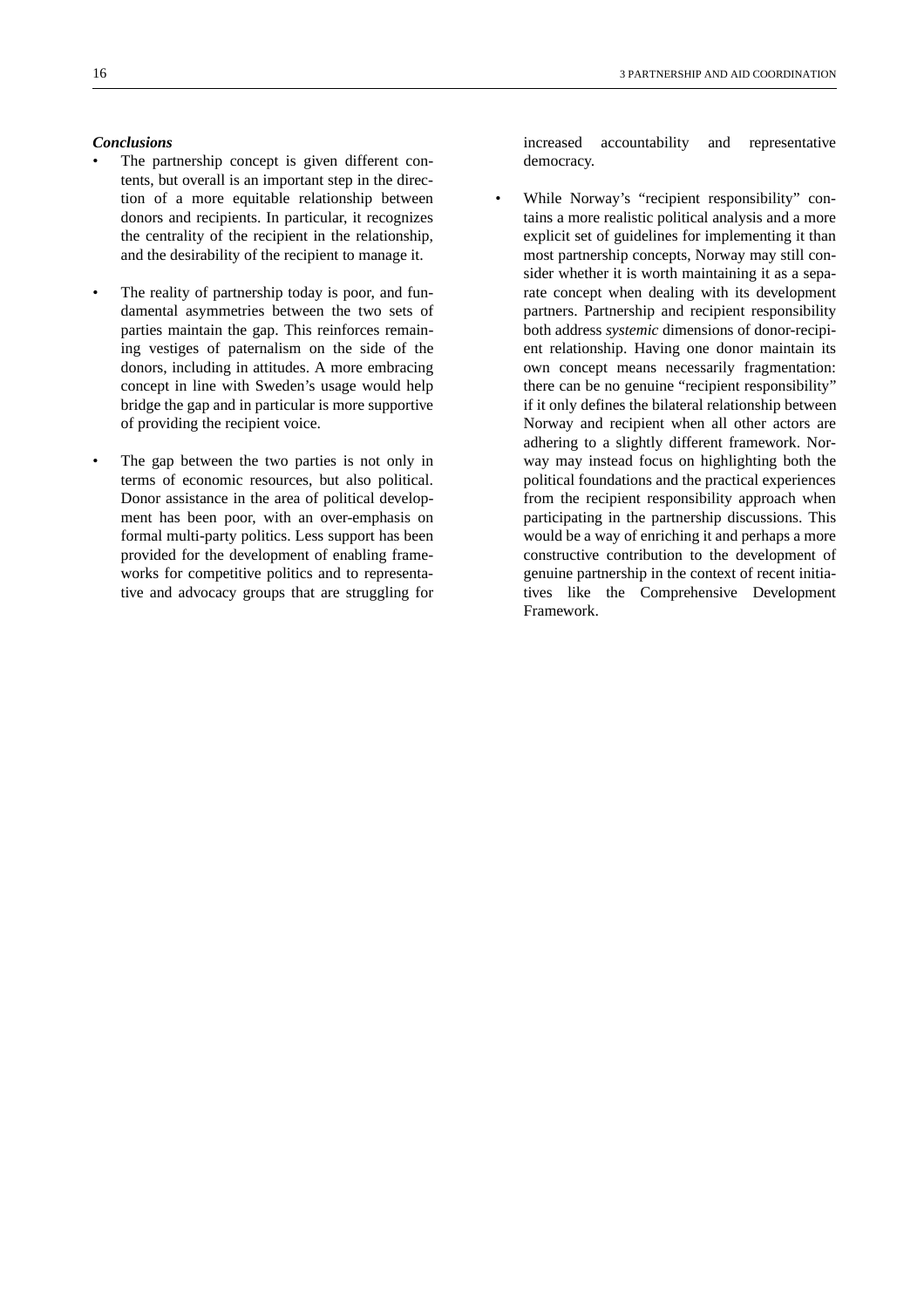## **4 Aid Coordination**

The partnership concept provides the framework within which aid coordination is to take place. But while the structure and principles of partnership are important, it is largely the practical experiences of aid coordination that are giving content to the partnership concept. In order to understand the lessons of aid coordination better, it is helpful to de-compose these activities along some key dimensions.

#### **4.1 International Coordination**

Two different mechanisms are used to coordinate aid at the global level. The first is the large international meetings addressing particular issues, and where the objective is to establish general consensus on key questions. The first half of the 1990s saw a large number of such gatherings, such as for education (Jomtien 1990), the environment (Rio 1992), population (Cairo 1994), gender (Beijing 1995), and social development (Copenhagen 1995). These conferences were important for reaching agreements on certain principles and standards against which all governments in principle can be measured and held accountable for. These conferences are organized by UN agencies and provide recipient countries considerable voice, particularly at the formal representational/voting level.

The second are the more permanent institutional arrangements that work on systemic and implementation issues. The OECD/DAC, the Special Program for Africa (SPA), the Paris Club, and the coordinating multilateral agencies UNDP and World Bank, all are engaged in improving aid coordination at the global level. Regional bodies like the Global Coalition for Africa (GCA), the Southern African Development Community (SADC), the Economic Commission for Africa (ECA) and the Organization for African Unity (OAU) are used to harmonize aid coordination approaches – some of them in donorrecipient fora (GCA, SADC), others as more internal recipient deliberative bodies (ECA, OAU). The division of labor between the various international coordination mechanisms is largely clear, though there has been some overlap between SPA and DAC discussions.

The most important fora like the DAC and SPA are clearly donor dominated. The ones that the developing countries themselves manage – institutions like ECA, OAU, fora like GCA and SADC – have little influence. This is in part due to recipient countries themselves not using them actively and empowering them to act more aggressively – which in turn is largely a function

of the realistic assessment that these agencies have neither the resources nor the credibility to make them genuine playmakers. The conclusion is that at the level of international coordination, there is a long way to genuine partnership.

#### **4.2 Country-Level Coordination**

While international fora are key to improving overarching principles for aid coordination, the countrylevel mechanisms are the ones that determine to what extent impact is actually achieved. In many countries there is a bewildering array of activities that in itself may constitute a problem for national management:

- Consultative Group, CG, and Round Table, RT, meetings are the "apex" fora for aid coordination with regards to a particular recipient country. These meetings generally cover both policy issues and resources mobilization.
- Many governments have established local aid coordination fora, usually chaired by ministries of finance or planning, or the central bank. The content and structure of such meetings vary, from quarterly meetings with background documentation distributed beforehand, to *ad hoc* sessions called to address a particular topic, such as preparing for a CG meeting or reporting back after a CG meeting has taken place.
- The most intensive coordination work often takes place at the *sector* level, where donors and line ministries or government working groups work jointly on issues like sector budget support (basket funding and other mechanisms), sector policies, implementation problems, etc.
- Internal donor meetings are of a wide variety. In a number of countries, the UNDP and/or World Bank chair meetings with the donor community to share information, raise policy questions, and harmonize positions or procedures in particular fields. The UN system has established its own internal coordinating mechanism, where a formal UN Development Assistance Framework, UNDAF, is used to streamline and harmonize UN agency activities and priorities. The EU has a formal mandate to coordinate the activities of its member-states. The so-called "Like-minded Group" (LMG) is an informal grouping of donors that in some countries comes together to harmo-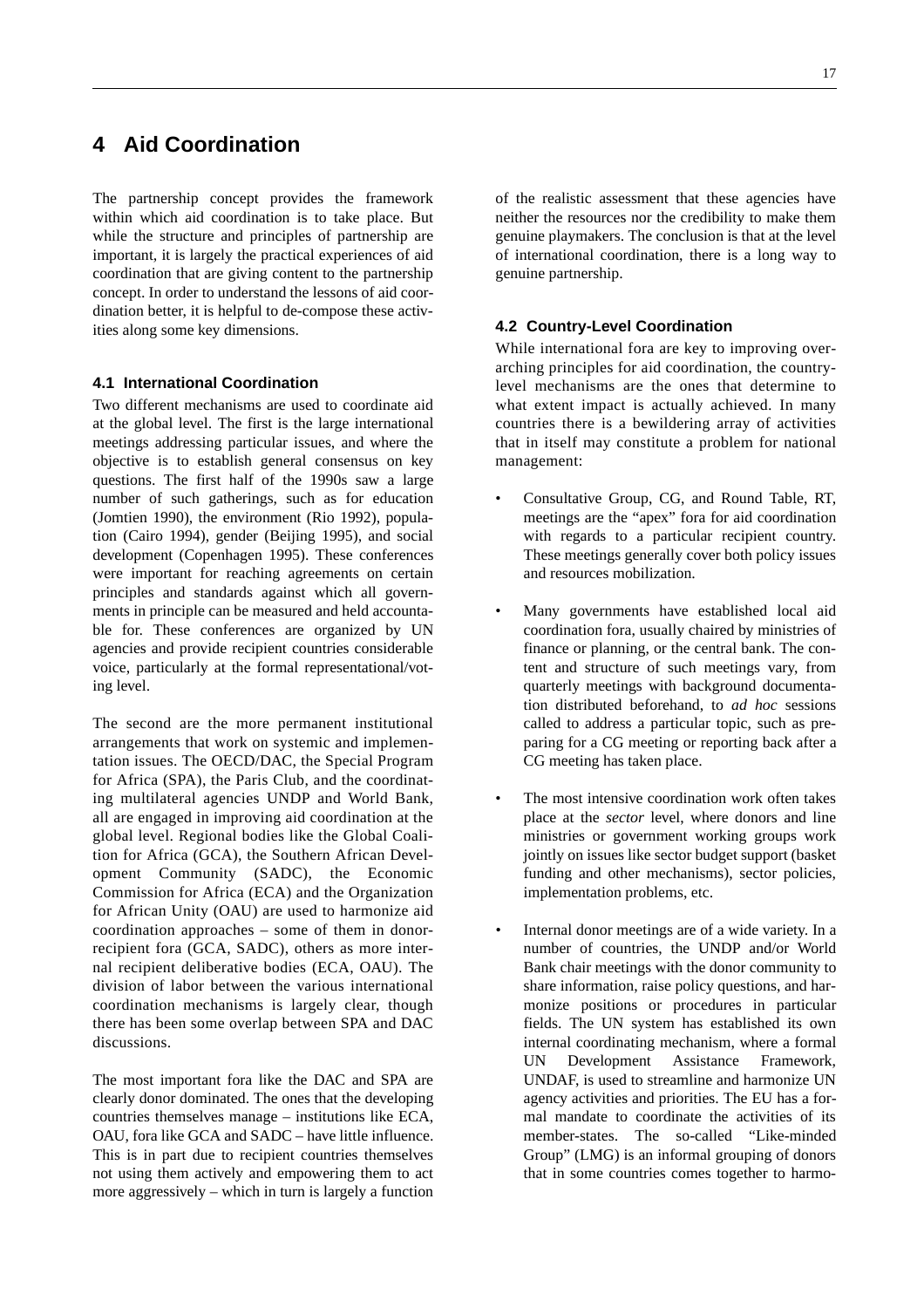nize positions with a focus on improving on-theground coordination<sup>2</sup>.

Total time spent preparing for and participating in these various activities takes a considerable share of available time both for local policy makers and donor offices and embassies. Yet in no country this study is aware of is there a good overview of all of these coordination activities in terms of participation, frequency, agendas, much less regarding outcomes/results and costs.

#### **4.3 Content of Coordination**

While most aid coordination takes place at the national level, the *content* of the coordination efforts varies considerably:

- **Policies, principles and priorities**: At this level, the challenges usually consist of establishing consistency between recipient and donor overarching policies and priorities. The international conferences referred to earlier (Jomtien on education etc.) deal almost exclusively with this set of issues, while different in-country fora are used to clarify what the priority concerns of the different actors are, and how they can be harmonized to make up a consistent set of activities. The discussions thus focus on "doing the right things" " and getting all the actors to agree on these.
- **Procedures**: All actors have established a set of procedures that must be followed, particularly in the field of financial disbursement, accounting and auditing, but also covering areas like procurement, personnel policies, tax and customs treatment, reporting, and policy dialogue. These are defined by each actor's own deliberative body at home, which means that once in the field, the confusion of non-harmonized procedures creates enormous transaction costs of various kinds, most of which fall on the recipient authorities. Sector working groups often spend a lot of their time on reaching agreements on these "doing the things right"-issues.
- **Practices**: While procedures are formal "rules of the game", practices are the more informally based ways of doing business, very often part of the "corporate culture". While formally not so difficult to address as procedural differences, they often have practical implications for how tasks are

carried out. Typical areas concern information sharing, the practical relationship between field staff of externally funded agencies and local authorities, how external agencies interact with local communities, what activities an agency will and will not address, etc.

#### **4.4 Degrees of Coordination**

Coordination can also be of different degrees of *intensity/commitment*:

- **Consultation**: This generally focuses on *information sharing*, either between host governments and donors, or within the donor community. Usually there are no formal commitments or decisions taken at this level, though there is often the intention or desire that the consultation will lead at least to informal understandings of improved practices along some defined dimension.
- **Cooperation**: This is of a more strategic nature where *policies, priorities, principles* are discussed with the intention of arriving at some form of harmonization. This requires a degree of consensus as well as trust that may not cover all donors, though coordination across the entire donor community is being seen more and more, particularly in emergency situations.
- **Collaboration**: This addresses issues of procedures and practices, where there is a conscious effort to ensure that *implementation* of activities runs as smoothly and seamlessly as possible, independent of funding source. The typical cases are the early joint import support programs and now sector budget support in the form of basket funding where donors accept *one* set of disbursement, reporting, accounting and auditing procedures and where there is complete fungibility between each individual donor's contribution as well as public funds in that sector.

#### **4.5 Other Coordination Dimensions**

#### *Geographic/Regional Coordination*

In a number of countries, donors are either being asked by local governments or on their own focusing their activities in particular geographic areas, but based on a division of labor amongst themselves. As will be noted below, geographic or country area coordination presents some serious questions regarding what are good ways of donors coordinating their resources within a recipient country.

<sup>2.</sup> The LMG composition varies somewhat from one developing country to another, but usually consists of the Nordic countries, the Netherlands, Canada and sometimes Switzerland, the UK and Ireland.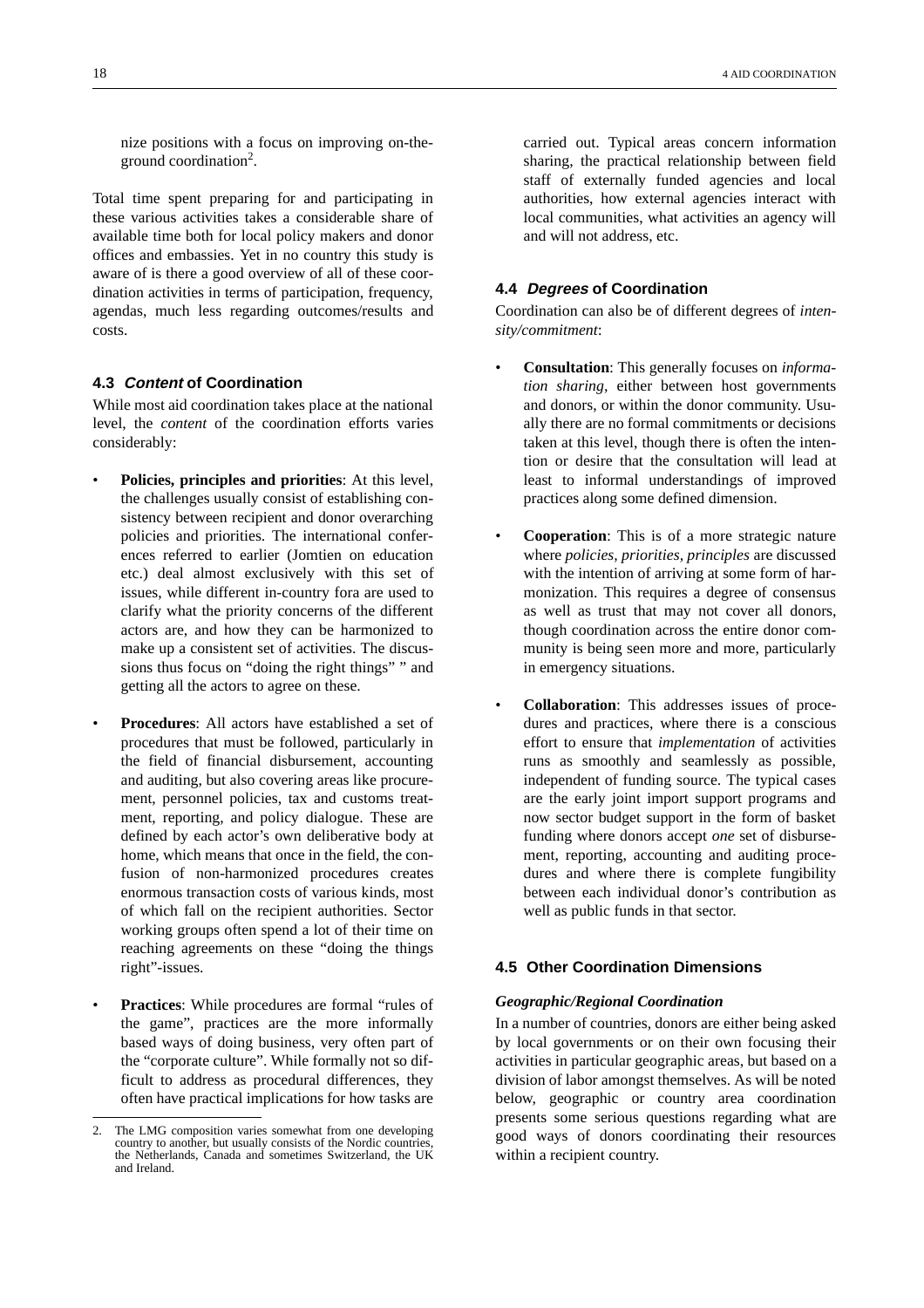#### *Functional Coordination*

There is some *functional* coordination taking place, where different actors focus on activities based on their formal mandates or comparative advantage. Typical cases are the UN agencies, which have a particular mandate for technical cooperation in certain fields, or the multilateral lending institutions that are particularly concerned with macro-economic or financial/ debt issues. Among bilaterals, there are also cases of division of labor, for example among the Nordic countries where at times there have been agreements that only one or two of them would be active in a sector in a given country (see 5.1.2).

#### **4.6 Summing Up**

At the international level the UN-sponsored global conferences have been important for arriving at agreements on international standards in a number of sectors. Recipient country participation and influence is substantial. More permanent institutions that deal with systemic and implementation issues – SPA, DAC etc. – tend to be much more donor dominated, but are opening up to broader participation and some more partnership – though there is a considerable way to go in this area.

• In-country coordinating mechanisms are multidimensional, covering policies, procedures and practices based on consultations, cooperation and collaboration along national, sectoral, geographic and functional dimensions. The complexity and sheer number of such coordinating activities poses a serious strain on both donor and recipient resources on the ground, making it difficult to select and make rational choices among alternative activities to participate in and focus own efforts on.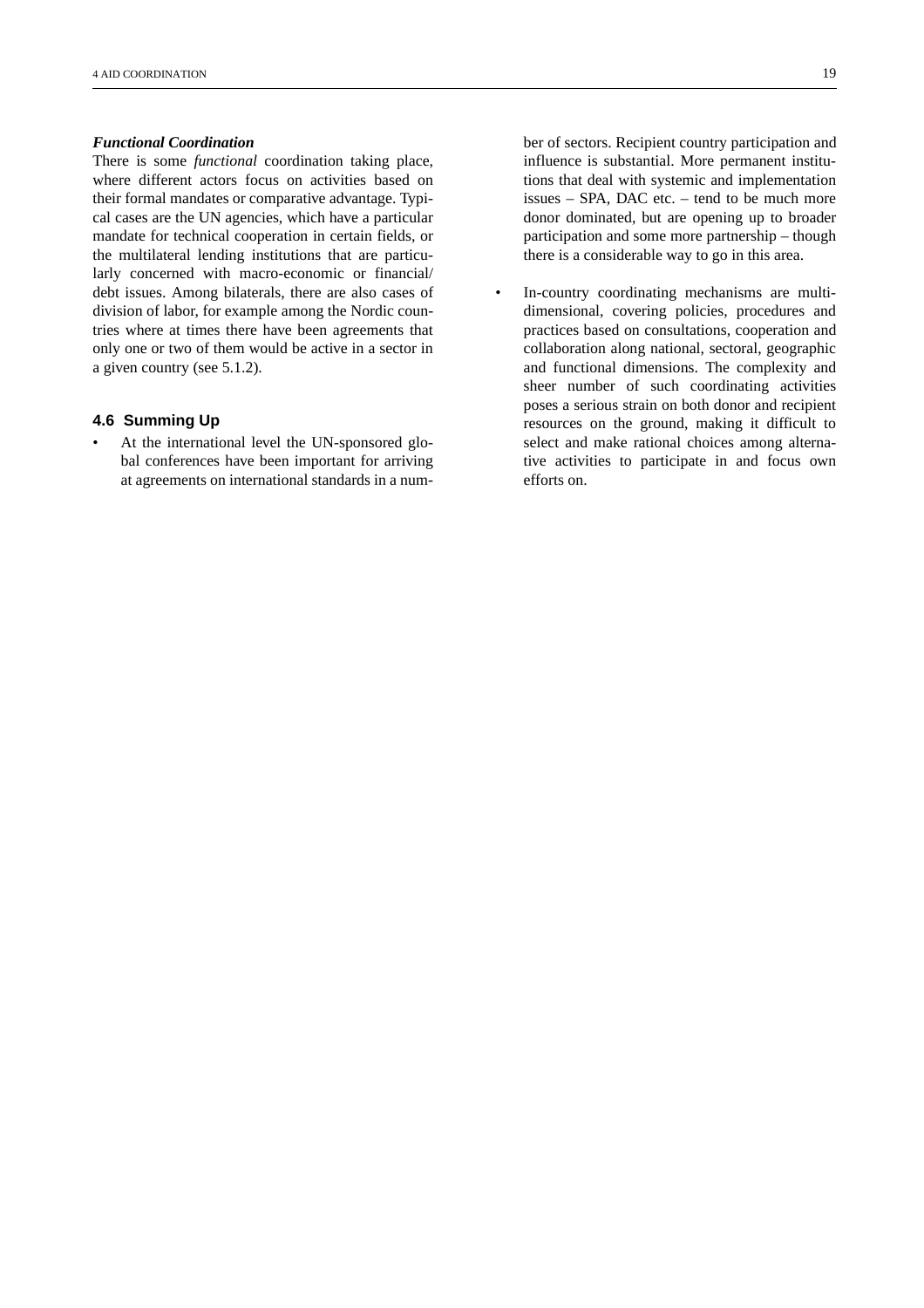## **5 Coordination Experiences**

While the *structure* of aid coordination has become quite complex, the *lessons* from participating in various kinds of activities are even more fragmented. Not only is the range of activities expanding, but the way in which interaction takes place is changing and becoming more diverse as the actors gain experience and try to adjust the specific aid arrangements to the particular circumstances in a given host country.

Most experiences from aid coordination are not documented. Of those that are, many are today less relevant because the experiences described have been superseded by new approaches. In order to capture the flavor of recent practices, this study has therefore had to rely on perhaps less well documented but more relevant verbal information and less formal and more descriptive material such as working papers and consultancy studies

The first part of this chapter looks at the reviews of some of the mechanisms that have been put in place by the international community for overall aid coordination. The second part looks at country-level coordination, including both donor behavior and what is considered "best practice" by a recipient country, while the third section discusses the limited information regarding recipient views on aid coordination.

Section four reviews some of the attempts by the Nordic countries to coordinate their aid over the last 20 years, for some lessons on multi-donor coordination. Mozambique, one of the world's most aid dependent countries, is trying to improve the efficiency of external resources through better coordination, and this is discussed in the last section.

#### **5.1 General Coordination Mechanisms**

The entire multilateral system  $-$  the UN agencies, the Bretton Woods institutions and regional development banks – contain important aid coordination dimensions. All the major organizations have been subject to a number of reviews and evaluations, where the Nordic UN projects have in fact analyzed the total field activities of the UN system with a view to reforming and improving what is seen as inefficient management of international assistance due to duplication, excessive bureaucracy, unclear divisions of labor between some of them, etc. The relationship between the World Bank and regional development banks has also been the subject of a recent discussion by the Nordic countries, again with a view to identifying the various institutions' comparative advantage within the larger external resources mobilization framework.

One noticeable and somewhat contradictory feature of these various agencies is that while they often are seen to behave differently, their *membership/ownership* is largely the same: the member states of the international community. A major reason for this is that the influence of donors versus recipients varies across the different agencies since the voting structure is different. But another important issue is the lack of coordination among different agencies *within* a donor country. In a given organization a donor can be represented by the ministry of foreign affairs, or ministry of finance, the aid agency, the central bank, or a line ministry (particularly an issue with the various UN agencies). Foreign debt and trade-offs between macroeconomic stabilization and poverty reduction have been classic areas of disagreement within donor countries and led to individual donors providing inconsistent signals on similar issues in different fora. While this remains a problem, it seems less of one towards the end of the 1990s than earlier, in part because there is greater international consensus on many key issues, both among the donors but more importantly also with recipient governments. At the same time, donors seem to have addressed the internal coordination issue better. One of changes over the last several years in a number of countries is to integrate aid and trade policies more tightly into ministries of foreign affairs. This has usually also led to closer organizational and administrative integration of aid agencies into the foreign policy administration.

#### *DAC*

The OECD/DAC is first and foremost a secretariat to the donor community, and as such has no basis from which to impose or enforce changes to donor practices. Instead, it relies on persuasion and negotiation to encourage donors to modify attitudes and actions. Considerable consensus-building work goes on in the DAC High-Level Meetings and the technical committees that prepare these meetings, where decision-makers from the donor countries meet to review analyses of current policies and practices and decide on possible changes. The interest in identifying and adopting "best practices" in a number of fields as general guidelines for the donor community has been helpful. Coupled with this are the annual peer reviews of donor practices, where representatives from other members of the donor community assess a given donor's programs. In addition to the specific findings that are produced, the process itself generates a lot of lessons on both sides of the table, providing additional instruments and incentives for harmonization of donor practices in the direction of the "best practices" identified.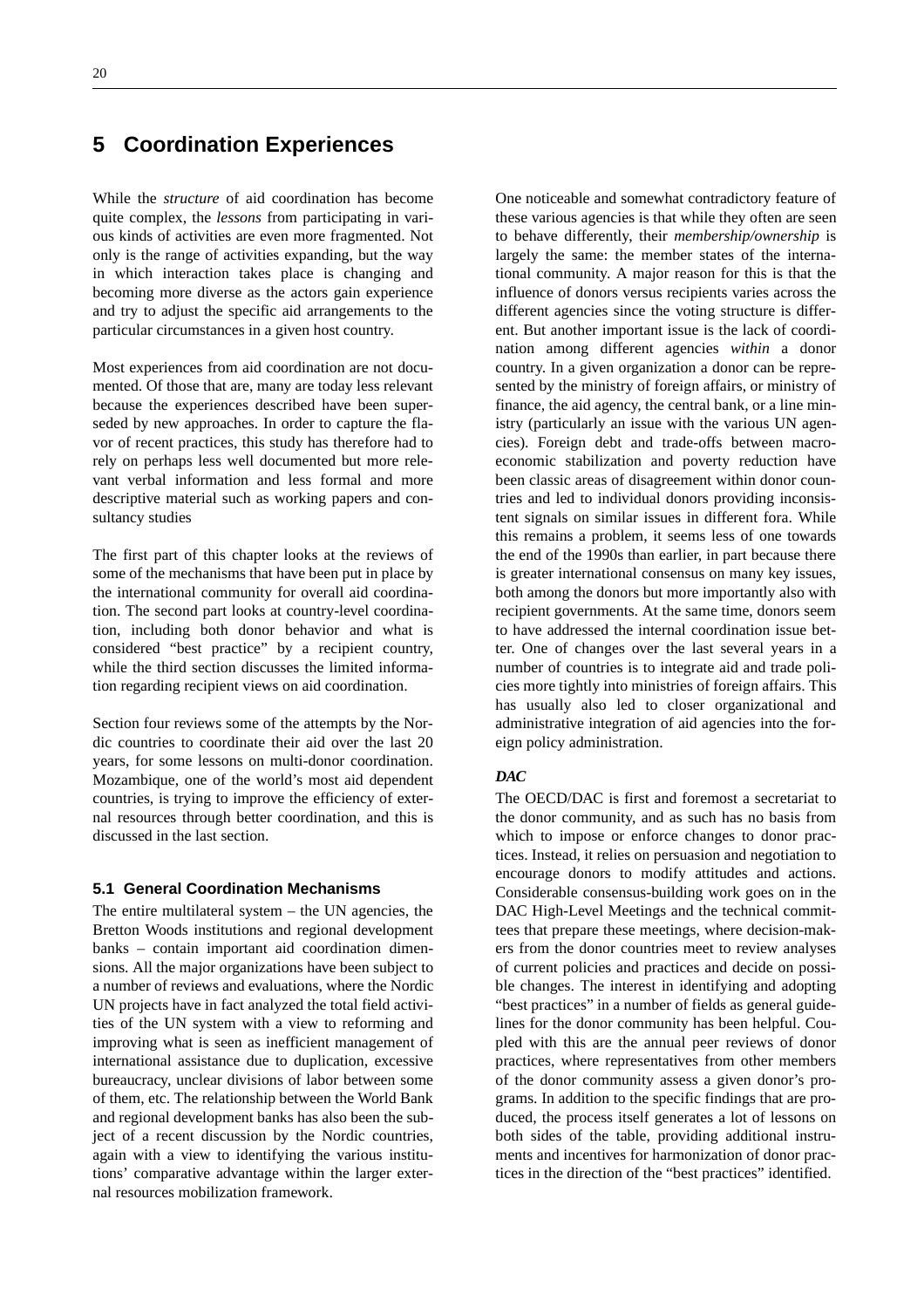Despite being an agency that can only arrive at conclusions through consensus, the DAC has proposed a series of standards that are being accepted by the donor community, such as in the *Shaping the 21st Century* document.

#### *SPA*

The Special Program of Assistance, SPA, developed in response to particular problems being faced by debtdistressed African countries in the early 1980s. SPA was to assist in mobilizing quick-disbursing funds, usually to support Bretton Woods-led SAPs. Over time, the need for harmonization of policies and procedures in areas related to these quick-disbursing funds led the SPA to develop working groups to address issues like standardization of procurement policies, untying of aid, etc. A recent evaluation of the SPA (World Bank 1998c) found that the SPA had been successful in mobilizing *and* disbursing the additional resources required, it helped channel these resources to the better-performing (in adjustment terms) countries, and managed to untie an ever larger share of such balance of payments support. SPA was successful in streamlining procurement practices and ending earmarking of counterpart funds, but did not achieve much in the area of local salary supplements – a practice that is extremely detrimental to the development of local markets for skilled labor. The policy debates that developed in the context of the SPA were helpful in improving mutual understandings of a series of issues related to the adjustment programs. One surprising finding was that much of the work being done in the context of the SPA was not widely disseminated – the *impact* of the learning was much less than could have been expected. Another area of concern has been that the SPA has very much been a "donors' club" and where the agenda therefore has been totally donor driven. There has so far been little partnership with recipient governments.

#### **5.2 Country Level Coordination**

#### **5.2.1 Overall Coordination Mechanisms**

#### *CG Meetings*

The World Bank has reviewed the Consultative Group Meetings as an instrument on several occasions. The main findings are summarized in the recent OED document on aid coordination. One comment is that "the Bank's CG role is widely appreciated by other aid coordination partners, but some fault the Bank's lack of transparency and timeliness in sharing relevant information and lack of openness to their participation in processes relevant to more effective coordination" (World Bank 1999b, page 21). Another typical observation from bilaterals is that the CG meetings are suc-

cessful in terms of resource mobilization, but are too formal fora for genuine policy exchanges.

More and more CG meetings are now being held in host country capitals rather than in Paris, which is seen as positive. Among other things this permits a much wider local representation at the meetings, both making the CG process itself more transparent to local society, but also enabling resource poor but important civil society actors to participate (NGOs, labor unions, religious organizations, etc.). The more substantive involvement of host country governments in the preparation and hosting of the meetings is also an important step in the right direction. The highly visible World Bank hand in preparation of key policy documents has raised questions as to the local ownership of contents and interest in implementing the policy changes. Having local finance ministries manage key policy processes like PFP preparations for the CG meetings therefore is reducing this concern considerably.

#### *RT and Paris Club*

RT Meetings and Paris Club have not been looked at to the same degree as the CG meetings. The RT meetings are generally considered more participatory in their management than the CGs, due to UNDP's quite different style in its relations to recipient governments. The UNDP is currently engaged in a review of their experiences with the RTs. The Paris Club, on the other hand, is considered extremely closed, and totally donor controlled.

#### **5.2.2 Donor Practices**

Early reviews of the experiences with aid coordination often pointed to the *donors* as constituting a problem. Several recipient governments had tried to establish procedures and structures that were in line with the demands from donors, yet when donors were asked to use the new approaches, they generally did not do so (Calhoun and Whittington 1988; Clift 1988; Adams 1989).

The problem of donor-driven processes and donordetermined outcomes is still a major issue. In a review of government-donor relations in Tanzania, a group of independent advisers established by the Government of Tanzania and the donor community jointly, pointed to donor attitudes and actions that clearly undermined Tanzania's possibilities for taking ownership. The group had as their fourth recommendation that "substantial changes are needed in the operational culture of bilateral donors …" A number of other points in the list of 19 recommendations point to the need for changes in donor practices (Helleiner et. al. 1995). The group noted that technical assistance is an area where donors consistently "over-supply" compared with what recipient governments want. This is in line with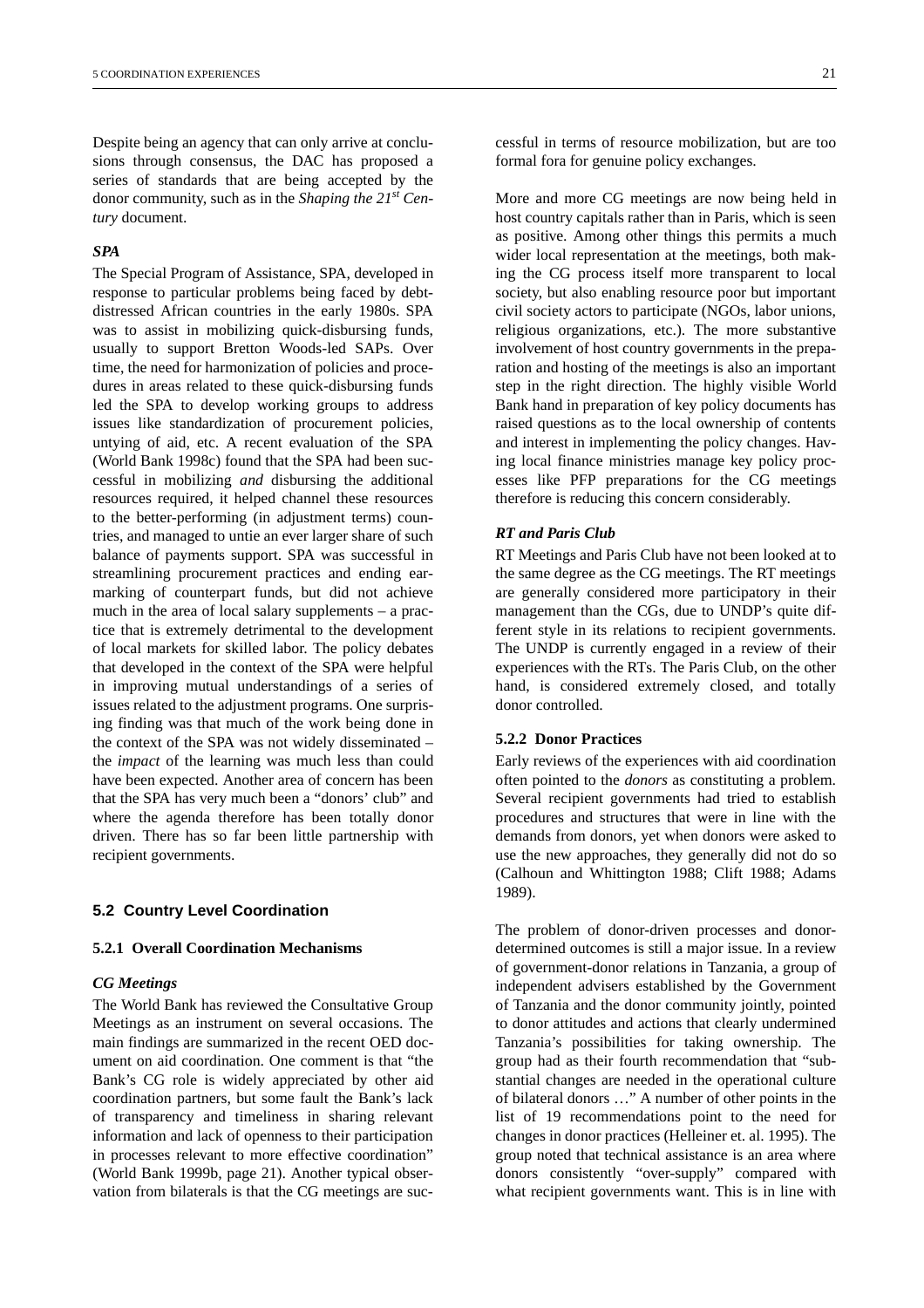the conclusions in UNDP's review of the experiences with technical cooperation (Berg 1993). A series of case studies on aid effectiveness, organized by the Overseas Development Center, brought out similar stories as two of the four main factors undermining aid effectiveness were seen to be (i) poor coordination of aid, and (ii) the proliferation of stand-alone projects – i.e., donors funding activities outside the government programs (van de Walle and Johnston 1996). The related case study of Danish aid in Tanzania gives a detailed description of how poor donor coordination fragments and thus undermines Tanzania's possibilities for managing aid effectively (Bagachwa et. al. 1998). The evaluation of Norway's assistance to Tanzania found that the major problem was the extreme fragmentation of the program caused by Norwegian decisions. This undermined Tanzania's possibilities for managing it (ECON 1999).

It is not only in relations to host governments that donor practices fall well short of ideals. As was noted many years ago, "donor agencies are not all that good at avoiding repetition of their own mistakes; and they are worse at avoiding each other's, since there is very little communication about failure from one agency to another… There is a strong case for major efforts to improve the learning process, and for strengthening within agencies the incentives to improve the quality of lending, not just its quantity" (Cassen 1986, reproduced in Cassen 1994, p. 12). A recent survey of how donors go about developing their country strategies in Mozambique found that these shortcomings still very much exist (ECON 1998).

One controversial aspect of donor practices is the use of *ex ante* requirements for support – the muchdebated "conditionalities". Recent studies have concluded that such pre-conditions as a way of achieving sustainable policy changes simply do not work (Killick 1998 for general analysis, Selbervik 1999 for a case study on Tanzanian-Norwegian relations). The main reason given is that donors are not consistent in terms of applying sanctions when cases of non-compliance of conditionalities occur. The expected costs to recipients of not implementing certain policies they do not like, is thus seen to be low. In some sense this can be seen as a positive aspect for recipient countries – they are in effect able to exert a "negative veto" on non-preferred policy prescriptions through non-implementation without undue costs. On the other hand, one can turn this argument around and note that with very few exceptions, recipients do not have the political (and economic!) strength to systematically reject aidfunded activities that are not seen as important – donors are almost always able to "buy" an outcome that is agreeable to their own objectives. The full implications of this do not seem to be appreciated by

either donors or recipients in terms of the changes that the integrated sector work (like in sector SWAPs) and the Comprehensive Development Framework may lead to. This will be discussed more extensively in the next chapter.

#### **5.2.3 Best Recipient Practice: Botswana**

General principles for efficient aid administration have been well known for a long time, and Botswana is usually referred to as a country that has consistently applied them for over 20 years. It has a political system that has both legitimacy and credibility and has been able to set national priorities and stick with them. It has established a budget and planning system that operationalizes the priorities in transparent fashion within realistic resource ceilings<sup>3</sup>. It has created a strong Ministry of Finance and Development Planning that has the technical skills to develop the budgets and monitor implementation, and has the political backing to take action if line ministries overstep boundaries. There is an accounting and auditing system that generates credible reports in a format that allows donors to track resource usage (see Nordås et. al. 1998 for a good description of Botswana's situation and practices). Most important of all, Botswana has had the political will to say "No" to donor proposals that were not part of its own national plans.

#### *Why Others Have Not Been Able to Emulate Botswana*

Other countries have attempted to establish similar systems, but as noted above donors did not respect and follow them. Tanzania, for example, had such an experience in the early 1990s. Donors insisted that the Government develop and present an aid coordination strategy, since a number of evaluations and World Bank-led Public Expenditure Reviews had revealed major problems in the utilization of external financing. The Ministry of Finance presented a plan in 1992 that indicated which donors it wanted to have participate in what sectors. This plan was largely ignored and never became operational.

The reasons for this negative outcome were several. The document itself was poor in a number of fields. It did not have a realistic macro frame that set overall resource limits. There was no *strategy* behind the choice and levels of assistance requested, but simply an extrapolation of existing activities that was based

<sup>3.</sup> Norway in fact provided assistance as of the mid-1970s for the establishment of a macro-economic model that was used to estimate medium-term growth, and from this derive projections for public expenditure ceilings, investment versus recurrent cost budgets, etc. This work was picked up 15 years later when Namibia became independent and sought out "best practice" examples in the region for its own planning and budgeting structures. The MACMOD model being developed in Tanzania today also is being developed with support from the same milieu at the Christian Michelsen Institute in Bergen.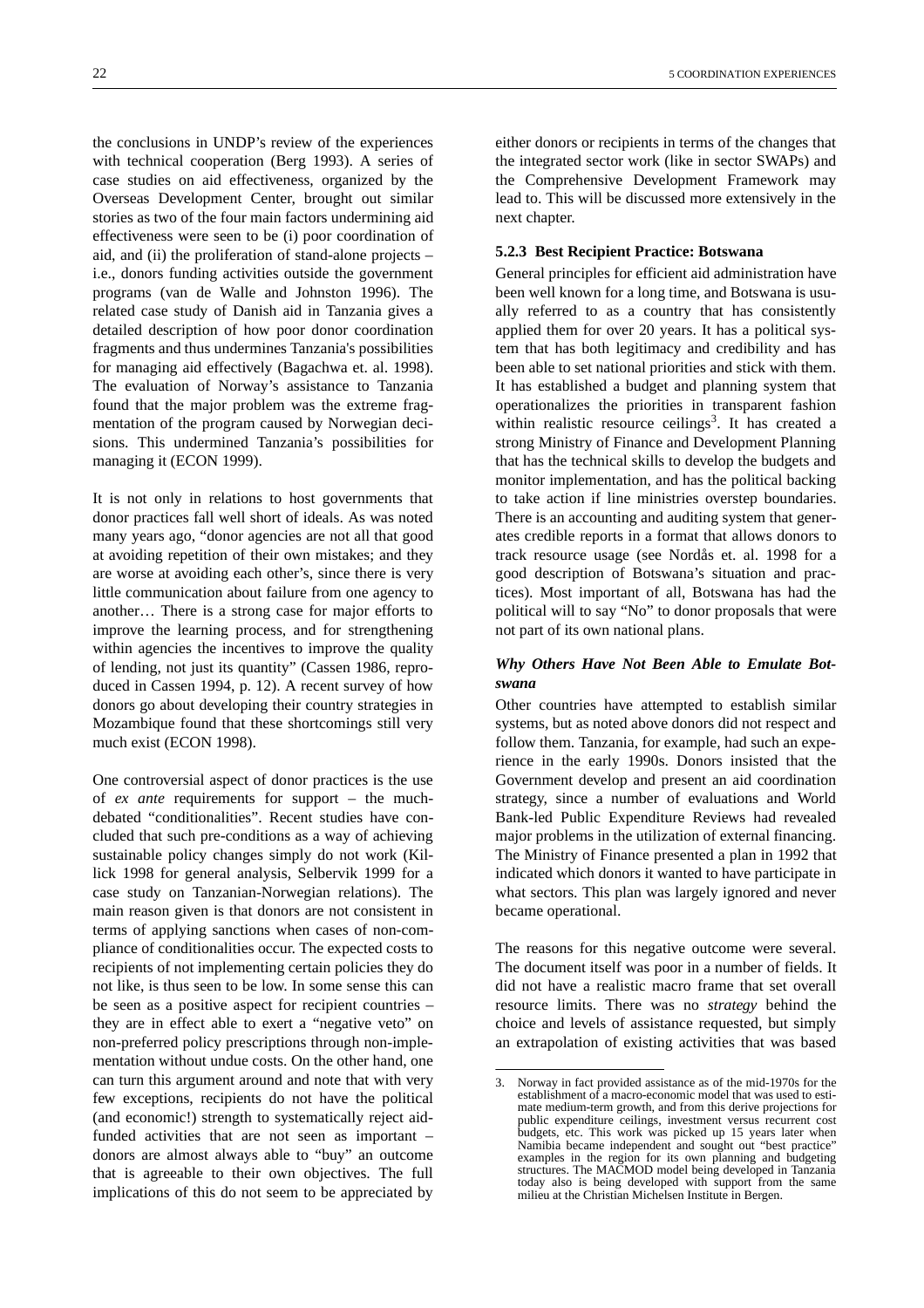both on poor data but also unrealistic with respect to aid availability and with an implied prioritization that donors had difficulties accepting. There were no real policy changes being proposed that would have suggested more realistic framework conditions for the activities, and thus no reason to believe that the productivity and sustainability of investments would improve. The suggested sector concentrations for the various donors had not been discussed with the donor community and often did not correspond to where they really wanted to focus their resources. More importantly, however, there had not been a good political process inside the government, so neither line ministries nor central offices like the Planning Commission were on board. The relationship to the overall political system was also weak, meaning that the legitimacy and credibility – in addition to the realism – of the whole exercise was questioned.

It was also obvious, however, that a number of donors simply were not interested in being coordinated in this way. As is clear from for example the Mozambique survey (ECON 1998), some donors have guidelines from their capitals that make it difficult for them to participate fully in such coordination processes. Unless there is an unusually strong and clear leadership on the recipient side that can legitimately call the donors to order – as in Botswana – the political struggle over resource allocations will be determined by the owners of the resources. Those donors who wish to pursue their own objectives may then often simply elect not to be present – at least as donors – in countries where such strong government leadership is in place.

#### **5.3 Recipient Perspectives**

There is relatively little written material on aid coordination produced by recipient authorities themselves. Most of it is presumably to be found in formal statements presented at CG meetings by government officials, where resource mobilization considerations skews the message towards the positive, and where focus is on good intentions as an incentive to mobilize additional funds, rather than on areas of disagreement and conflict. The most important source of information is therefore probably more informal statements by the politicians and the viewpoints of senior officials involved in aid coordination.

The World Bank organized a workshop in Washington in February 1999 where senior officials from about 20 developing countries were invited to discuss aid coordination. When reviewing their experiences, nine issues were seen as constituting the main obstacles to more successful coordination: (i) there were conflicting goals and stakes between the donors, with compe-

tition between them at several levels of the development hierarchy; (ii) donors have different fundamental paradigms regarding development which creates conflicts with respect to where and how resources should be used; (iii) donors have different procedures, generating procedural overload for the local administrations; (iv) in addition to being *different*, many of the procedures are also seen as unnecessarily *complicated*; (v) recipient governments are often dependent on donors for the basic data needed for good aid management such as debt levels, aid flows, etc. In addition, donors often do not provide full information on their assistance or in categories that are not compatible with local usage, or not in synchronization with local programming cycles; (vi) many donors have conditionalities with the assistance – but these are often not harmonized, and may in fact conflict with each other; (vii) many of the activities that the donors wish to support are not really sustainable at the levels and with the technical solutions that donors introduce; (viii) too little attention is paid to overall *national* capacity and too much to having particular capacity in place that will support donor-specific activities; (ix) many of the donor staff negotiating with the local administration are not at the technical forefront of the issues that are being discussed, yet recipients must listen to them since they make decisions regarding resource allocations. The rapid turnover of donor staff compounds this problem, since it takes time to understand the specific constraints of the local environments where activities are to be implemented (World Bank 1999c).

These viewpoints are in line with the studies previously referred to which either were country specific experiences (Adams 1989; Calhoun and Whittington 1988; Clift 1988), case studies on aid effectiveness (van de Walle and Johnston 1996; Carlsson, Somolekae and van de Walle 1997; Bagachwa et. al. 1998), or more general studies on donor-recipient relations (Panday and Williams 1990; Helleiner et. al. 1995; Baehr 1997).

The Tanzania study done for Sida (Sobhan 1996) is an interesting case, as a leading social scientist from one country where aid relations have generated considerable controversy (Bangladesh) uses those insights to study a case of considerably more serious aid dependency. One point Sobhan raises is the lack of local capacity to counter the donor onslaught in terms of studies, data and viewpoints. He notes the efforts in Bangladesh to produce their own annual development review that among other things can challenge the Bretton Woods-orthodoxy in terms of analytical approaches and assumptions. This is seen as a critical step for a country to be able to develop a level of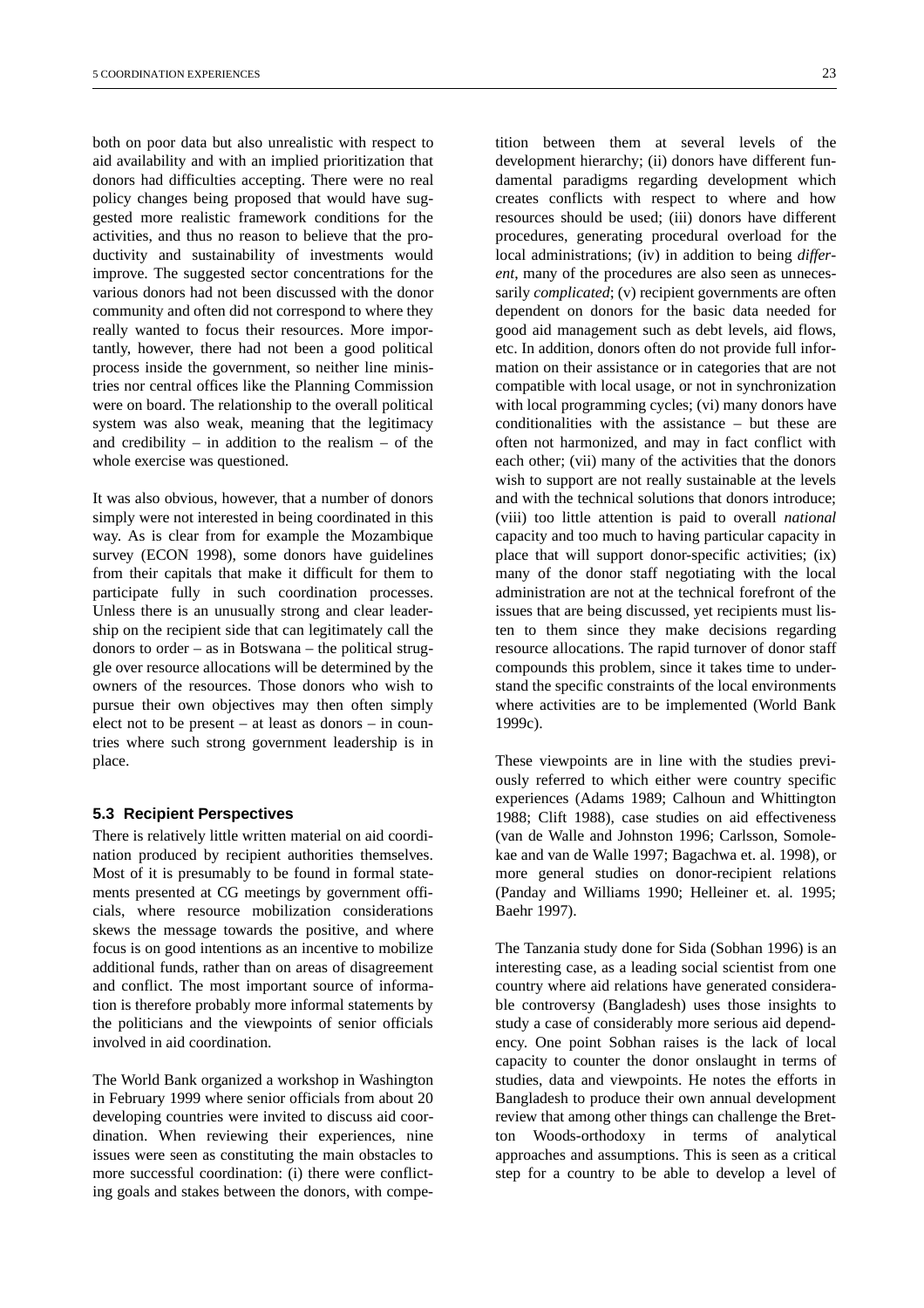knowledge and self-assertion required for meaningful dialogue with development partners.

A common impression one gets from recipient officials about aid coordination, however, is a mixture of resignation, cynicism and some hope. The resignation is due to the overwhelming demands that donors put forward regarding how the aid coordination process should be structured, how fast it should move, etc. This is coupled with the experience of having to deal with donors one-on-one in bilateral annual meetings, the countless donor identification, monitoring, and evaluation mission, and then afterwards meeting the donors as a group where the messages tend to be somewhat different. The cynicism comes from hearing so many messages regarding aid coordination, and seeing that when choices are made, donors tend to go for their own solutions rather than joint efforts. But there is also some hope, as the trend is seen as being in the right direction. There *are* a lot more genuine coordination efforts taking place, more donors are willing to join – but are also expecting better performance from host governments.

#### **5.4 Nordic Coordination**

The Nordic countries have tried to improve the effectiveness of their development assistance through coordinating efforts closely with each other. Despite quite similar attitudes and policies, not all the attempts have been successful.

#### **5.4.1 Policy Coordination**

There is a very close dialogue between the Nordic capitals on a wide range of development assistance issues. Under the aegis of the Nordic Council, the ministers responsible for development cooperation meet at regular intervals to discuss common positions on issues that have been identified as of major importance. Below the level of ministers, the political secretaries, senior officials and the senior economists in both the ministries and the aid agencies meet on a fairly regular basis. Ahead of major international conferences, both technical and political management meets to discuss common positions on key issues. In general, there is a good understanding of each other's positions and a lot of trust. There are, however, also differences, which at times make genuine collaboration difficult or even acrimonious. Denmark has a more commercial bent to its development cooperation with a parliamentary rule stating that 50% of its bilateral aid should be used to procure Danish goods and services. Finland also emphasizes areas where it has a comparative advantage. An overview for the DAC of where the different donors focus their resources shows that Finland is

engaged in the forestry sector in 24 countries, in 19 of which it is the *only* donor (Danida 1999).

#### *Coordinating with the Bretton Woods Institutions*

The Nordic countries, along with the Baltic states, share an Executive Director position in the World Bank, and a similar arrangement is in place for the IMF. The country that provides the Director acts as focal point back in the Nordic countries, and organizes a small secretariat to coordinate the communication with the Executive Director's office. The officials in each capital that are responsible for relations with the World Bank have a weekly telephone conference that is to provide consistency and full information among the Nordics on their positions on the various issues that come up. On operational matters, each country is responsible for liaising with their respective field offices where this is seen as appropriate. The local field offices in turn often communicate amongst themselves on matters that are coming up dealing with that particular country, such as major issues at CG meetings. The *principle* and *structure* for this cooperation is thus quite clear, and this collaboration is seen as largely successful and well functioning.

There are strong external and internal incentives that make this system work. The overall structure is externally imposed since the Bank sets the organization of the Executive Directors' offices. If one particular donor does not like it, there are no alternatives available. The position of Executive Director gives the Nordics the possibility of having an important voice inside the Bank, and if this voice represents a joint mandate, the voice is heard much clearer. Since the World Bank is so important, there is a strong interest in participating and mobilizing support for own positions. The rotation among the Nordics for providing the Director acts as an incentive as well. Finally, there is a lot of interest from minister and political parties with regards to Norwegian positions in the Bretton Woods institutions. There is therefore considerable pressure for results – accountability – from the politicians on the public officials involved in this area.

#### *General Policy Coordination*

There is considerable collaboration among technical staff of the Nordic aid agencies and ministries, both at head office and in the field. Over the last couple of years, more systematic programs of discussion have been put in place, to strengthen the Nordics' role and contributions to key debates. There are often preparatory sessions before SPA and DAC meetings, and topics like sector budget support have been addressed at two larger seminars where external resource persons have been commissioned to prepare background studies (Boesen et. al. 1999; Sida 1998).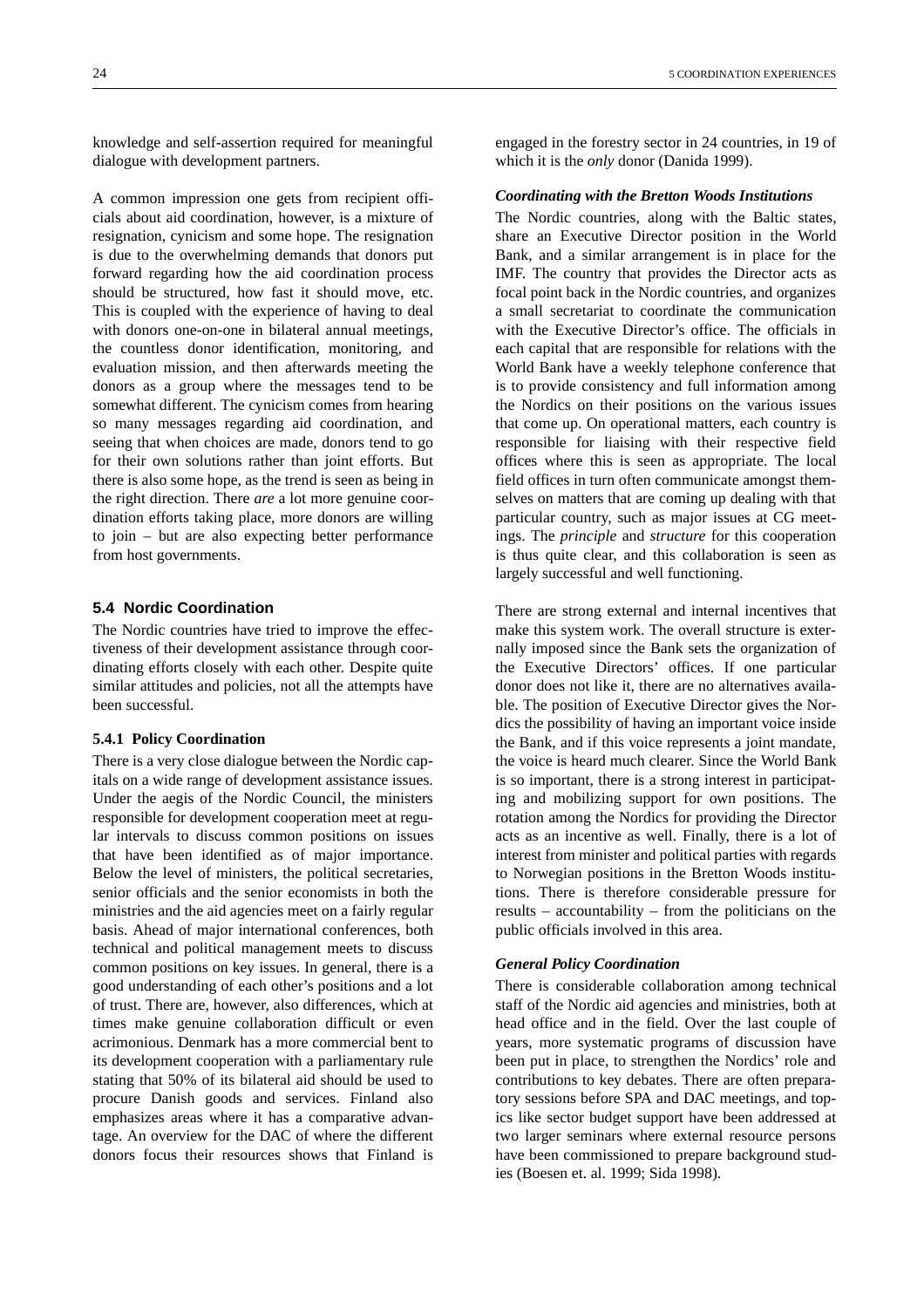#### **5.4.2 Operational Coordination**

#### *Nordic Research Institutes*

The Nordic countries jointly set up the Nordic Africa Institute in Uppsala in Sweden and the Nordic Asia Institute in Copenhagen in Denmark (there was supposed to be a Latin America institute in Norway, but this was never established). An evaluation of the Nordic Africa Institute, NAI, is largely positive in the role the institution has played for *Nordic* research and understanding of Africa and African issues. It acts as a focal point for a large network of institutions in Africa and the Nordic countries; as a center for "knowledge management" on Africa where its library is the premier documentation center on Africa in the Nordic countries; and as a center for quality research on Africa and with African academics (McNeill et. al. 1997). The report raises some critical questions about what the primary mission of the NAI should be, but as a collaborative effort, it is seen as positive. In the case of both institutions, however, the host country has assumed a larger share of the budget costs, which undermines the "Nordic" nature of them.

#### *Coordination in the Field: MONAP*

In the 1970s and 1980s, the Nordic countries tried to fully integrate their efforts with respect to some large development efforts in Eastern and Southern Africa. In 1967, they started up a joint program for the development of the cooperative movement in Kenya, and a few years later a similar program in Tanzania as well as a large-scale agricultural program in Mbeya. In 1978, they established the most ambitious effort, the Mozambique-Nordic Agricultural Program, MONAP.

A formal decision on Nordic collaboration was presented in a Nordic Council White Paper in 1979, and this was further elaborated in an Activity Program ("handlingsplan") adopted in October 1986. There was therefore considerable *political* support for these efforts.

MONAP was an attempt not only at coordination, but also at broad-based long-term development for an entire sector. It covered institutional and organizational development as well as research, extension and training. It established a network of field stations across the country to cover the various agro-climatic zones and different socio-economic producer groups (small-scale peasantry as well as more modern family farming). It covered agriculture, livestock, forestry and fisheries. In short, a comprehensive program with considerable financial resources, flexibility in terms of what to do, and a long-term perspective to allow institutions and processes develop at their own pace.

Yet twelve years and USD 200 million later, MONAP was disbanded, and many of the activities that had been initiated were discontinued. What went wrong?

There were a number of factors that contributed to this outcome. The most important was the rapidly deteriorating policy and macro-economic environment. As the internal strife in Mozambique increased in intensity during the 1980s, the field-based activities had to be abandoned. As the fiscal crisis of the state developed, the resources in the Ministry of Agriculture, MinAg, dwindled, forcing the Nordic countries to take on an ever increasing share of recurrent costs, contrary to the original concept. MinAg itself was a weak institution, and there quickly developed a rent-seeking attitude where MONAP was used to finance activities of interest to those who had access to the MONAP funds. The Nordic countries, in response to increasing problems of mismanagement and simple lack of MinAg capacity, built up an implementation unit that at one point had more high-level technical staff on its payroll than MinAg itself, while it simultaneously built up a huge administrative infrastructure to micro-manage vehicles, housing, field allowances, etc. As with a number of Nordic projects elsewhere, the technical solutions chosen often were qualitatively good but extremely costly both on the investment and operations side, undermining the cost-effectiveness and sustainability. Ownership of many of the activities was low – MONAP projects were clearly seen as *Nordic* creatures.

On top of the deteriorating situation on the ground came the problems caused by a top-heavy and exceedingly bureaucratic decision-making structure in the Nordic countries. At the top was the Nordic Council, which defined the priorities for the joint Nordic development efforts. Then came an Advisory Committee that was to support the Nordic Council in its policy decisions, and finally a committee of senior officials ("Embetsmannskomiteen") that was key regarding major operational decisions. Below this three-tier structure, one of the Nordic aid agencies was given the operational secretariat function both in the Nordic countries and the field, while in the field a consultative group consisting of all the Nordic aid agencies met to work with the focal agency. The different Nordic countries had given different degrees of freedom to their local representatives to take decisions, so in the end a lot of decisions had to be taken back in the Nordic countries. This created an administrative quagmire, with lots of time used to prepare documentation, argue both in towards the coordinating groups as well as the individual country representatives *in* these coordinating bodies. The flexibility and cost-effectiveness that had been intended was quickly lost. The problems were compounded when different interests came to the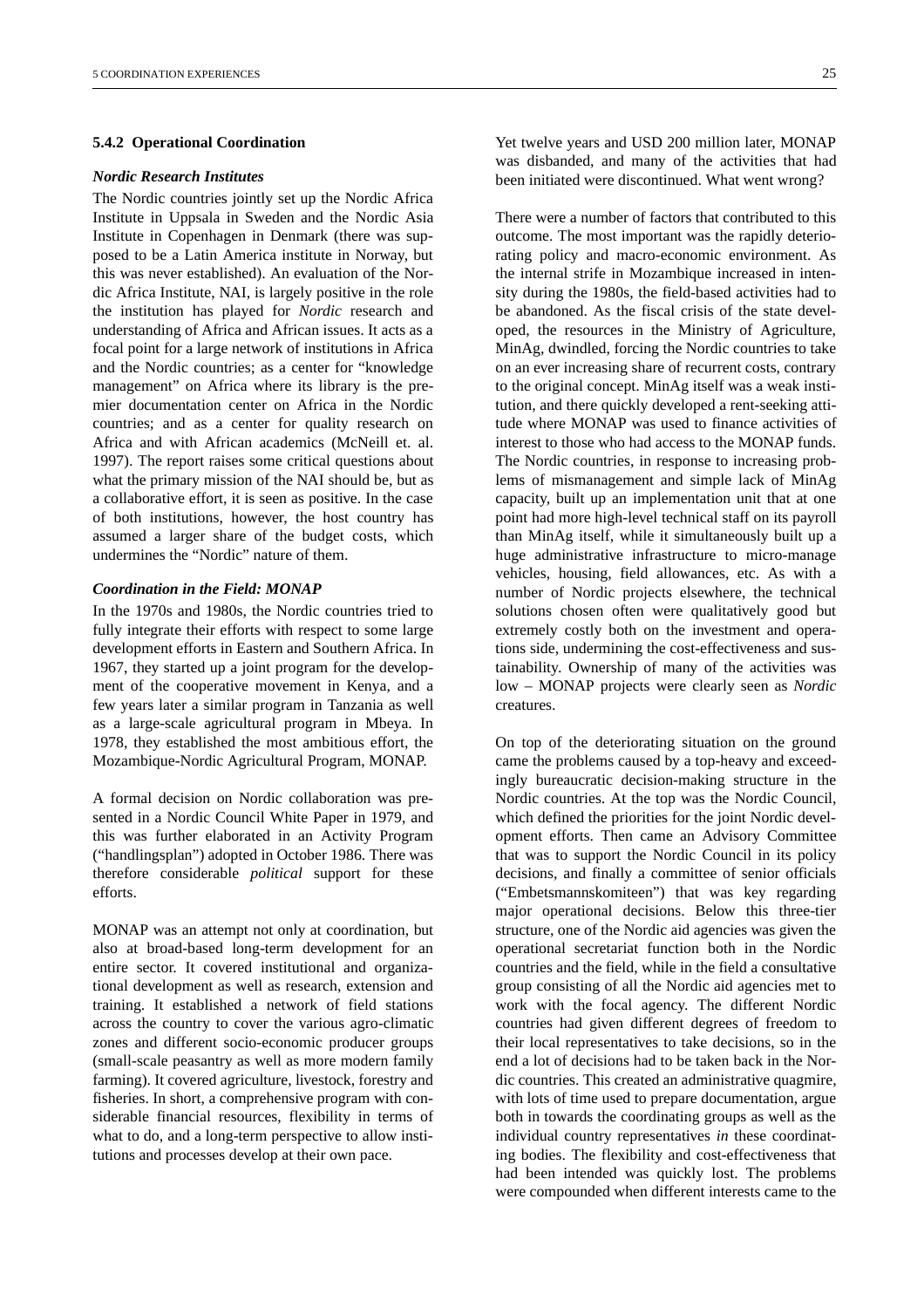fore, for example when countries became concerned with what share of procurement flowed by to *their* country (Lindstad 1987, various MONAP annual reports).

In the end, the combination of worsening framework conditions, lack of local resources, commitment and ownership; inappropriate technology choices and thus low sustainability; top-heavy and inefficient decisionmaking and administrative structures; and increasing concerns by some of the partners to manage own aid resources according to own criteria led to all the joint Nordic programs collapsing. In the 1990s, the *integrated implementation* model has not been pursued.

#### *Coordination in the Field: Namibia and Tanzania*

As the independence of Namibia approached, intensive discussions took place between the Nordic countries and SWAPO to ensure that the good political cooperation and economic assistance that had developed could be translated into efficient support for Namibia's development efforts.

The basic idea was to ensure a well-coordinated Nordic program, but avoiding the costs and problems of earlier joint efforts. The solution arrived at was for the parties to agree to a division of labor in terms of sectoral engagement. An analysis was carried out looking at (a) Namibia's development strategy and resultant development cooperation needs, (b) what the non-Nordic donors were likely to provide, and (c) what areas the Nordics were good at. Based on this, Norway was asked to assist in the fisheries and energy sectors - a focus that has largely been maintained. This is a program that Norway would normally have great difficulties accepting, since both sectors are capital-intensive modern-sector growth oriented and not in line with Norway's "softer" direct poverty-focus in many other countries. To the extent that Norway was to provide support to other sectors, it would be by co-financing other donors' activities.

At one point there was a suggestion that there should be a joint embassy, to ensure close operational coordination. This was abandoned, for a number of reasons, but one of them was that there really was no need for this kind of coordination because of the clear up-front division of labor.

The Nordics also began coordinating their sector work more globally. The idea was that one of the donors would concentrate on health while another might do education or agriculture, and that while all donors could participate financially in a sector in a given country, it would be through the focal donor. The intention was to build up a critical mass of sectoral technical and policy skills so that the Nordics could participate more actively in framework and sector discussions. While this agreement worked to some extent initially, it never became fully operational, in part due to resistance by affected technical staff in the various aid agencies. Over time, this collaboration has faltered.

In Tanzania, as a follow-up to the report by the group of independent advisers on Government-donor relations (Helleiner et. al. 1995), the so-called "Nordic Initiative" was developed. It partly developed some principles for government-donor relations that emphasized both Tanzania's rights and obligations. These principles were later adopted by the entire donor community at a government-donor workshop in January 1997. But there was a commitment among the Nordic countries to carry the collaboration further. Agreement has in principle been reached that the Nordic countries will fund parts of the local government reform through a pooling of funds ("common basket"). One of the Nordics will be the lead donor and handle the administrative tasks. Several studies and joint missions have clearly laid out the principles for the joint operations (Lund et. al. 1995; Lund and Rimberg 1997), and the embassies have been given considerable leeway by their head offices to take operational decisions. There is also the idea that the Nordics should have joint annual meetings and joint programming exercises, though so far this has not happened due to the reluctance of one of the four Nordic countries to actually forego its own programming.

#### **5.5 Aid Coordination in Mozambique**

According to a number of criteria, Mozambique is the most aid-dependent country in the world. More than others, it would therefore benefit from an efficient aid coordination system. While it has not been able to establish Botswana's political and administrative management of external financing, it has taken a series of steps over the last years that are clearly strengthening its systems and improving its credibility vis-a-vis the donor community. Annex 1 gives a more detailed description of the developments.

#### **5.5.1 Achievements**

Mozambique has established a rich web of coordination mechanisms. CG meetings are generally held with annual intervals, where the most recent one was organized in Maputo. The Central Bank organizes quarterly meetings on balance of payments support and general macro policies where documentation is circulated to donors beforehand. There are joint Government-donor sector working groups in five key sectors, pursuing a number of different models, which thus constitute a rich source of learning. Finally, there is a committed and accessible political leadership that is open to dis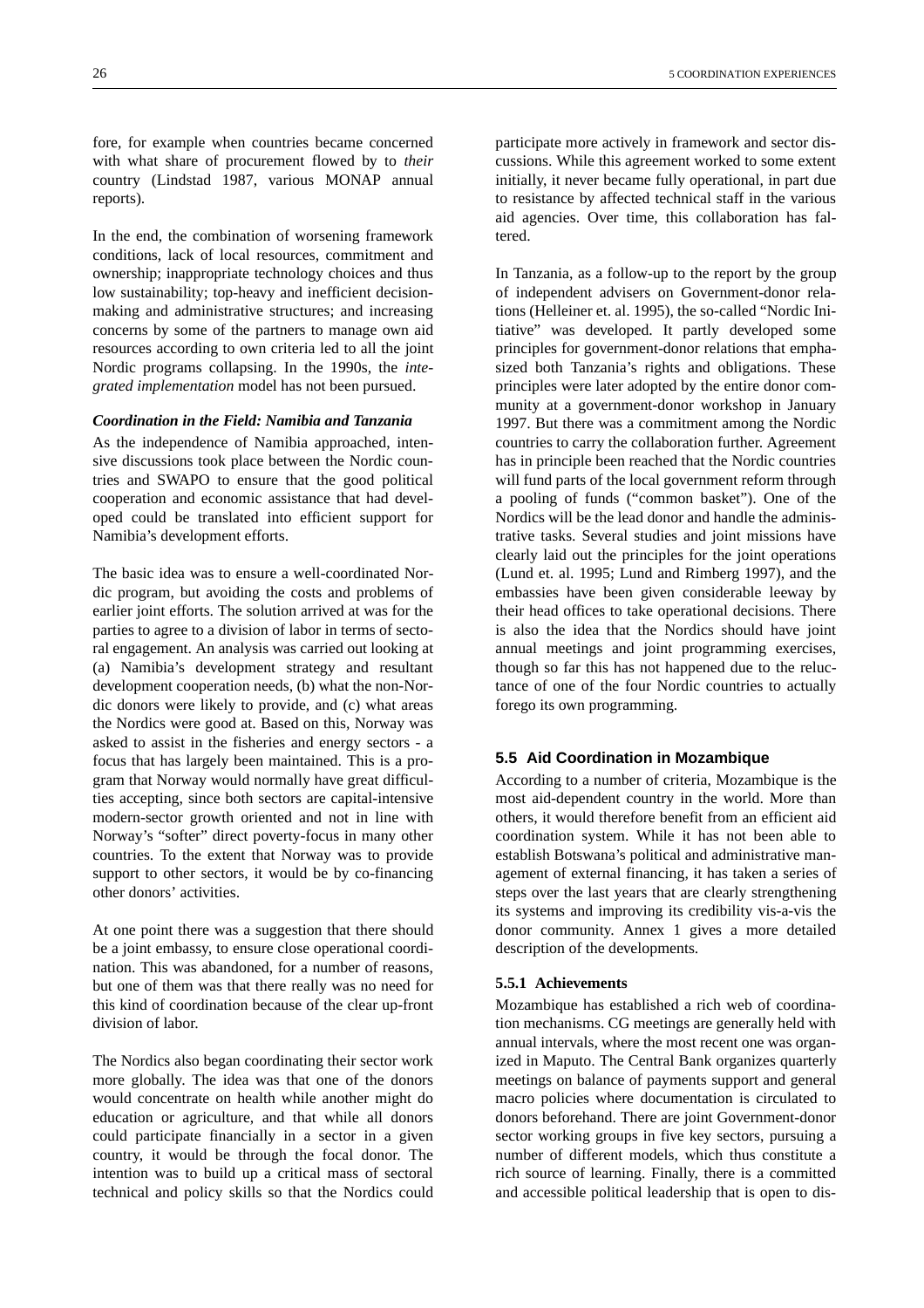cussing modifications and improvements to existing arrangements.

On the donor side, there is a (bewildering?) array of coordinating activities that supplement the government-donor dialogue. The World Bank and UNDP chair regular meetings with the donors; the EU and UN agencies have their internal coordination meetings; the Like-minded group is active; the UN system is sponsoring around 18 small sector working groups; there is an increasing number of joint donor missions in a number of fields. The *costs* of aid coordination are thus escalating as activities expand "horizontally" to cover more areas and issues, and also "vertically" as donors delve more deeply into difficult framework issues.

Most progress has been achieved in the field of balance of payments support. While about a dozen uncoordinated import support programs some twelve years ago created enormous transaction costs to importers, donors are today providing budget support through market-driven mechanisms. The major gain has, however, probably been on the *institutional development* side, where national systems have been developed to respond to market as well as donor pressures for efficiency and accountability, and where the *credibility* of the national instruments is now established, though the *quality* still has some ways to go.

The political developments since the elections in 1994 have improved the *legitimacy* of government positions. Parliament in particular has strengthened its role in setting national priorities, establishing greater accountability within what was formerly a one-party centrally managed state. The policy *instruments,* however, are still poorly integrated, so the ability to steer external financing towards priority areas remains weak.

The sector working groups in the roads, health, agricultural and education sectors have quite different histories. The roads program was originally prepared as part of a World Bank-led sector investment program. Due to its history and thus the investment profile that has been established, it is still seen as largely a World Bank-driven program. In agriculture, a very lengthy development and discussion process lay behind the identification of the PROAGRI program, where finally 14 key donors agreed to a 48-point program as the basis for the collaboration. While the negotiations have at times been heated, agreement has formally been reached on the key issues to be addressed – though it is unclear as yet if the capacity and commitment to implement is in place. In the health sector, a slower process of identifying "champions of change"

within the health system has been pursued, where operational improvements in a number of areas have been attained. There are, however, problems getting in place the overarching strategic vision and action plan that will improve the overall efficiency of the health care delivery system. In education, a low-key and rather slow process has ensured local ownership of the total process, but at the cost of agonizingly slow progress.

#### **5.5.2 Conflict and Change**

Partly by default, Mozambique is putting together a system that builds on a number of building blocks. In some processes, donor involvement has been overwhelming and has led to conflicts during the process (both PROAGRI and ROCS have had some bumpy stretches); on the other hand, in others progress has been extremely slow when donors have not pushed (education) or uneven despite donors pushing (health). Strategic comprehensive sector agreements have yielded impressive action plans with focus on key issues – but uncertain ownership and capacity to implement (PROAGRI). Learning-intensive participatory processes build coalitions and insights as integral parts of the approach – but are often not able to tackle systemic issues, at least in the short run (health SWAP). Which approach is most appropriate is a function of what is feasible, what the existing situation in the sector is and thus at what level problems can be attacked.

One of the lessons from the Mozambique experience is that donors underestimate the resistance to the changes aid coordination lead to. Successful aid coordination means that access to external financing goes through a central government mechanism, and that public officials have to compete for these resources through a more transparent political process. Many officials have built a strong position within the public sector due to their direct access to donor financing that bypasses such central mechanisms. Their ability to resist change can be substantial (often thanks to donor-funded projects), underlining the importance of identifying "champions of change" that can successfully carry through these transformations from within the system. Understanding the *politics* of aid coordination is therefore often more important than understanding the *economics* of it, yet donors tend not to be very good at it. This leads to exaggerated expectations and unrealistic benchmarks for changes, which means that the process becomes donor-driven (see Dixit 1996 for a good analysis of economists' frustrations in understanding politicians' criteria for decisions).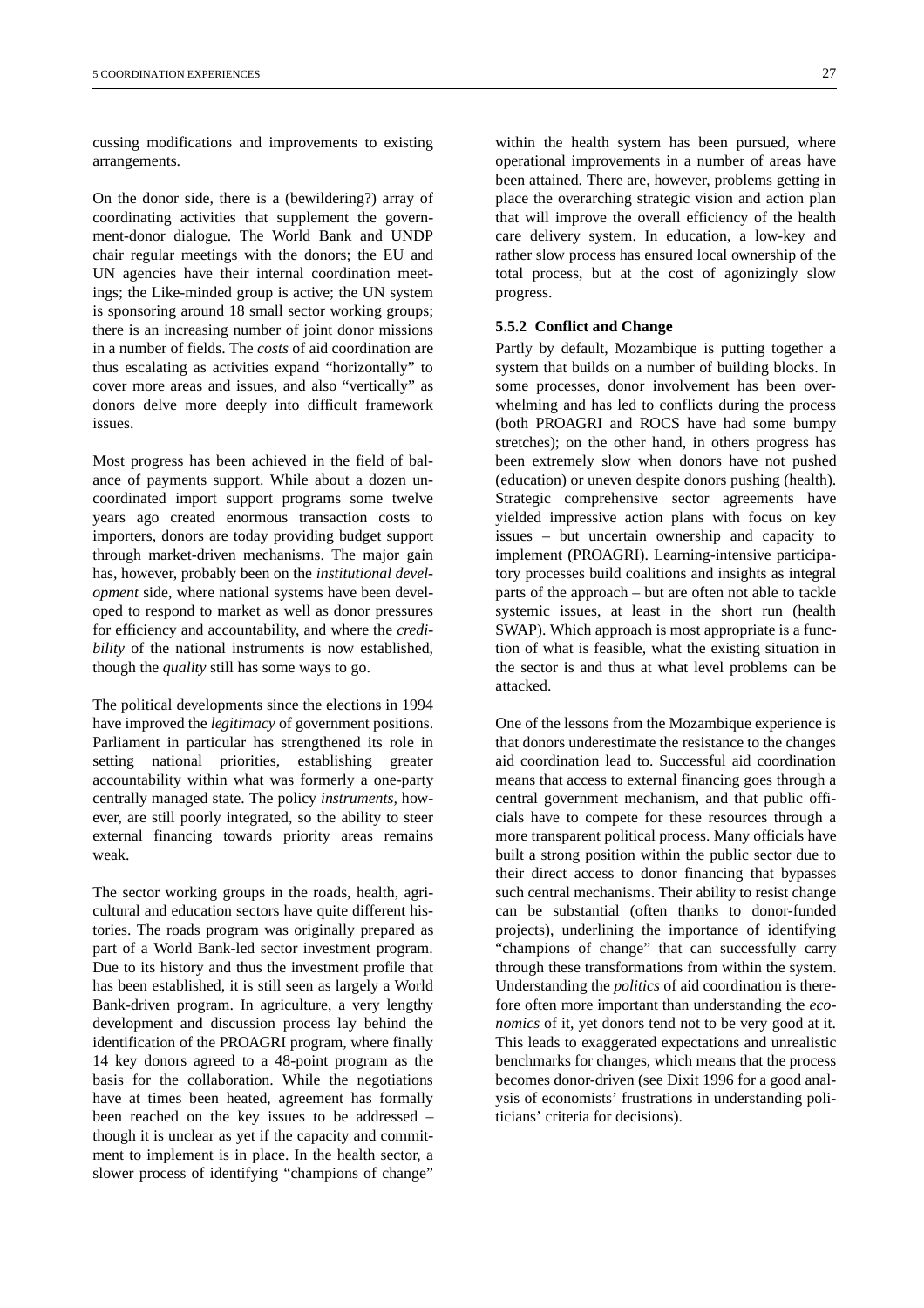#### **5.6 Summing Up**

- There exists a fairly dense structure of aid coordination mechanisms and institutions at the international level, but where overlaps and inefficiencies exist. Many of the more influential actors are still heavily donor-driven, though the tendency is towards more open and participatory processes.
- The national apex coordination mechanisms, Roundtable and Consultative Group meetings, are under review. The UNDP is looking into the RT meetings and the UN Development Assistance Framework, while the CG meetings are becoming more recipient oriented, both in terms of preparation, hosting and siting of the events. There is still some ways to go in terms of genuine participatory ownership and management – in part a function of capacity and political will on the side of recipient governments.
- Donor practices have historically been a major factor in blocking more efficient aid coordination on the ground. Though improvements are taking place, particularistic donor practices still create considerable obstacles and costs to host governments.
- Recipient ability to manage aid coordination in a more efficient way is as much a function of *political* legitimacy and credibility as it is of technical and administrative skills and capacity.
- Recipient perspectives on aid coordination are in general somewhat less euphoric than donor views, though there is a sense that more genuine partnerships and active listening is developing, thus also generating more optimistic views on the side of recipient officials.

#### *Nordic Experiences*

- There is considerable agreement among the Nordic countries with regards to basic principles for development cooperation: putting the recipient in the driver's seat, poverty reduction, etc. The agreement on principles has led to interest in harmonizing aid activities – yet experiences so far fall well short of intentions. When there is a strong, direct and continued *political* interest in having coordination work, it does (coordination with World Bank).
- Simple, robust systems work best (up-front division of labor – no complicated administrative and continuous political management required – Namibia). If this is coupled with interests of importing stakeholder groups in the donor country, the structure may continue (Namibia). If it is in contradiction with interests of stakeholder groups in the donor country, it is more likely to fail (sector division of labor between Nordics).
- The degree of coordination is more determined by donor than recipient wishes, though when the recipient is strong and unambiguous, this provides important backing to those donor staff who support coordination (Namibia).
- The Nordic experiences indicate that even when there is a high degree of commonality amongst the donors, efficient aid coordination that is a function of donor consensus will only be sustainable under certain circumstances. This argues strongly in favor of recipients being the determinant for continued and successful coordination.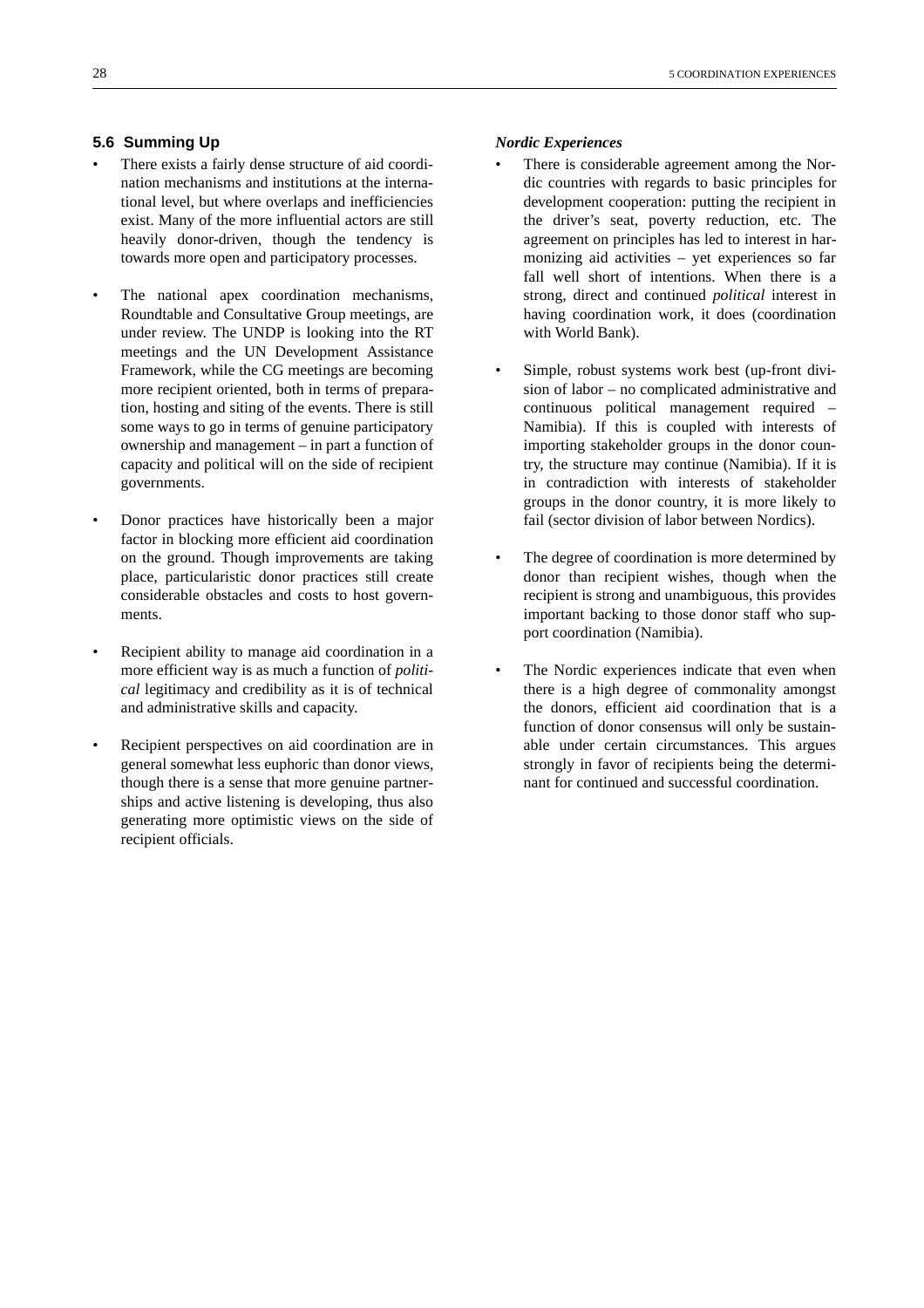## **6 Lessons from Coordination**

To summarize the lessons from the various coordination experiences, it may be helpful to look at these from the point of view of the different *dimensions* that have been used in chapter 4.

#### **6.1 Content of Coordination**

#### *Policies and Principles*

The point of departure for the Mozambique survey (ECON 1998) was the wish on the side of the donor community to identify ways to improve aid coordination. One hypothesis was that if donors could cooperate on the preparations of their assistance strategies, then a lot of other coordination issues would be taken care of as well: a joint strategizing process would generate consensus on what the major objectives for external assistance should be, and once this was in place, it would be easier for each donor to see how their particular assistance could fit within the larger picture. The study's basic conclusion on this point was rather negative, for two sets of reasons:

- As a matter of principle, the donors cannot on their own define overarching development objectives for a country. Either the recipient government has an acceptable development plan or strategy in place – or it should receive assistance developing these, if it so wishes, but clearly under its own management and in a transparent fashion. Too much donor involvement or interference can cause serious problems for the national political dialogue if the government is seen as listening more to the donor community rather than to national stakeholders. The risk of damage to national political accountability is seen as overwhelming.
- On the practical side, the guidelines the various donors have for elaborating strategies are so different that the costs of actually harmonizing the work would be extremely high. But it was also not clear what the product of such an exercise would be. The one example of joint programming in Mozambique was the first UN Development Assistance Framework. While UNDP was satisfied with the outcome, several UN agencies felt it was a time-consuming and formalistic process that produced a political compromise rather than a focused and operational program. This problem would be compounded if the exercise were to involve a number of bilateral donors, as this would require political clearance from a series of

headquarters – a process that would be time-consuming and prone to break-down.

The main conclusion of the Mozambique study was therefore that the most cost-efficient and politically viable approach would be for donors to assist the government develop *its* vision and the necessary tools to implement it: budgets and plans at the national and sector levels. What the donors could bring to the table in terms of principles and priorities would be the DAC *Shaping the 21<sup>st</sup> Century-document.* 

This was a controversial conclusion that was not shared by all. There were those who felt a more directed dialogue on policies and priorities not only is feasible but required in order for the efficacy of external financing to reach acceptable levels. If this did not happen, it would be difficult to justify continued aid.

Part of the disagreement could be traced to different understandings of the partnership concept, where *joint responsibility* for policy choices clearly gave donors a role and legitimacy in discussions, if not in decisions.

One issue was the problem of "ganging up": at what point does donor coordination go from being a constructive attempt at sorting out internal differences so that interaction with government is simplified, to establishing donor concurrence on controversial issues and thus "ganging up"? For some donors this represents a real dilemma: the pressures towards internal donor coordination and consensus may lead to a host government facing a united but possibly hostile donor bloc.

A key question is how far aid coordination should go, and who determines the limits. The conclusion from Killick's study – that conditionalities do not work because donors in fact do not impose the sanctions that have been threatened – can be used to argue for *closer* coordination on the donor side to ensure that conditionalities are in fact respected. In 1986, then-Vice President of the World Bank, Ernest Stern, severely criticized bilateral donors for not in fact respecting the SAP frameworks since they provided funding under circumstances where the SAP criteria for doing so were not fulfilled.

But that leaves the problem of what to do in a situation where the government in principle is pro-development but has severe capacity problems, or where line ministries are not interested in pushing the development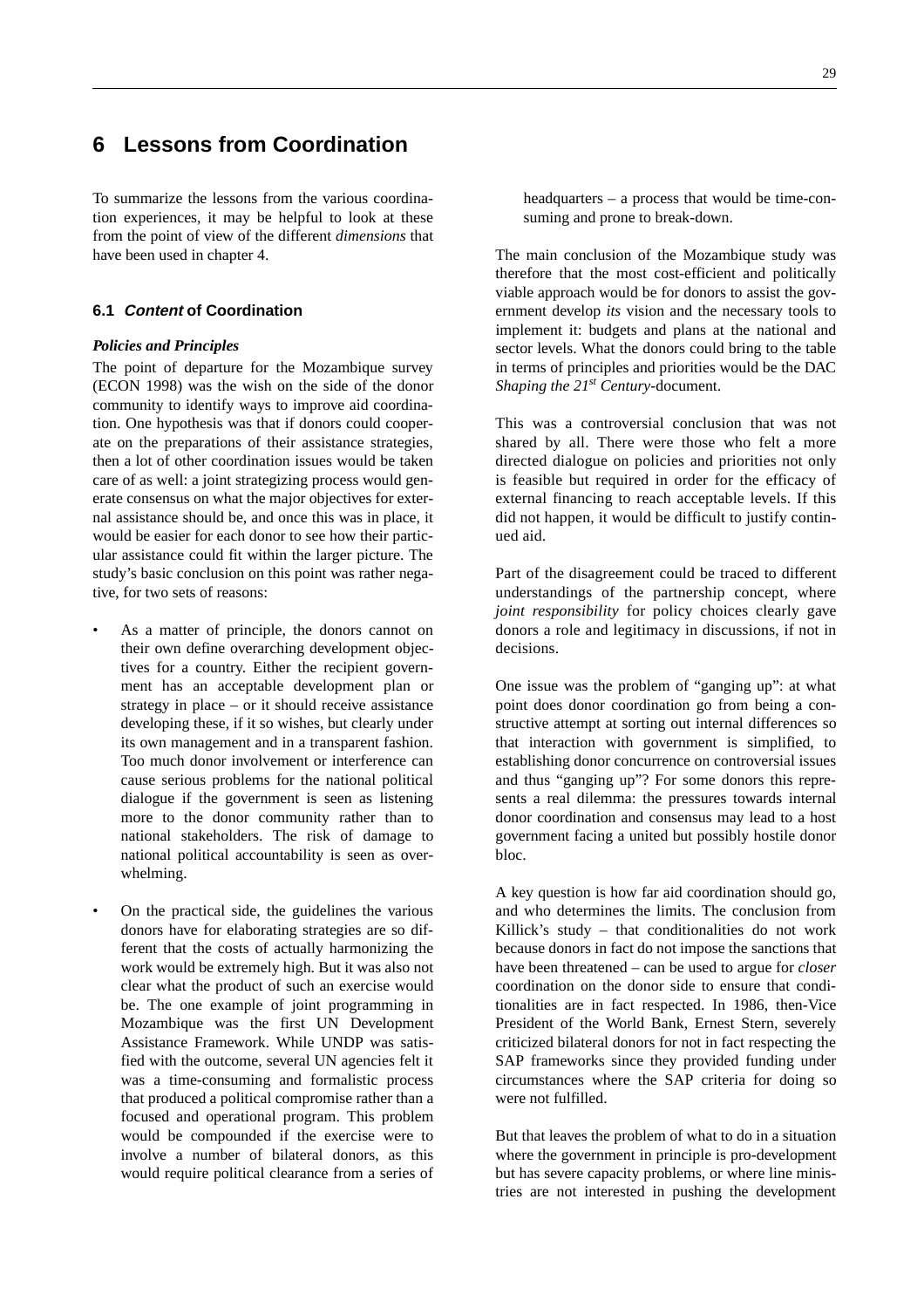agenda4 . If donors do not push for change, it will not come about very fast due to the forces of inertia and resistance to removal of privileges. Without a good government policy in place, donors have to compensate for this by spending relatively more resources on identifying where their own financing should be used. Doing this in tandem with other donors is clearly more rational than going it alone, but then comes up against the problem that at the end of the day this would impose solutions on the recipient. But with no proactive programming in place, issues like poverty reduction, gender and environmental degradation will not be addressed, so the costs of non-action are not borne by the government but by priority beneficiary groups.

There is no easy solution to the various contradictions this problem poses. The answer provided in the Mozambique case was based on a mixture of principle and pragmatic notions that donor-imposed solutions, no matter how well designed and well intentioned, will in the end be less sustainable and cost effective than the ones generated locally, and that donors will have to live with that.

#### *Procedures and Practices*

Having a common set of policies and priorities with the government is key to improving the relevance and efficacy of external financing. It does not necessarily improve the cost efficiency of using aid resources, however, because the highly different procedures and practices within the donor community put an enormous burden on the recipient administration. The list of donor sins is long and well known (see section 5.3). And it is at the level of procedures and practices that the real costs to the recipient appear. Disagreements over policies and priorities lead to negotiations over *what* is to be supported – the procedures and practices dimension deals with the nuts and bolts of the *how.* And the devil is in the details: 20 donors with support to an agricultural program may disagree on what is most important to do, but the government can usually find an overarching program where most interests can be accommodated. There is no basis upon which to find a least common denominator on procedures, however, since each donor is accountable back to her own head office for following administrative requirement for the use of public funds.

In the case of Mozambique, pooling of funds was made possible in a couple of areas when a small group

of donors was willing to take some risks and accept the Mozambican procedures. In return, more intensive consultations and joint monitoring was agreed to so that problems could be quickly identified and addressed. While this principle was fine, in practice problems arose. This was partly because Mozambican counterparts did not have the additional capacity to implement the more demanding coordination and better quality tasks that were now being asked of them. But also some of the local partners in the system were not interested in the changes. While the hoped-for improvements did not materialize as quickly as expected, it was felt that these new ways of working together still represented progress compared with the more fragmented ways of doing business. With the *principles* for the new procedures in place, the *implementation* of them could be addressed over time as a joint responsibility.

Two lessons were drawn from this experience. The first was that not all donors are able to able to adhere to a recipient standard for legal reasons: home country laws demanded that own procedures were adhered to. But if the government along with a core group of donors could establish a track record of acceptable results in terms of reporting, accounting etc., then other donors are often able to modify their own procedures so that they can take advantage of and become more or less integrated into the national practice without formally signing on.

But the second lesson was that if there were agreement on policies but problems with procedures, the formalistic regulations would tend to win over principles and policies. It was extremely frustrating for the Mozambicans to go into negotiations on policy matters and believe the two parties had arrived at a consensus for example on pooling of funds, only to discover that implementation became next to impossible due to procedural differences on the donor side that individual donors were not able to overcome because of guidelines or instructions from their home offices. Much more attention thus needs to be paid to this set of issues.

#### **6.2 Degrees of Coordination**

#### *Consultations/Informational Meetings*

Meetings where information is shared is the most common form of aid coordination. Such meetings take place both in government-donor and inter-donor settings, across a wide range of issues and sectors. Due to the large number of such meetings, this form of coordination is the single largest user of time and yet the one where donors seem least satisfied. In the Mozambique survey, the typical comments were that the

<sup>4.</sup> It should be noted that the above conclusion was reached in the *positive* context of a country where the political commitment to development and change is quite strong, though capacity to implement is limited. In cases where such commitment is lacking, the conclusions from recent studies (Killick 1998, World Bank 1998a) are quite clear: neither the carrot nor the stick funding and conditionality - will ensure genuine policy improvements.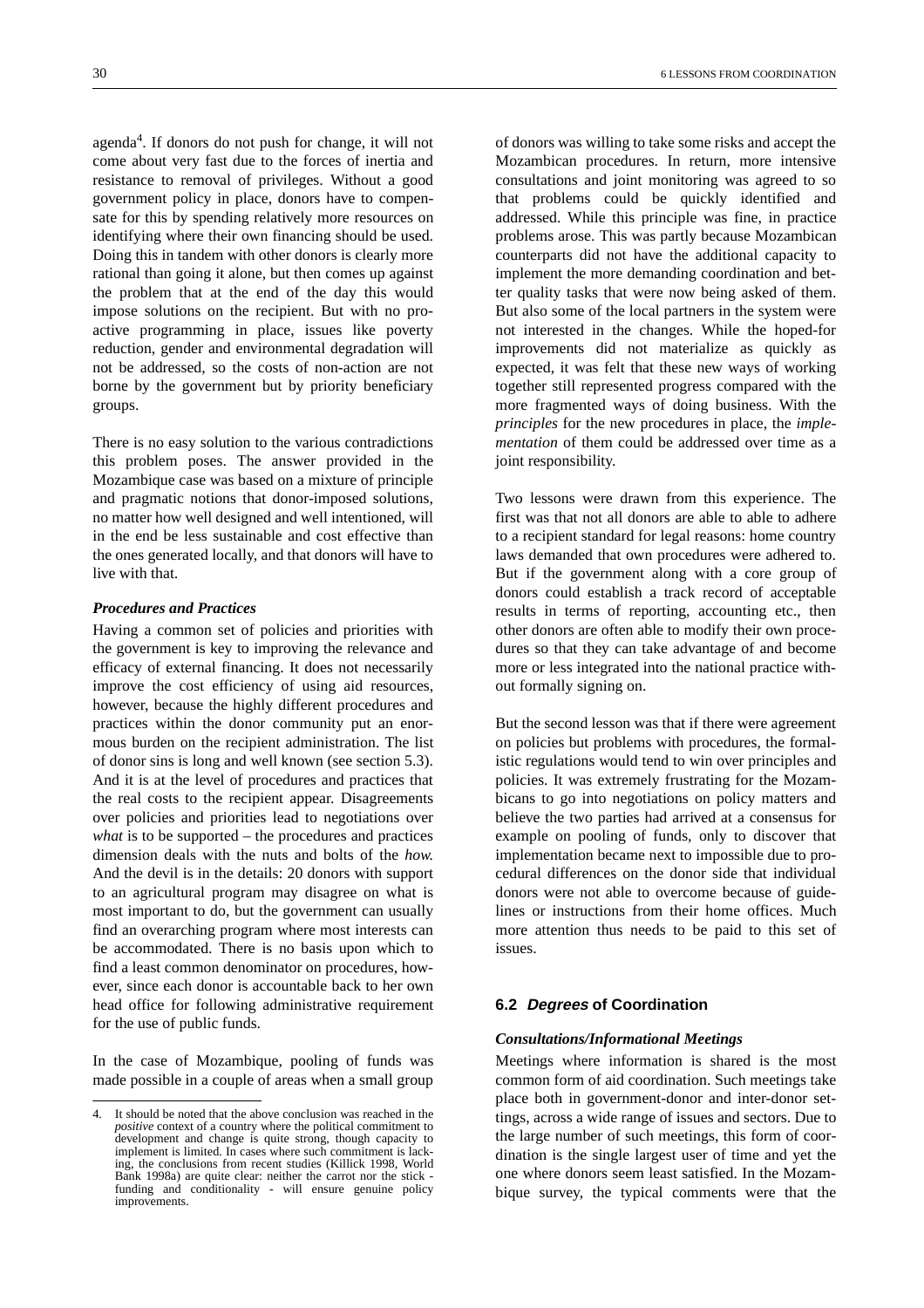meetings are poorly prepared with no operational agenda. There is an unstructured and unfocused presentation of large amounts of disconnected information. Many donors are not open and honest about what they intend to do but rather provide information about decisions already taken, so there is little information given that can help planning and genuine *ex ante* coordination. In general there are too many such meetings with little value-added produced.

Despite the general grousing, most donors attend what they consider to be an excessive number of such meetings. When challenged as to why they continue misallocating their own time in this way, two reasons are usually given: (i) there is a fear that at *this* meeting, something important may come up that they might otherwise miss, (ii) political pressures to be good corporate citizens by being present and thus show support for the general objective of coordination.

The main *conclusion* was that this form of aid coordination is rather ineffective. It yields little in terms of improved performance or focus of resources, there is little registration of any kinds of commitments or decisions so nobody knows what the actual outcomes of the meetings are, and this lack of structure leaves most actors quite frustrated. Such informational meetings do play an important role in terms of involving all parties, however, because a number of donors have difficulties joining more operational or strategic cooperation exercises.

The main *recommendations* that were made in the case of Mozambique was to (a) reduce the number of groups, (b) define some objectives or targets for the groups to achieve over the next six to 24 months, so that some performance monitoring was put in place, and (c) put in place a budget that would reveal what the cooperation exercises really involved in terms of resources. The most important cost is undoubtedly staff time, both among donors and recipient, so one challenge would be to come up with a good pricing system for the time of various parties. An alternative was to provide a hierarchy of coordination mechanisms, where ceilings in terms of number or length of meetings for the various areas was established, so as to keep time costs down and force more content into the fewer meetings that would be held.

#### *Cooperation and Collaboration*

More *strategic* forms of cooperation, either to harmonize policies, priorities and principles or implementation procedures and practices, take place in a number of different fora, from CG meetings, local aid coordination sessions chaired by the government or by focal donors, sector working groups, down to smaller group-

ings such as the internal EU and UN meetings or the Like-minded Group.

During the interviews for the Mozambique study, it became clear that different groups of donors had quite different views of how closely donors ought to collaborate. The Like-minded Group is quite positive about coordination, as long as the recipient is clearly managing the process. What could be termed the Anglo-Saxon bloc – the Bretton Woods institutions, USAID and to some extent DFID – were more aggressive in terms of "getting basics right": there was a feeling that many recipient governments were not sincere in pursuing pro-poor policies and that donor conditionality was required to improve aid efficiency. Finally, the "Latin bloc" of southern European donors was more concerned with ensuring that the formal donor-recipient relations were in place. To them, donor coordination smacked of paternalism and interference in a sovereign nation's right to define the relationship it wanted with any particular country. At the same time, the southern Europeans were quite open about the fact that their aid programs were more tightly integrated with strategic, political and commercial interests.

These divergences result from fundamental differences in worldviews in the different societies. As such they are not amenable to negotiations, but must be taken as fundamental "facts of life". There has been convergence through the 1990s, however, so the gap in approaches and priorities among the donors is narrower than it was ten years ago. But there are still some differences that need to be recognized and that set limits to how far many actors are able to go in terms of formal commitments.

As noted above, it is usually easier to reach agreements on overarching concerns like pollicies and priorities, than on how to implement them. The problems do not arise simply because some donors are particularly difficult, but often because well-intentioned aid agencies pursue a variety of development objectives through managing the structure and size of the program and how it is to be implemented. The evaluation of Norway's development cooperation with Tanzania for the 1994-1997 period noted that if all donors behaved like Norway, there would have been 500 big and 2,000 small projects during any one year. This was at a time when Tanzania was being pushed very hard by the donor community to reduce its investment budget to a "super core" of only 125 projects.

The administrative costs to Tanzania of such a program would have been enormous, forcing the country to allocate scarce management resources to address the planning, monitoring, reporting, accounting and auditing needs of such a highly fragmented program. It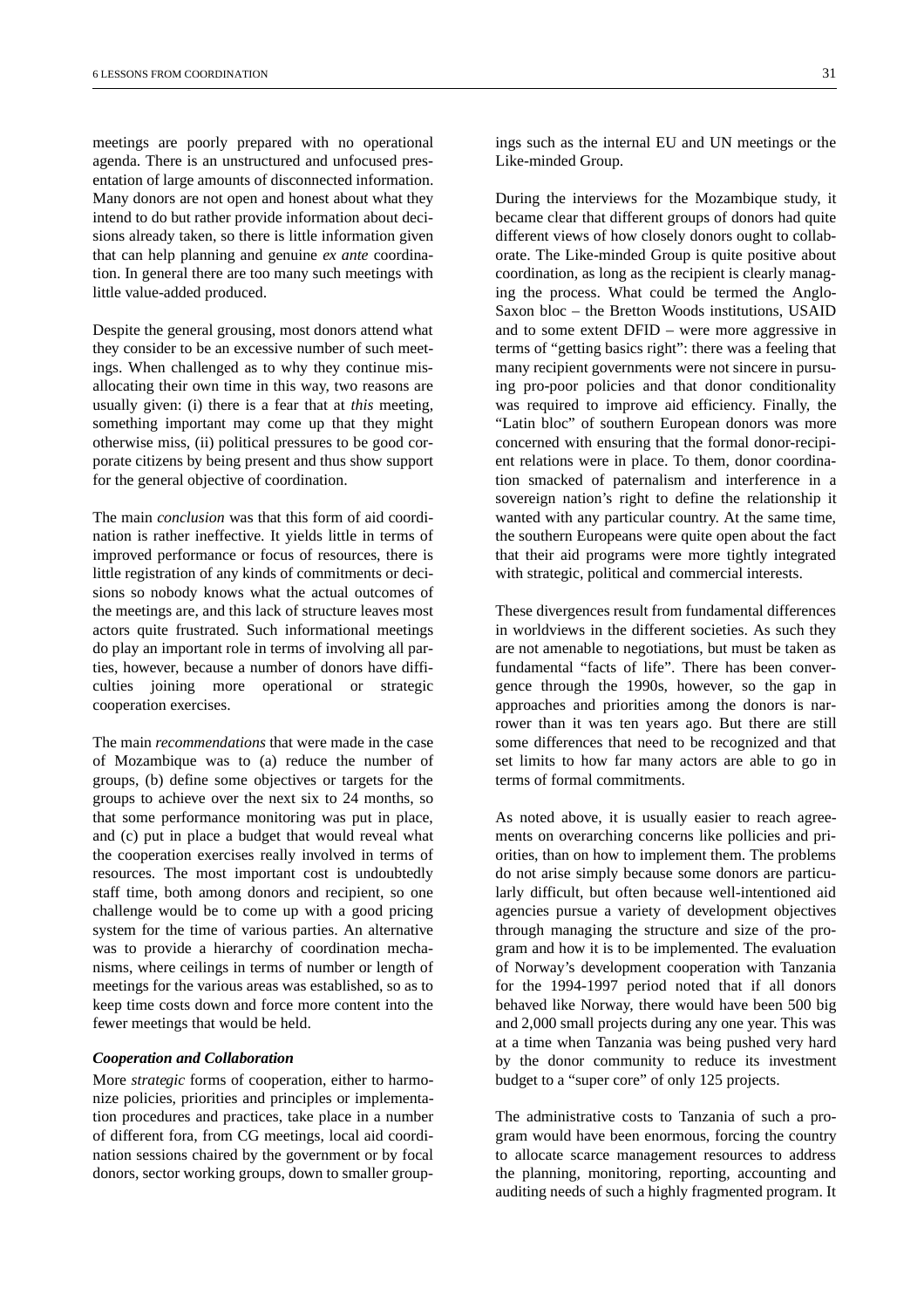points to what may be the single largest source of efficiency gains from aid coordination: reducing administrative and transaction costs to both donors and recipient. In the Mozambique study, the claim was made that the most efficient mechanism for aid coordination was formal contracts. This would reduce or even eliminate the more pernicious transaction costs, namely uncertainty and information costs by making obligations and rights for both parties explicit. This gets rid of the *ad hoc* adjustments that tend to arise during the lifetime of an activity, and in particular disciplines donors who have a tendency to change their ways of doing business when it suits them.

Establishing such contracts can be extremely costly. The Mozambique study noted that it took one year of quite tough negotiations before the pooling agreement on technical assistance to the health sector was in place. While the *investment costs* of such formal contracts therefore may be quite high, they reduce the *recurrent transaction costs*, and these in the long run are much more important. The health sector case noted that not only did efficiency of external resources increase dramatically, but the institutional development impact was also positive. The parallel systems for recruiting and paying expatriate health personnel were done away with, external interference in reviewing medical qualifications no longer took place, etc. (see Annex 1 section 1.1.4). These, however, are quite impressionistic conclusions, but worth following up with more careful studies, since a transaction costs approach to understanding coordination costs and benefits may prove to be a key step forward.

#### **6.3 Coordination at National Level**

The major gains to coordination come at the national level when *systemic* changes are arrived at. The history of balance of payments, BoP, support in Mozambique is instructive. With the introduction of the country's first structural adjustment program in the mid-1980s, donors were encouraged to provide BoP support in the form of import support programs. The incredible inefficiencies introduced by a dozen different donors regarding procurement rules, documentation, reporting, accounting and auditing led to the establishment of a government coordination office that received technical assistance from a number of donors, but in a well-structured fashion. Joint Evaluation Missions, JEMs, were undertaken to sort out problems together. This turned out to be extremely constructive, as donors were confronted with the operational problems the different import regimes led to. Agreements were reached to standardize and harmonize a series of matters, reducing the costs considerably and strengthening local systems and processes. As confidence in local management and reporting grew, more donors were

willing to provide un-tied BoP support as "basket funding" under the common set of rules.

The financial sector was restructured. The commercial banking parts of the central bank were hived off and the state banks privatized while banking supervision and other policy and regulatory functions were strengthened. The sector was opened up to foreign banks, and the financial sector deepened by introducing new savings and credit instruments. This provided a different environment for BoP support, opening up possibilities for more market-determined resource transfers. One donor thus begun providing free foreign exchange to the central bank on the proviso that the foreign exchange was sold under free and competitive conditions, that the countervalue funds thus generated would be transferred to the Treasury for budget support, and that monitoring and reporting systems would be improved to allow for better tracking of the flow of funds. The development of the new system proved so successful that other donors followed suit, with the result that there have now been several joint BoP missions working with the national authorities partly to audit performance but even more to work with the local institutions to find ways of further improving the system. As a result of this, there was a very rapid shift from various forms of tied BoP financing – commodity aid, import support, restricted BoP financing – to un-tied budget support. While the ratio of the black market to official market exchange rate was 40:1 in the mid-1980s, there is now a unified market-determined rate. The fall in administrative costs to donors, recipient and not least the purchasers of foreign exchange is impressive.

The key gains were in the field of institutional development. If one makes a distinction between *institutions* as representing "the rules of the game" while *organizations* are "the actors who play the game", there has been major capacity building or *organizational development* within the various actors: the central bank, the commercial banks, the coordinating office for import support, etc. But the *institutional development* has been more important. Due to restructuring of the financial sector, market mechanisms determine more efficient allocations of foreign exchange. The roles of the different actors are more clearly defined providing transparency and thus better possibilities for accountability in the transactions. Removing the distortions in the market has reduced the incentives for rent-seeking and corruption. The reporting that is being produced is primarily for the national authorities to manage the macro-economy better, but is the basis for reporting back to donors as well. While this has reduced the accounting, reporting and auditing costs enormously, the major benefit is that it has shifted government attention away from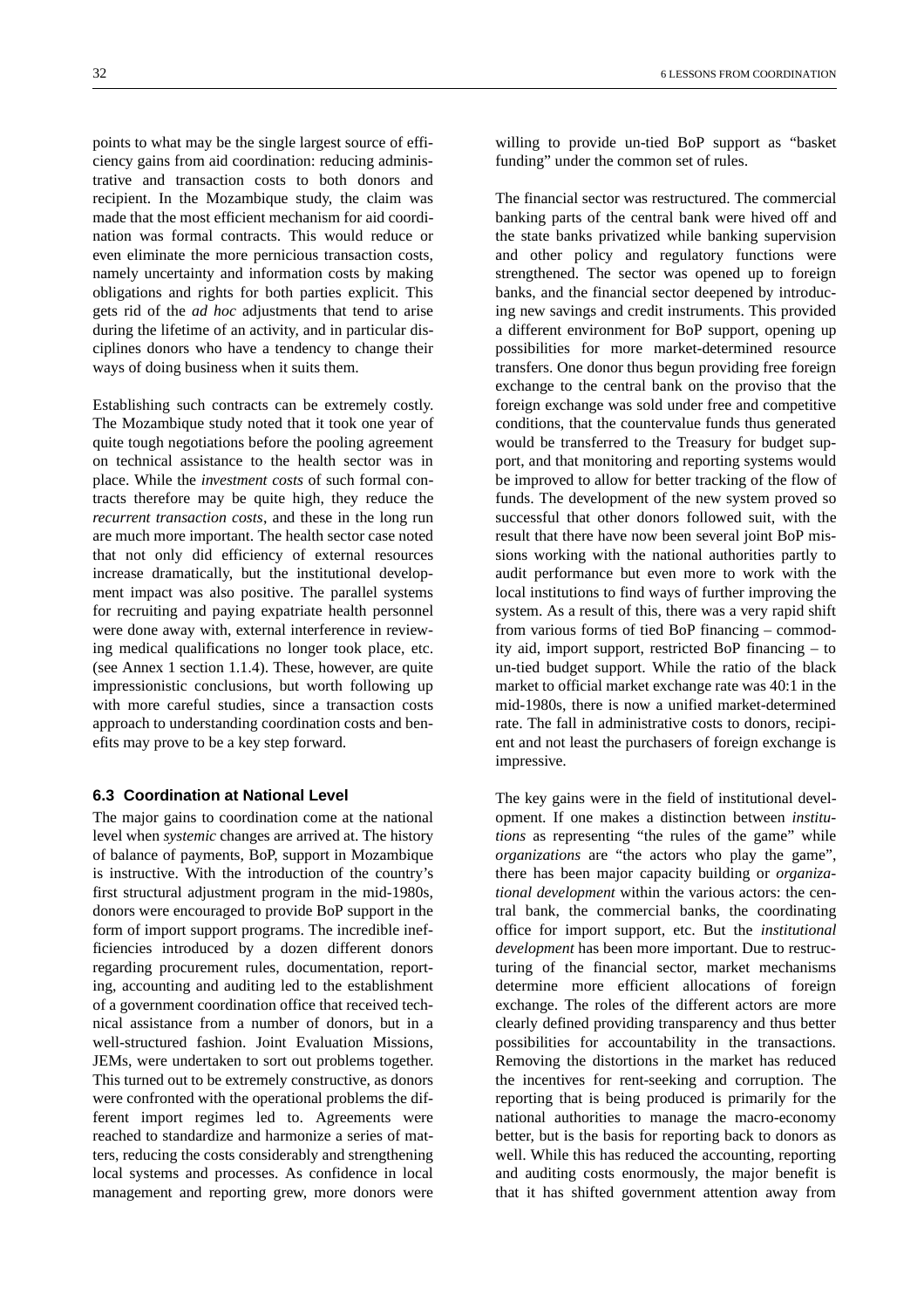reporting to the donors and instead on developing own reporting systems based on national management needs.

The point is that it is not simply individual organizations that have improved – the major gains have come from the fact that there are now improved *systems* and *processes* in place. It has taken considerable time to achieve this because it was not easy to convince actors to change behavior and rules. At times it was the government that resisted, at other times donors, but as mutual trust was built based on actual performance, a few donors were willing to take some risks and try out new procedures, which would then push the experience frontier forward. This step-by-step approach also allowed the government to build capacity at a more realistic pace. The systems that were developed necessarily were *Mozambican* as donors' own procedures and approaches had to give way to the consensus solution. While the new systems may have contained considerable *inputs* from external sources, they were codified and passed in their final form by Mozambican authorities, which gave them an improved basis from which to demand compliance, by the donor community. Any parallel management and reporting systems such as by donor-funded project implementation units would structurally be undermining this institutional development.

In parallel to the reforms in the financial sector, improved budgeting and planning has improved overall transparency and accountability regarding resource allocations, budget control and auditing. Though Mozambique still has quite a way to go before public finance management has reached acceptable standards, the *trend* is very positive. Donors have therefore continued to provide large-scale assistance, much of it in the form of un-tied or weakly tied program aid. While some of this is in recognition of fungibility and thus the futility of earmarking resources, the increasing reliance on national mechanisms to determine resource use has reduced administrative costs to both parties considerably.

As a response to these structural changes, donor behavior has changed. There is an increasing share of donor funding in the form of program aid rather than project funding. In the case of Mozambique, there is more predictability in the resource flows as donors channel more through the negotiated programs rather than *ad hoc* short-term allocations. An increasing share of funds is going to finance recurrent costs rather than investments, getting a better balance in the public budget. A greater share of donor resources is reflected in government budgets, so there is more transparency as well as predictability with respect to external financing.

Emergency programs tend to provide the most comprehensive and consistent coordination programs. In Mozambique, the UN system took a lead first in the emergency relief program, but during the transitional program from when the peace agreement between the belligerents had been signed in 1992 and till the national elections were held in 1994, it nearly functioned as a shadow government. The key to this role was the legitimacy it had as a neutral and non-interested party plus the political legitimacy conferred by the UN Secretary General. Once the extraordinary situation was over and an elected government was in place, the elaborate coordination mechanisms disappeared quickly. While some regretted losing some of the technical skills and oversight capacities that the UN system had built up, it was also clear that it had become too intrusive for a peacetime situation. The elected government needed to establish itself and put in place a dialogue with national stakeholder groups without the interference of external actors. There are thus limits to how far donor coordination should go.

#### **6.4 Sector Coordination**

Many of the more interesting coordination experiences are taking place at the sector level. Sector Investment Programs, SIPs, and Sector Wide Approaches to Programming, SWAPs, have generated considerable interest as vehicles for improved coordination of local and external resources. One definition of what defines a SIP or SWAP is that it must (i) be sector-wide in scope; (ii) based on a clear sector strategy, (iii) local stakeholders must be fully in charge; (iv) all the main donors must participate; (v) there are common implementation arrangements; and (vi) local capacity rather than external technical assistance should be used (Jones 1997, p. 1). Other variations on these criteria exist (i.e., Cassell 1997, which is more detailed), but the fundamentals are the same: the approach is comprehensive in scope, time, number of actors, and linkages.

The above criteria are quite stringent, and a central lesson is that moving to a full-fledged SWAP is a timeconsuming process that should not be rushed. The key issues are – as usual – to ensure that local political commitment and implementation capacity is in place; to get donors to adhere to common and transparent procedures; and to find mechanisms that are mutually acceptable for addressing problems and conflicts.

One important challenge is the integration of sector work within macro frameworks. Ensuring that sector plans are sustainable given the overall resource availability and priorities determined by national authorities is often ignored. Sector working groups have turned out to be good fora for raising these kinds of issues,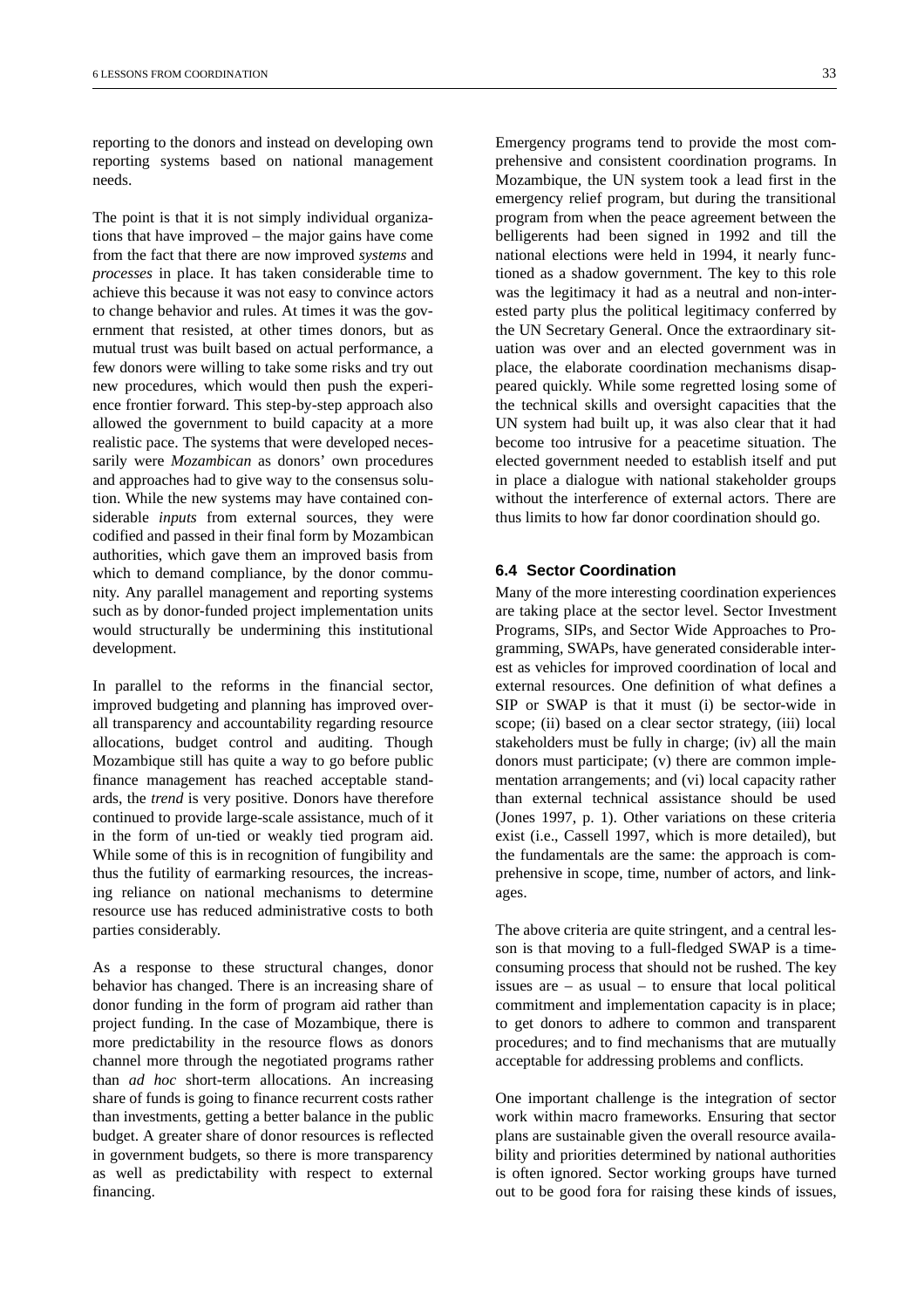given that it is often more meaningful to discuss productivity and sustainability of donor-funded activities at the level of the sector rather than at general macro levels. The goal is often to develop activity-based budgeting with clear outcome criteria that will permit integrated financial and performance audits.

One key lesson from sector work is that *central* bodies – ministries of finance or planning, the Prime Minster's office, or the central bank – should be involved. These are central government institutions that have an obvious interest in improving public finance management, and are often key allies or "champions of change" for sector development.

Another finding is that it is often more important to focus on implementation procedures rather than the formal sector policies. Policies are more prone to changes whereas implementing modalities tend to be relatively stable (Boesen et. al. 1999). Furthermore, it is often *how* policies are implemented that will determine actual outcomes. This is another reason why harmonization of donor actions is important.

Questions have been raised why, in an era of fungibility, one should bother with SWAPs and sector budget support instead of just general BoP support? - The answer is in part that each sector faces a particular set of institutional issues – the structure of the transaction costs to be addressed varies. Sector budget support is the appropriate vehicle for addressing systems issues at ministry level and ensuring that for example ministerial budgeting and accounting is linked to national systems (surprisingly enough not always the case!). Macro programs sometimes contain objectives related to health and education sector performance, which is not appropriate: if the agreement is with the Ministry of Finance, it should only contain issues for which the ministry itself can be held accountable. Likewise, sector budget support should probably not contain demands regarding national budget priorities (increase in the share going to social sectors, for example), since this is dealt with at a level above the individual line ministries.

There is a lively debate going on regarding what the pre-conditions for sector support should be. Many donors feel they are facing difficult choices regarding moving from project to program aid, but without clear guidelines as to when this is appropriate and even less what the monitorable variables are that should be followed to see if the program is on track. While many agree that in principle program aid is better, this should somehow be revealed in practice, so it should be possible to identify some verifiable dimensions to see if it is correct or not.

One response to this has been that the sector approach is very much a process- and learning-based one, for both parties. It simply is not possible for an aid dependent country to come up with satisfactory performance along the key criteria defined for a SWAP as a pre-condition for SWAP support. Instead, these characteristics will be outcomes of the successful SWAP process itself. Donors should therefore (once again) be willing to take more risks than they currently do – but not blindly so. Realistic improvements along a limited set of dimensions should be established, with flexible negative and positive sanctions established as incentives for performance improvements. Work is thus required to understand the existing situation (benchmark study) so that performance improvements can be identified and subsequently monitored.

A recent study done for Sida on the *practical* issues regarding sector budget support points out the difficulties and costs of such work actually being successful (Sjölander and Brobäck 1999). The study notes the work that the World Bank and IMF had to put into many of the African countries in order to come up with an acceptable understanding of the macroeconomy and public finances, and be able to track this over time. Even after many years of work, it is recognized that the factual basis for policy decision-making may be fragile. And the annual consultations and monitoring visits are still required and remain costly. In very few instances have donors been willing to invest similar resources to address *sector* issues. Without this, however, the consultants believe that the sector work will not generate the kinds of outcomes that are expected.

The real challenge, however, is that this level of involvement leads to commitments on the side of both parties that in particular the donors do not seem to have fully considered. Sector programs entail longterm economic and political engagements – genuine partnership in fact – that mean that donors must get more heavily involved in national sector policies than many of them feel comfortable with. The level of intrusion becomes much higher than when individual projects are being discussed. At the same time the coordination that joint sector imposes also reduces flexibility on both sides of the table: individual donors can no longer avoid the responsibility for joint decisions. When mechanisms like basket funding are in place, various forms of conditionality will in fact also become effective since other financing mechanisms will have been reduced, removed or at least strongly frowned upon by the donors involved in that sector.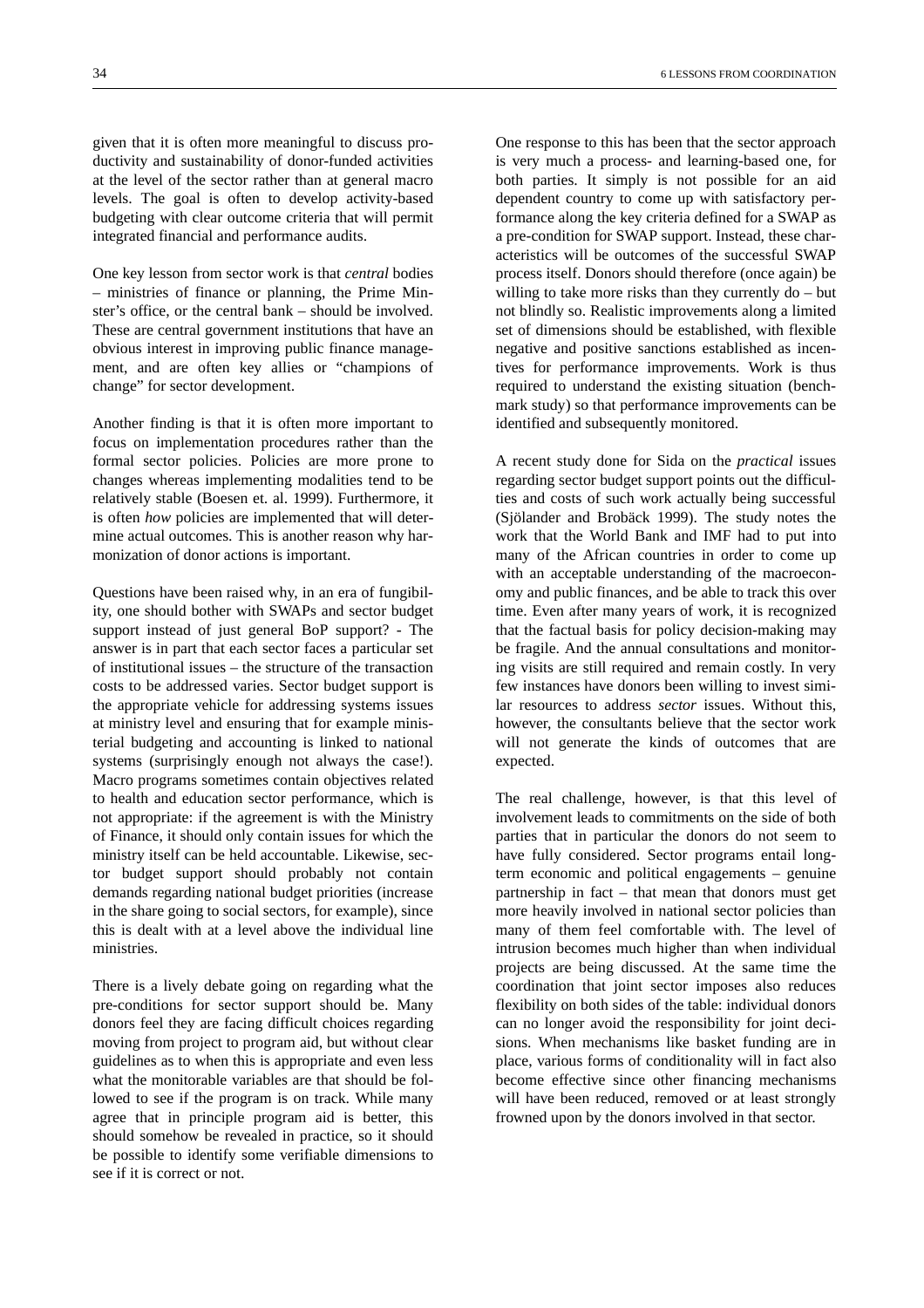#### **6.5 Geographic Coordination**

Coordination along geographic lines is also beginning to take place. In Mozambique, the EU member-states have agreed amongst themselves that in each province, one EU country will have a particular responsibility for coordinating all EU-funded activities in that province. There is even a suggestion that the embassies establish a provincial office in "their" province, to ensure operational coordination on the ground. In Uganda, various aid agencies also have been asked to provide assistance to particular districts.

What is of considerable concern is that some of these initiatives are taking place at the same time that various forms of decentralization of the public sector are being promoted. Creating a geographic "division of labor" between donors during a process of decentralization may create problems. The reason is that there is much less accountability and countervailing forces at levels below the national. While donor-driven processes at the national level are problematic, at regional or local levels they can become very distortive. During the war in Mozambique, there were NGOs that had larger operating budgets in a province than the provincial administration. This of course created major problems, not least of all in terms of the dependence of the local administration on NGO resources. At district level it is much worse: locally elected officials can often only stand by and watch as NGOs and other donor-funded activities move ahead according to their own agendas. While there are many cases of good cooperation and coordination, this is much less a *structural* phenomenon than a case-by-case outcome largely dependent on the individuals involved.

When this is combined with decentralization, problems increase. In the Mozambique case, there are proposals that the EU country coordinating activities in a province be given a particular responsibility for supporting the local administration. Given the very different administrative procedures and traditions in the EU countries, one can imagine the impact on the consistency of provincial administrations if one province receives help from Sweden and another one from France, for example.

This problem has already come up in the health sector, where different donors provide assistance to different provinces. One donor has provided quite massive capital assistance to the Manica province for rehabilitation of infrastructure, but has managed most of the program through own consultants. Another has tried to build up large parts of the health system in Tete, but as part of a larger assistance in the province, creating a new set of dependency distortions. A third donor has tried to strengthen the overall health finance administration, but comes up against problems of identifying what the real resource availability is due other donors not providing full information, so that its assistance may in fact further distort resource allocations.

The question is if donors may be re-producing some of the mistakes of the first structural adjustment programs. The challenge at that time was first seen to be to remove distortions to economic markets, so that the "level playing field" could be established. It turned out that getting to the situation where the principle of "one dollar – one vote" in fact worked required not only removing the structural barriers to more competitive markets, but also to put in place implementable procompetitive regulatory frameworks. If not, the highly skewed income and wealth distributions coupled with highly concentrated political power tended to create new forms of market distortions that worked against the poor.

Similar problems exist in the political markets. Getting to a situation where the principle of "one person – one vote" becomes reality requires probably even more transformation and pro-competitive regulatory and oversight capacities than was the case with the economic system. Yet donors' knowledge of and insights into local political processes and power constellations is considerable poorer than was the case when economic markets were tackled.

Because the pressures for getting results are considerable, the easy and most obvious things are done first, with the danger that the process is done somewhat backwards. The typical first step is to identify what is not working well, and then assume that a restructuring will address the issue. Since central government often is not good at delivering services, decentralization seems like a good move, based on the notion that if "government comes to the people", local political processes will be more participatory and democratic. Once it becomes clear that local politics may in fact be more manipulative and corrupt, it can become quite expensive and difficult to sort things out, as strengthened local political stakeholders can mount a strong defense of their privileges.

In Tanzania, the Government established the Tanzania Revenue Authority, TRA, to improve tax collections at the center, as this was a major problem in the area of public finances. The TRA is now seen as doing a credible job. At the same time, a research team has found that as much as 90% of locally collected revenue may never find its way into the public coffers (Fjeldstad and Semboja 1999). At the local level there are usually no bodies that have oversight functions and the political clout to address such issues.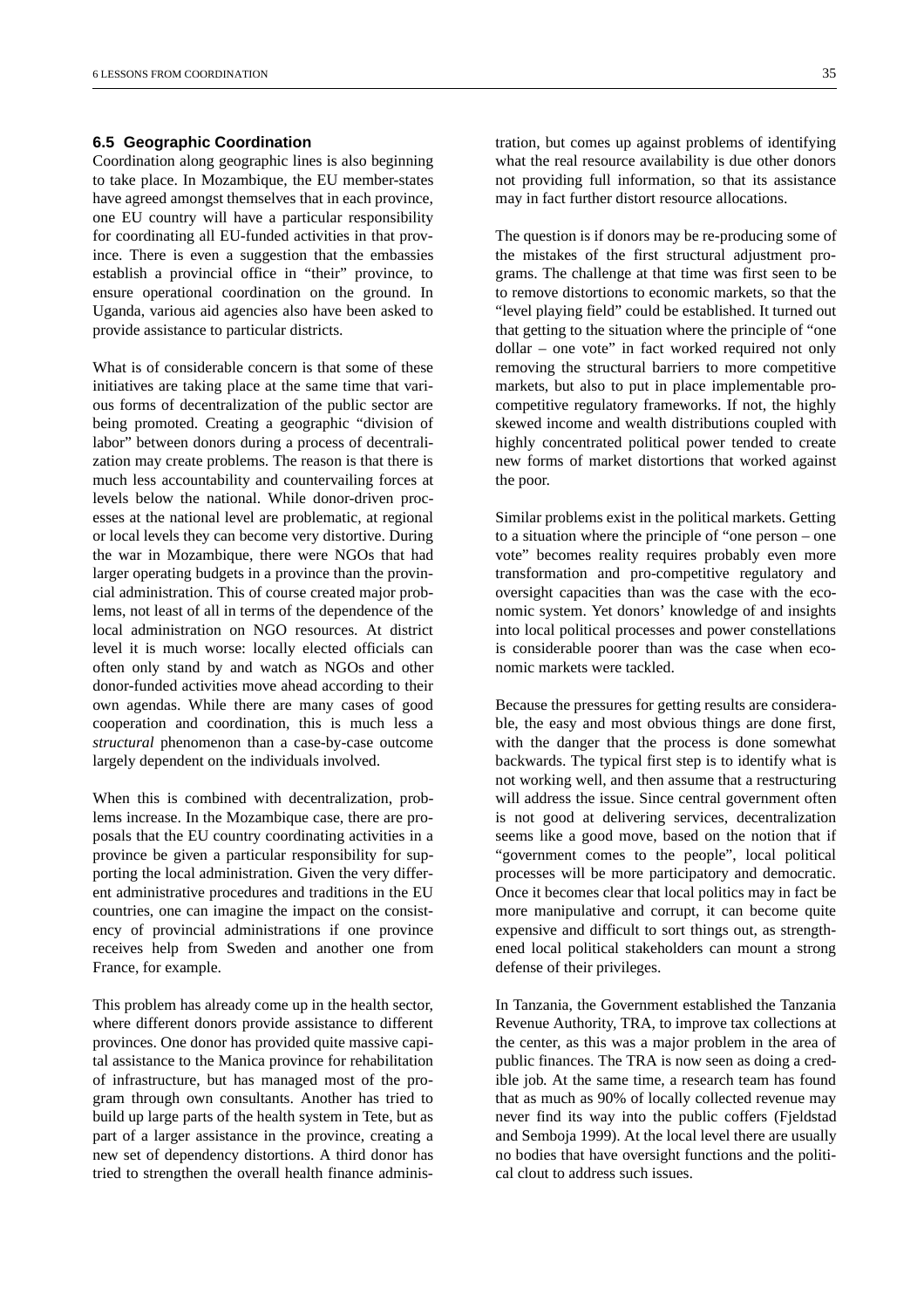Aid coordination along geographic dimensions points to the downside risk of coordination. If the principles upon which the coordination is done are not good, the costs to the recipient can become extremely high. Donor coordination based on a division of labor by area coupled with decentralization may be a recipe for disaster. One possible outcome is a fragmentation of local public administration without systems of accountability and transparency in place. National institutional capacity is thus weakened or even undermined while no complementary or supporting systems are put in place locally – the worst of both worlds.

#### **6.6 Summing Up**

- If the host government does not have a development program and strategy in place, donors cannot substitute for this by coordinating their own strategy processes, but should rather support government's efforts at developing a credible program
- It is easier to establish agreement on policies and priorities than on procedures and practices. It is the latter, which address *implementation* differences, where coordination gains are potentially the greatest, however, since these differences generate enormous administrative and transaction costs to both donors and recipients. Policies furthermore are more subject to change than procedures, which tend to remain amazingly stable, yet it is often procedures that determine impact on the ground.
- It is not necessary to have all donors in an area agree to new procedures and practices. It is usually enough that a core group of donors take the lead, assume some of the risks/experimentation costs to work with government to develop the new approaches. Once a track record has been established, other donors are often willing to modify their own procedures to come as close as possible to the new government/donor standard.
- The most common mechanism for aid coordination - informational meetings – may also be the most ineffective. Streamlining and downsizing such meetings can free up scarce time for more productive aid coordination activities.
- Formal contracts may represent one of the most cost-efficient mechanisms of coordination. They are costly to establish – *investment costs* are high – but they generate lasting and potentially substantial reductions in *recurrent transaction* cost, and these are the real problems for a local administration.
- A wide range of different approaches to aid coordination can be helpful in a first phase of developing overall aid coordination instruments and structures, as experience on the ground is required to identify least-cost solutions. Differences in approaches may also reflect different political and economic realities in various sectors. But over time national authorities need to impose coherence and discipline on external resource flows and make aid coordination more transparent through a consistent set of rules and mechanisms.
- Successful aid coordination implies structural changes to resource flows. This will generate resistance from those within the host country that feel they will lose out. Since these actors usually occupy central positions, they can mount effective resistance, a problem that should not be underestimated. Understanding the *politics* of aid coordination is therefore as important as understanding the economics of it.
- *Institutional development* is key to aid efficiency improvements as this is the means through which sustainable reductions in transaction costs are attained. *Organizational* development is helpful but in itself of less importance (technical-administrative capacity and skills within a given organization).
- Coordination at national level is required to achieve *systemic* changes, which in turn generate major benefits to the host country. The most interesting coordination experiences right now seem to be taking place at the *sector* levels, however, where innovative approaches such as SWAPs are being tried out in a number of countries.
- Recent reviews of what it takes to implement comprehensive SWAPs highlight potential downsides since a genuine SWAP may imply a level of joint interaction at the policy and financing levels that some parties may not be comfortable with. On the one hand, a SWAP demands considerable own administrative and policy resources that few donors have indicated so far that they are willing to commit on a long-term basis. But it may also require tying own financial resources to larger joint frameworks in a way that some donors may find troubling. These issues merit very careful consideration.
- Geographic coordination in connection with public sector reforms/decentralization is also seen as containing serious downside risks, which may among other things undermine institutional development at the national level.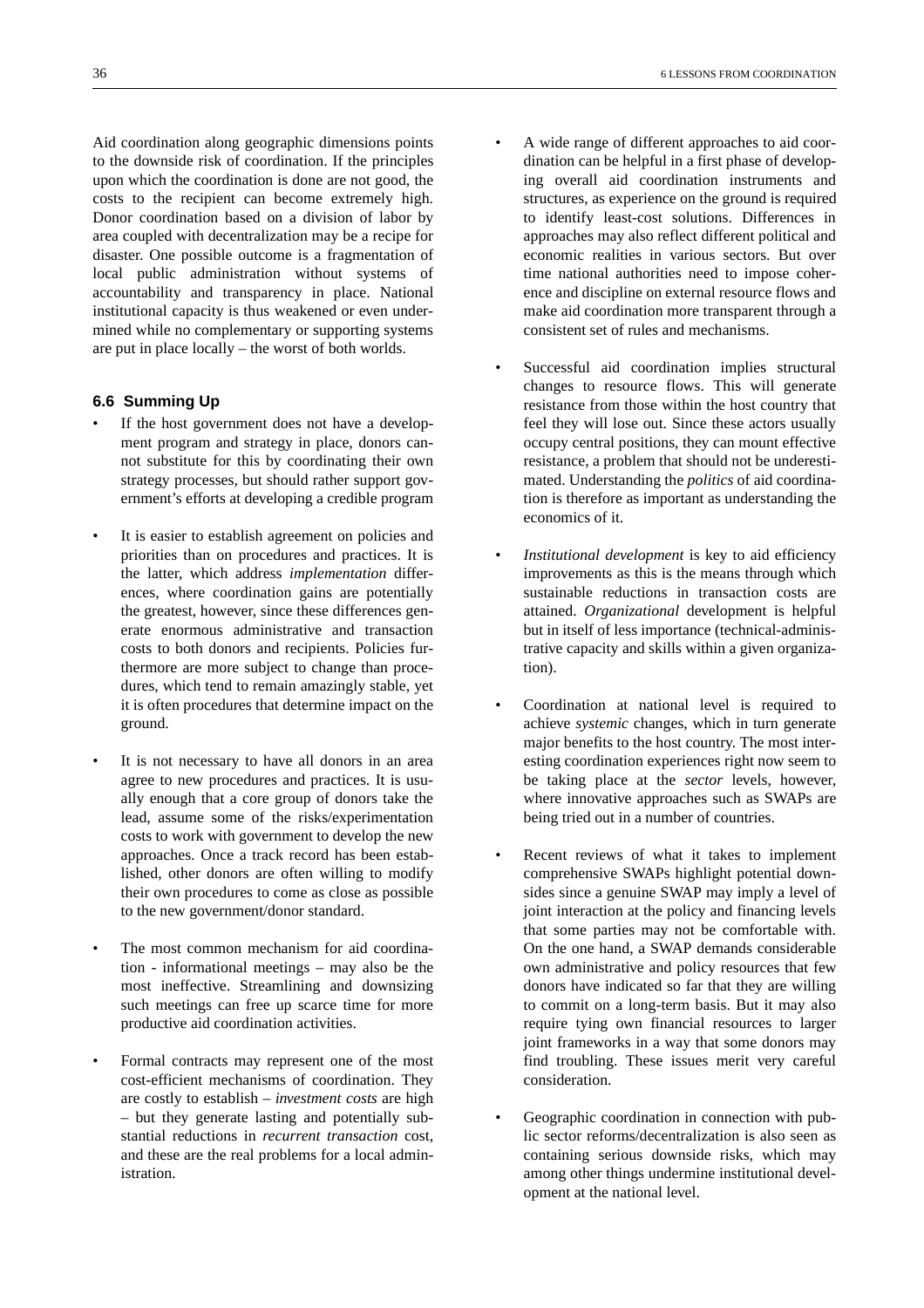## **7 The Unfinished Agenda**

While aid coordination is considered only a dimension within the partnership concept, the purpose of partnership and thus also of aid coordination is to improve development effectiveness – that is, the extent to which intended purposes behind the provision of external financing have been attained.

#### **7.1 Measuring Aid Coordination**

The World Bank study on aid coordination provides an analytical frame for studying these questions consisting of five dimensions: Relevance, Efficacy, Efficiency, Sustainability and Institutional Development (World Bank 1999b). The preliminary conclusions are that aid coordination is highly relevant and improves efficacy regarding development impact. The results with respect to efficiency, sustainability and institutional development are considered more uncertain.

One reason for this dichotomy in the findings may be that it is easier to agree that some of the *principles* for aid coordination are being attained while it is difficult to measure the more *operational* dimensions of it.

One way of addressing this problem may be to look at some of the links that can be established between the three dimensions of efficiency, sustainability and institutional development. One assumption behind some of the analysis in this report is that *institutional development* is key to *sustainability.* Only when improved national systems, processes and capacities – institutional development - are in place will local activities become more sustainable. Institutional improvements can often be measured as reductions in *transaction costs* of various kinds. The challenge is to operationalize transaction costs so that they can be monitored (not necessarily measured at the cardinal level, but at least monitored for change over time). These transaction costs are of various kinds – money, time, information, uncertainty – but as soon as they are identifiable, then one also has a measure of efficiency gains.

#### **7.2 Designing Least Cost Aid Coordination**

Subordinated to this general problem of aid efficacy is how to make aid coordination itself more cost efficient. This is a more manageable problem, as aid coordination activities are more easily identifiable and measurable (here again a transaction cost approach may prove to be helpful).

More work should go into looking at some case studies. In the case of the Nordic experiences, relevant cases would be the larger Nordic programs in the SADDC region during the last 20 years or so. This could include the NORSAD fund, support to some of the regional secretariats like the Transport Commission in Maputo, as well as the country experiences of Namibia and Tanzania.

A number of bilateral donors have looked at the experiences with sector support in various forms. A critical review of the lessons so far could also generate more insights into the pros and cons of various forms of aid coordination. The recent Sida study that looked on the one hand at sector program aid and macroeconomic development and on the other at the need for a functioning administration and financial management systems (Sjölander and Brobäck 1999) poses a series of critical questions that may have been overlooked so far.

Donor practices deserve considerable more analysis in this context. The DAC country reviews provide a wealth of material that can be used, but national budget documents will also reveal a lot about how different donor governments think about their aid resources.

As of now there is not a strategy in place to develop a "least cost" program for aid coordination improvements. Given all the material that is potentially available, some more work in this area may yield high returns in terms of more impact from the very considerable resources that today are being invested in aid coordination both by donors and recipients.

#### **7.3 The CDF**

Many of the issues and questions raised above will undoubtedly become even more urgent as the discussions on the Comprehensive Development Framework, CDF, proceed. The CDF may in particular clarify the extent to which more intensive aid coordination at national and sectoral levels poses downside risks and costs as well as benefits. This may set the stage for more careful empirical work regarding aid coordination, since one of the conclusions from this review is that we perhaps *know* a lot but in fact *understand* very little about aid coordination: much has been said about coordination *activities* but little seems to be known about systemic outcomes, and how better to achieve them.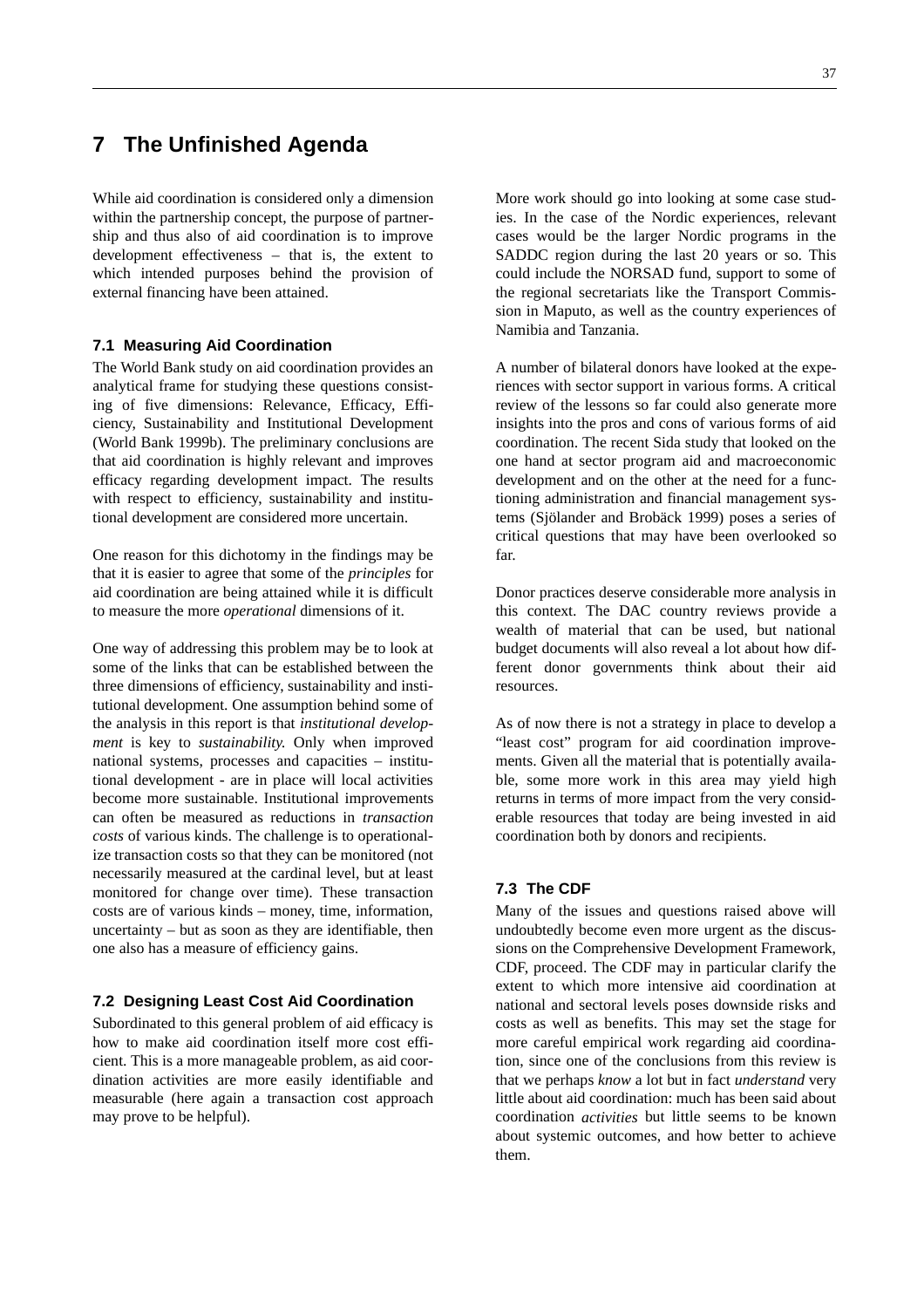### **Annex I: Mozambique Experiences**

(Modified excerpts from ECON [1998]: "Donor Coordination in Mozambique: Background Report". ECON Memorandum 45/98, August. Oslo)

#### **1.1 Donor Coordination**

There was clear consensus among the donors that effective coordination among all actors would ensure better outcomes. This is being pursued in a number of ways, from the import/budget support quarterly meetings chaired by the Banco de Mocambique, through sector working groups, to internal donor coordination meetings. Within the donor community, the Development Partners Group covers external financing agencies - bilateral and multilateral - and major UN executing agencies. The UN and EU systems have internal coordination mechanisms, while the so-called Like-minded Group also convenes coordination meetings. A large number of working groups have been set up, which in turn generate countless meetings. Coordination is particularly demanding on senior decisionmakers' time, which is the scarcest resource both for the national authorities and the donors. Since the time available is limited, and as all forms of coordination are not equally important, it is of interest to review the experiences with coordination in terms of reducing costs.

#### *Meetings*

The most common coordination mechanism is meetings. Most are for information sharing, but the data are usually not processed and hence do not provide much *operational* assistance. The result is that much time is spent debating general matters but without clear expectations in terms of what is to come out of the information shared. Most donors complained about the large number of meetings and limited useful outcomes. Still, most seemed not to have clear criteria or prioritization regarding participation in meetings, but attempted to attend more than they actually felt was necessary.

#### *Appropriateness of Coordination*

Some donors do not focus on coordination with other donors since their major concern is that activities should be discussed with Government. Their time is thus spent ensuring that the collaboration with the national authorities is in place. There is also the feeling that too much internal coordination leads to "ganging up", since so much time is spent on agreeing amongst the foreign actors that the Government comes up against a donor bloc, rather than different partners who can bring different but complementary contributions to the solution of a given problem.

This divergence in attitudes towards coordination is reflected in other ways as well. Some donors engage in dialogue with local stakeholders, inviting NGOs, key informants in civil society and leaders of civic organizations to discussions about their strategy. Others feel that this is an inappropriate intrusion into the dialogue between a government and its civil society, and that donors are trespassing onto grounds that really is not theirs to enter. These differences are not linked to the individuals in the various donor offices - they result from quite different traditions and fundamental worldviews in the home countries.

#### *Sovereignty*

Effective coordination has costs in terms of loss of sovereignty as well. It reduces the ability of different actors - both on the donor side and Government side to move ahead with own projects and priorities. Coordination requires taking into consideration legitimate concerns of other actors, thus accommodating interests that may often conflict. The reluctance of some actors to coordinate seems in part to derive from this issue as well, in some cases due to commercial interests.

Whether the Government or the rest of the donor community should accept this reason for retreating from coordination is a tricky issue. Pursuing narrow commercial concerns comes at the expense of somebody else. Forcing more transparency and accountability on the side of the donors is thus potentially an important part of the unfinished coordination agenda.

#### *Levels of Coordination*

Given such basic divisions amongst the donors, two different approaches can be considered. One is to find a program of coordination that all actors can agree to. This would be a "least common denominator" model, where to some extent the agenda is constrained by those who wish the lowest level of coordination. The other is that groups that want more coordination and feel hamstrung by this approach can have a more intensive dialogue amongst themselves.

Both models are in place in Mozambique today. The large information sharing meetings with perhaps few operational conclusions and focus are acceptable fora for all participants. The Like-minded Group is established to develop closer operational collaboration.

#### **1.1.1 Lessons from Macro Coordination**

#### *Import Support Programs*

As Mozambique began restructuring its economy in the second half of the 1980s, liberalization of the trade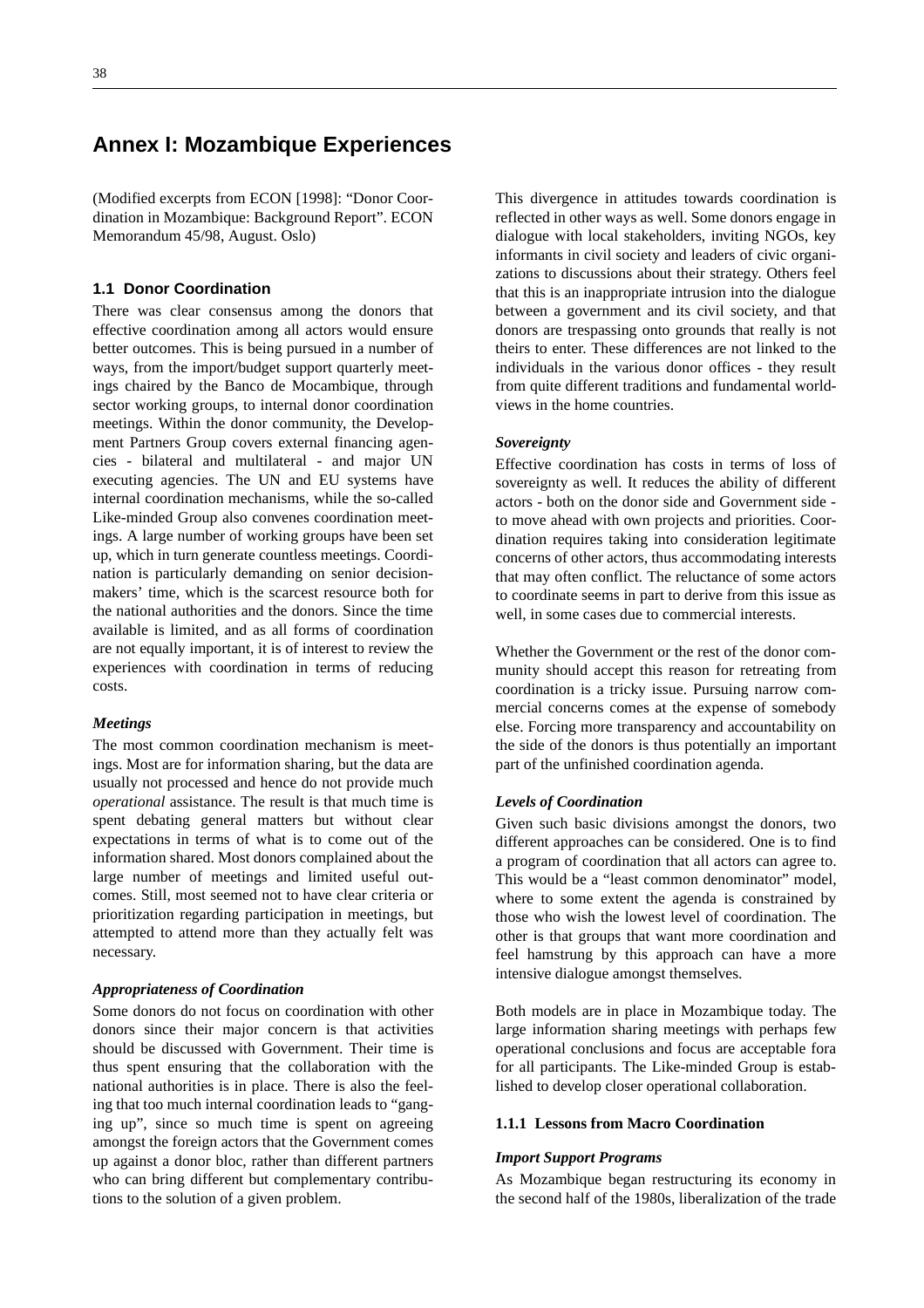regime was a key feature. Many donors funded import support programs, all of which had slightly different procedures. For importers, accessing these funds was often a nightmare. The time delays that the various steps led to meant that the typical importation procedure would take six to nine months. Oftentimes, an importer would have to make renewed requests for the foreign exchange, sometimes from a different donor with a slightly different set of regulations, because the validity of the supplier's offer had expired, and the importer then had to start the process all over again. The transaction costs in terms of waiting, uncertainty, fees and complying with different donors' reporting requirements made real costs of importing skyrocket. In the early days of the import support programs, these costs were still worth accepting since the local currency was so over-valued that any foreign exchange represented a windfall gain. As the exchange rate became more realistic, however, these access costs became a real impediment to the growth of a more efficient private sector.

To harmonize the import support programs, the *Gabinete de Coordenacão dos Programas de Importacão*, GCPI, was established in the then-Ministry of Trade in 1987. The GCPI received considerable technical assistance from a range of donors: Sweden assisted on the importation side, the UK with setting up internal management systems, etc. In 1991, the World Bank, with the participation of four bilateral donors organized a first Joint Evaluation Mission, JEM. Two years later the next JEM took place, this time with almost twice the number of donors on-board.

The JEMs were costly to organize, but in the end turned out to be well worth the effort. Donors who were not fully aware of the issues that GCPI and Mozambique were facing, got a much better understanding. General policy issues could be raised, and a genuine discussion regarding the various options were put on the table and acceptable solutions negotiated. The outcome was a streamlining of procedures around standards that had been used in other countries. Issues like lower boundaries for when International Competitive Bidding and Limited Competitive Bidding had to be used were clarified, and as practices and reporting improved, these floor levels were increased. Five years later, these standards are still largely in place, and there are few discussions regarding the *content* of these procedures.

The coordination in this area thus covered policies, institutional development (GCPI), technical assistance, and joint monitoring - quite an impressive package.

One lesson is that as the Mozambican economy develops, simpler and more direct ways of doing business are becoming possible. The transaction costs to private sector importers of getting their goods into the country are much lower today than they were ten years ago, because so many of the procedures have been simplified and standardized. The administrative costs to both the Mozambican authorities and donors have also fallen to a fraction of what they used to be.

Another lesson is that the JEMs were allowed to die as soon as it was felt that the benefits did not justify the considerable expenses. A key cost was the preparations and coordination efforts, where the World Bank as lead donor spent considerable time putting together the team, ensuring that background information was available to all, etc. As with all such exercises, some aspects were not seen as satisfactory by all the participants, so for some the up-front planning should perhaps have been better. But this points to the need for having a budget that allows one to have some sense of how much a task costs. Without this it is difficult to know if an intervention makes sense or not.

Another reason the JEMs were discontinued was that the Government took a more aggressive role in managing these funds. It established an Import Support Working Group, which is still functioning, so the large external missions were substituted by more continuous on-site monitoring by the local donor offices.

Finally, the share of BoP resources that go to import support programs is falling in favor of more un-tied forms. The need for policy assessment and monitoring has shifted to the "new frontier" of budget support and the Debt Alleviation Fund.

#### *Balance of Payments Support*

The GCPI experience lies behind the more structured dialogue that is taking place regarding various forms of balance of payments support at the macro level. The Banco de Mocambique chairs quarterly meetings where written reports on the opening and closing balances plus the use of funds during the period in question of the different donor contributions are discussed. The MPF provides reporting on contributions to the Debt Alleviation Fund, DAF.

The structure of these two sets of reports, the periodicity, level of detail, etc., are different. This points to the need for some internal coordination on the government side, since for the donors and from a macro-economic perspective contributions to the DAF and budget support are nearly perfect substitutes. The important point, however, is that there is an established forum which convenes at predictable intervals where both content and process issues can be discussed. Financial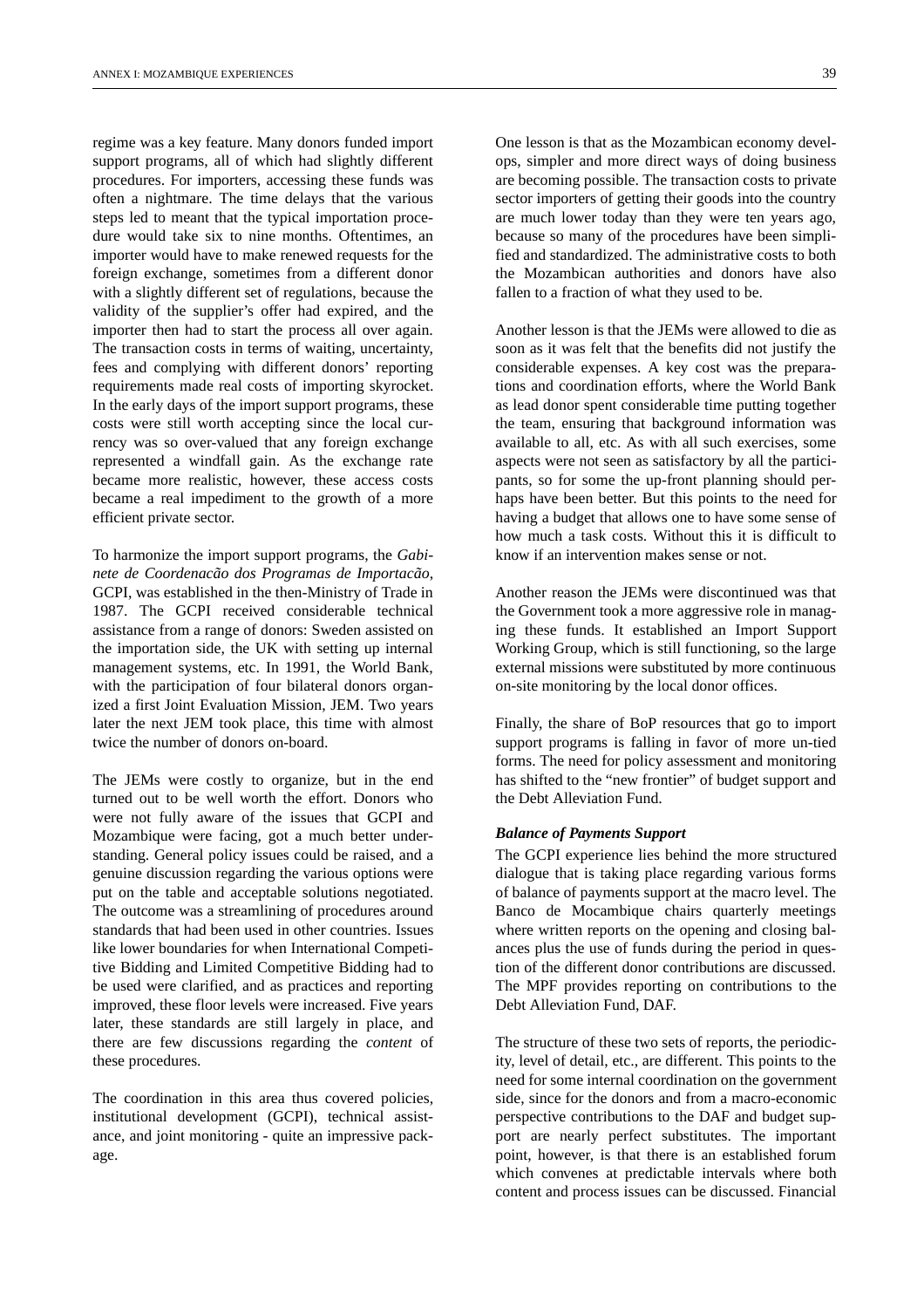documentation is prepared and distributed beforehand, so the possibilities for a genuine dialogue have been put in place by the Government.

One important lesson is how some risk-taking by the Swiss helped develop the budget support mechanism that is largely in place today. The Swiss provided free foreign exchange to the Central Bank, which then sold it to the commercial banks at the prevailing exchange rate. The countervalue funds were allocated to the general budget with no earmarking, but with general conditionalities regarding how the budget structure was to develop. This mechanism has been refined by the Central Bank, and is the one in use today.

By taking a calculated risk - essentially trusting the Government to deliver on some up-front promises without having any firm guarantees that things would work out the way both parties hoped - a new and more efficient form of donor support was established. This was achieved *not* through a long drawn-out negotiation process where all the pieces had to be put in place first, but by experimenting and allowing capacity and answers to develop as the challenges appeared. It also revealed a lot of trust in Government. The authorities responded to this at the political level by paying enough attention to ensure that it would be a success. Those who were involved at the technical/operational levels felt a responsibility for the new mechanism that ensured that actual implementation also went well.

The institutional development/capacity building effect of this is critical. It was left to the national authorities to work out how exactly the various mechanisms were to function, so responsibility was placed squarely where it belonged. No outside technical experts were called in to do this - this was worked out among the various entities that had to be involved. The learning was thus system-wide and system developing, as there was no formal teaching *to* some heads of departments, but rather involved all those who had to take a part in the successful completion of the operations. This generated a lot of confidence among those involved, and has ensured that the system in place is sustainable.

All reporting on the use of these funds is based on the data and systems generated internally by the Mozambican institutions. These reports are part of the management information system used to keep an eye on Mozambican public finances. They have thus on the one hand strengthened Mozambican systems by being used and hence respected by the donors (a very important signal from the donor community!), and at the same time the additional demands that the donors put on the reports has led to quality improvements of public finance reporting. These become constructive institutional development impulses that are built on using

existing procedures, and then taking them seriously by putting quality demands on them - at a pace and level that local capacity can handle.

Another lesson comes from a mission in May 1998 by four bilateral donors that provide budget support. The mission noted that there were considerable efficiency gains to be had from looking at the various forms of BoP - budget support, debt alleviation contributions, sector budget support, and import support - and establishing consistent criteria for what are largely substitute forms of BoP support. Most of these lessons are for the donors, because the different support programs had differing conditionalities, not because of fundamental disagreements with goals, but for simple lack of inter-donor coordination and lack of consulting each other's documentation.

#### **1.1.2 Lessons from Sector Coordination**

The sector coordination efforts exhibit quite different characteristics as far as donor and government roles are concerned, and also to what extent they are "bottom up" or "top down" exercises. There are well-functioning working groups in a number of sectors: roads, water, agriculture, health, education, and statistics. Only some of these will be referred to below.

#### **ROCS**

In the roads sector, the ROCS program, ROads and Coastal Shipping, was the first Sector Investment Program, SIP, in Mozambique. ROCS is central for the reestablishment of the national transport network, which is needed for the re-integration of local markets into a functioning national market. This in turn is a prerequisite for any broad-based economic growth, whether understood geographically or across sectors and social groups.

The elaboration of the program was donor-led, though there were intensive consultations with the relevant national and to some extent local authorities. This structure was in part due to the need for putting in place a *national* program that could allocate resources rationally across a vast territory and where the needs were virtually limitless, and where it was felt that technical expertise based on international experience would be of major assistance. While the national trunk road program thus was prepared at head office level, local authorities were requested to provide inputs as far as the secondary and tertiary road networks were concerned. To that extent there were locally-based inputs to the overall program.

The scaling of the program, the technology choices made, the way contracts were structured and awarded, and other aspects of the *implementation* of the program have generated debate. Over time, as capacity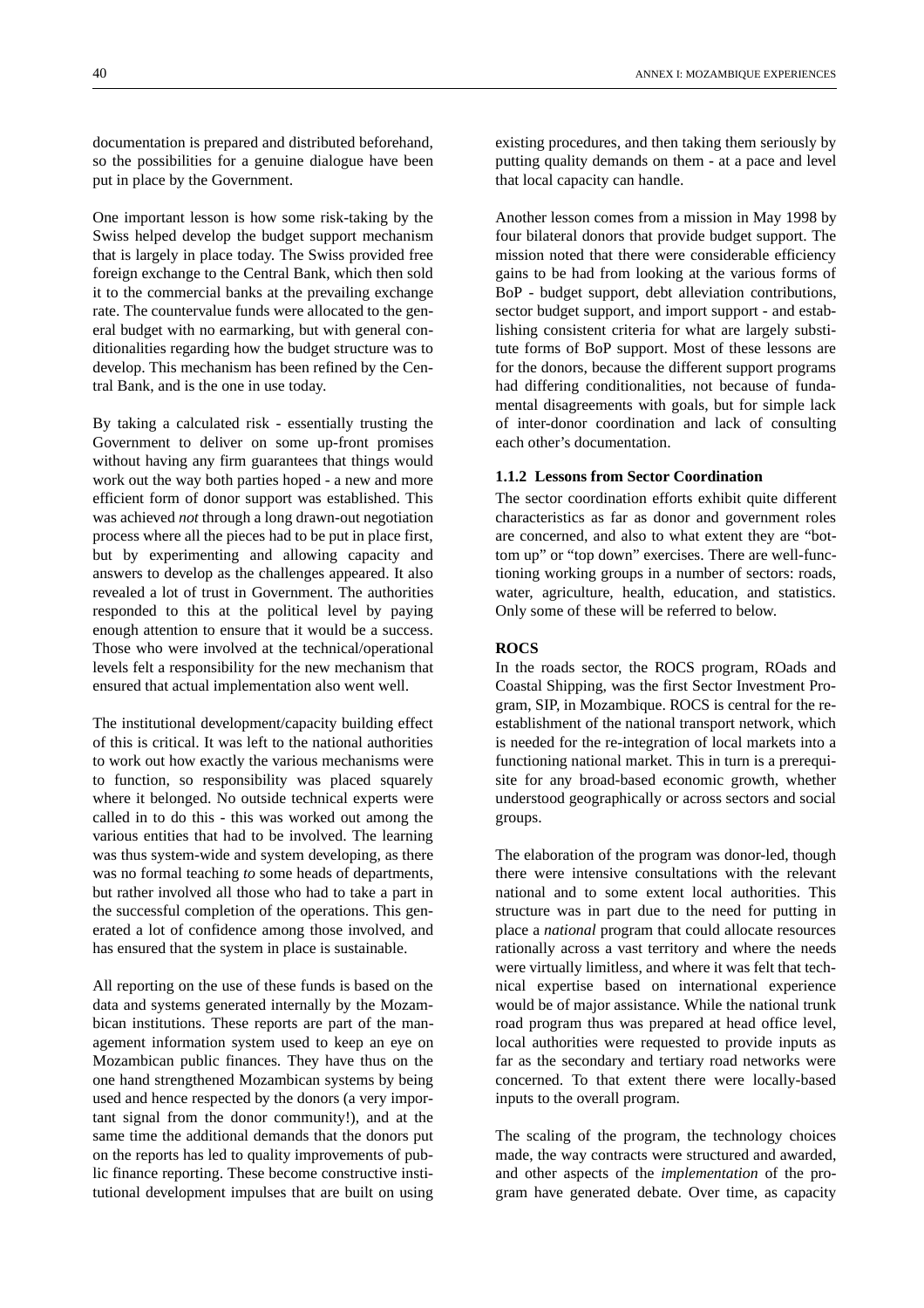has been built on the Mozambican side and as lessons have been learned, adjustments are being made and the Mozambican voice given more prominence. But ROCS is still considered by many to be donor-driven, which is problematic given its size, strategic importance for Mozambique's development, and the sustainability challenges it faces.

#### **PROAGRI**

PROAGRI can trace its "roots" back to 1992, when UNDP began funding a "pre-program". This was to review the agricultural sector activities and build up institutional capacity that could develop sector plans and policies. Progress was, for a number of reasons, fairly slow. At the same time, resolving the problems the sector is facing is critical to the possibilities of addressing poverty. The process was therefore accelerated by the donors taking a more active - to some extent perhaps aggressive - role in its development. A pre-appraisal was carried out early 1997, where a number of weak points were identified and where the Ministry of Agriculture and Fisheries, MinAg, was asked to address those before the full appraisal could take place.

The donors resolved to tackle some of the stumbling blocks arising from different donor procedures and policies. A workshop involving 14 key foreign partners - bilateral donors, multilateral credit institutions and UN agencies - was held in Copenhagen in October 1997. All 14 present agreed to work together to solve a list of 48 topics that were seen as key to the successful implementation of PROAGRI. This donor coordination workshop was an important event, because many practical problems in sector program implementation are the result of different agencies not being willing to follow standardized procedures but rather continuing to use their own internal rules and regulations.

On the other hand, such events point to the problems of "ganging up", whereby donors agree to coordinate their approach and in particular their conditionalities regarding the discussions with the Government. In the case of PROAGRI, there have been important differences between the two parties with respect to the role of the public sector in agriculture, the restructuring of the Ministry, how to address the land issue, etc. Donor representatives must assure their own taxpayers, however, that public funds are being put to best use. Identifying where "dialogue" ends and "ganging up" begins is clearly difficult and highly subjective, but is an issue that should be explicitly on the agenda regarding lessons learned from sector working groups.

PROAGRI has been a broad *strategic* planning exercise where overriding problems have been raised in the context of setting overall priorities for the ministry. The dialogue has thus largely been at the level of the heads of the various parties involved. Only towards the end of the process was there some involvement of civil society.

It has been a drawn-out process, which in some respects has been costly. But it seems also at the end of the day to have delivered on an impressive range of issues in a sector that clearly contains a lot of powerful and conflicting interests.

#### **Ministry of Education**

In the education sector, the Ministry of Education, MinEd, has taken a much stronger lead in defining the program and managing the dialogue. This has something to do with the role the focal donor in the sector has taken on, where it has tried to keep a low profile and respond to MinEd requests and needs rather than accelerate the process. This has at time caused delays and frustrations, and the technical work may not have been as good as if more outside technical expertise had been used. On the other hand, there has been no doubt regarding MinEd's ownership of the process and the contents of it.

The problems faced by MinEd are in many ways simpler than in the agricultural sector, so it has been easier for the ministry to take a strong position. There are few changes foreseen to the role of the public sector, so the structural changes to the ministry are driven more by a need for improved efficiency than for handing over important functions to the private sector or other actors. The agenda is reasonably clear with strong support across the spectrum of actors, so there is not the same problem of generating consensus. There is considerable continuity in the ministry's work program, so resource re-allocations are less dramatic. And finally the ministry covers essentially an entire and easily defined sector, so the problems of relationships to other sectors and programs is less troublesome, allowing MinEd to focus more exclusively on its own responsibilities.

#### **Ministry of Health**

The Ministry of Health in 1992 had developed an acclaimed sector strategy for the post-war period<sup>5</sup>. Based on an analysis of the main medical challenges and probable resource availability, it mapped out a program for expanding its human and institutional capacity. With this as the point of departure, a Health Sector Recovery Program was prepared by Ministry staff with the help of the World Bank. This formed the

<sup>5.</sup> The strategy was considered a "best practice" example by the WHO, which published it in its *Macroeconomics, Health and Development* Series in 1994. See Abdul Razak Noormahomed and Malcolm Segall, *The Public Health Sector in Mozambiaue*: *A Post-War Strategy for Rehabilitation and Sustained Development.* WHO, Geneva, May 1994. 94 pp.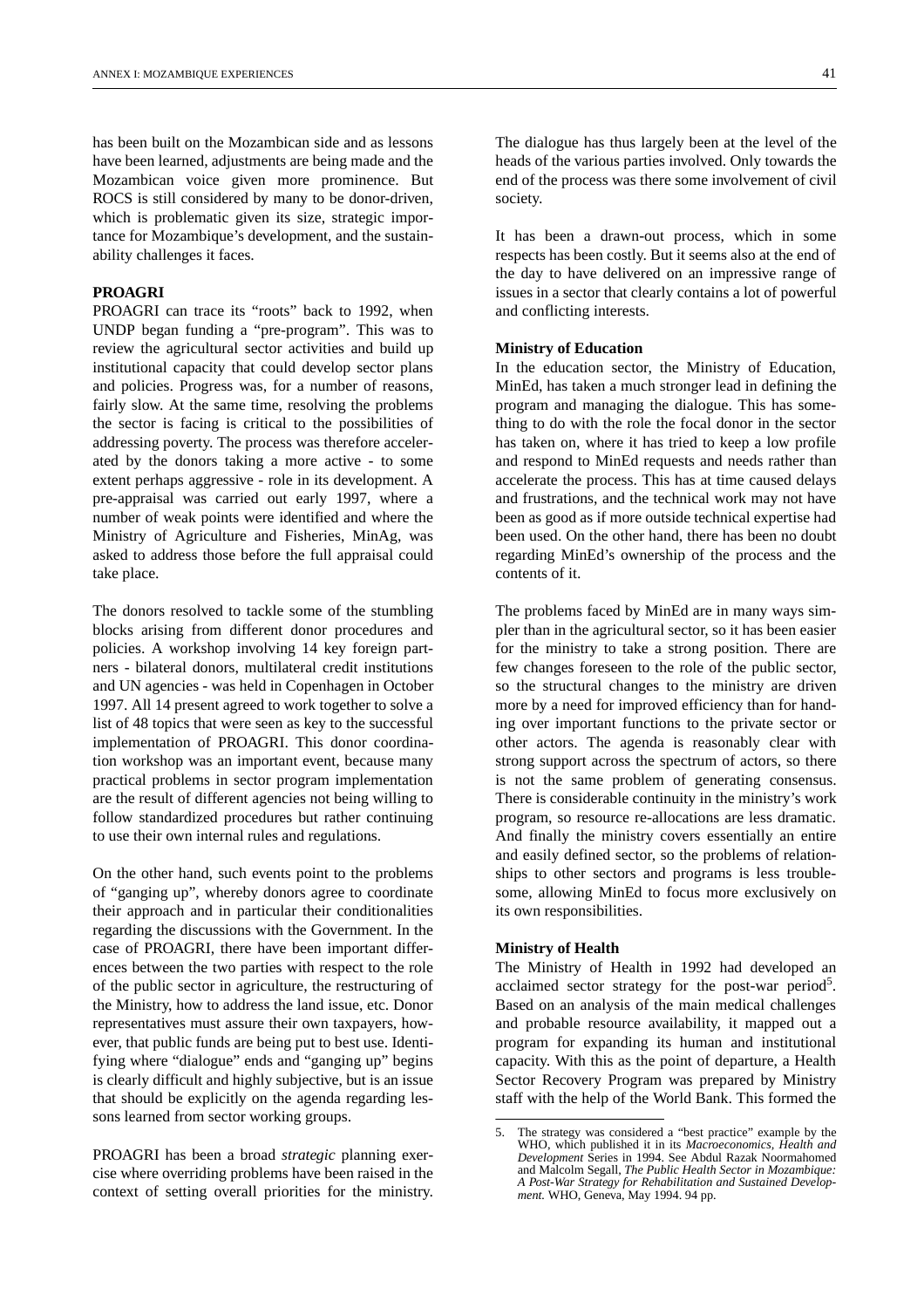basis for a World Bank-funded Health Sector Investment Program, SIP, where a number of bilateral donors are providing co-financing. Parts of the strategy are now out of date, and the ministry has to come up with a more relevant and cost-efficient response to the ever-increasing demands on the sector.

In 1997, the public budget for health was around USD 25 million, while donors provided an additional USD 90-110 million, of which USD 27 million alone was for central drug imports. The need for coordination has long been evident, and the MoH has been an early supporter of sector working groups. An intensive dialogue with the donors has led to the establishment of several working groups addressing particular problems: drugs imports, technical assistance, etc. More importantly, the focal donor has been willing to invest resources in testing out new and innovative ways of making resources available to the sector, assuming the risks involved.

This has led to the establishment of sector budget support programmed at the national level but being made available to provincial directorates of health for recurrent costs that the government budget could not cover, to development of pooling agreements for technical assistance and drug imports, and joint audits of donor resources. These activities are now organized in a more structured and focused dialogue with MoH in the form of a Sector-Wide Approach to Programming, SWAP.

A Technical Advisory Group visited Mozambique in February 1998 to review the progress on developing a health SWAP. The group noted that the Ministry of Health, MoH, had put in place a number of key building blocks necessary for a successful SWAP. The development of a full-scale SWAP was seen as a medium term proposition. For the time being, the recommended strategy was to follow an incremental process, where new instruments are introduced and the existing ones are consolidated. In this way, institutions, communication, accountability, transparency and thus trust and credible reporting are developed along the way. The report noted a series of lessons that had been learned from health coordination efforts so far:

• Coordination requires strong political commitment and considerable senior management time by both donors and Government to achieve concrete results. Since many actors are involved with many head offices that must be consulted, the process will require patience and understanding on all sides.

- A lot of detailed work is required to understand the procedures of each actor, identify where the differences lie, and find possible options that can be acceptable to all parties.
- Any change generates resistance. Where resistance is encountered, it is important that management steps in, and that agreements in principle are followed up by solidarity in practice.
- Formal agreements are preferable because with written contracts the various parties cannot resort to *ad hoc* solutions every time an issue arises: the parties have to work things out in terms of the framework already agreed to.
- The trend should be to move from administrative controls and permissions prior to implementation ("red tape"), to verification and audits afterwards, with resource incentives and penalty clauses spelled out. If reporting improves and losses are reduced, aid resource levels can be increased and donor conditions relaxed. If targets are missed, more audits and controls may be put in place and resources may be reduced or control transferred back to donors.

The concern for *institutional development* as perhaps the most important spin-off of the Government-donor collaboration is a hallmark of the health sector work, and one that should be studied more carefully. The reason why this has been so important, is that the donors involved felt that *implementation* is a greater problem than formal *policy consensus*. If this is a correct concern, one implication may be that while PROAGRI has generated agreement on an impressive range of key issues, the ability to actually carry out all the activities that these agreements imply may not have been strengthened much by the process, and that the followup to the agreements may thus be lagging.

#### **1.1.3 Trade-offs: Scope versus Focus**

In-depth sector work is time intensive. This forces donors to choose between putting a relatively high share of their own time into a few limited areas, or participate in a wider range of activities to get the broad picture. There clearly is a trade-off here, and the tendency till recently by most donors was to participate in a wide range of sectors rather than focus on a few more in-depth.

The role of focal donor is particularly time demanding. Most donors are hesitant about taking on such a commitment because the task seems not only very timeintensive at the moment, but it appears as almost an endless responsibility. One reason is that there is often not a clear agenda on the table, so even the in-depth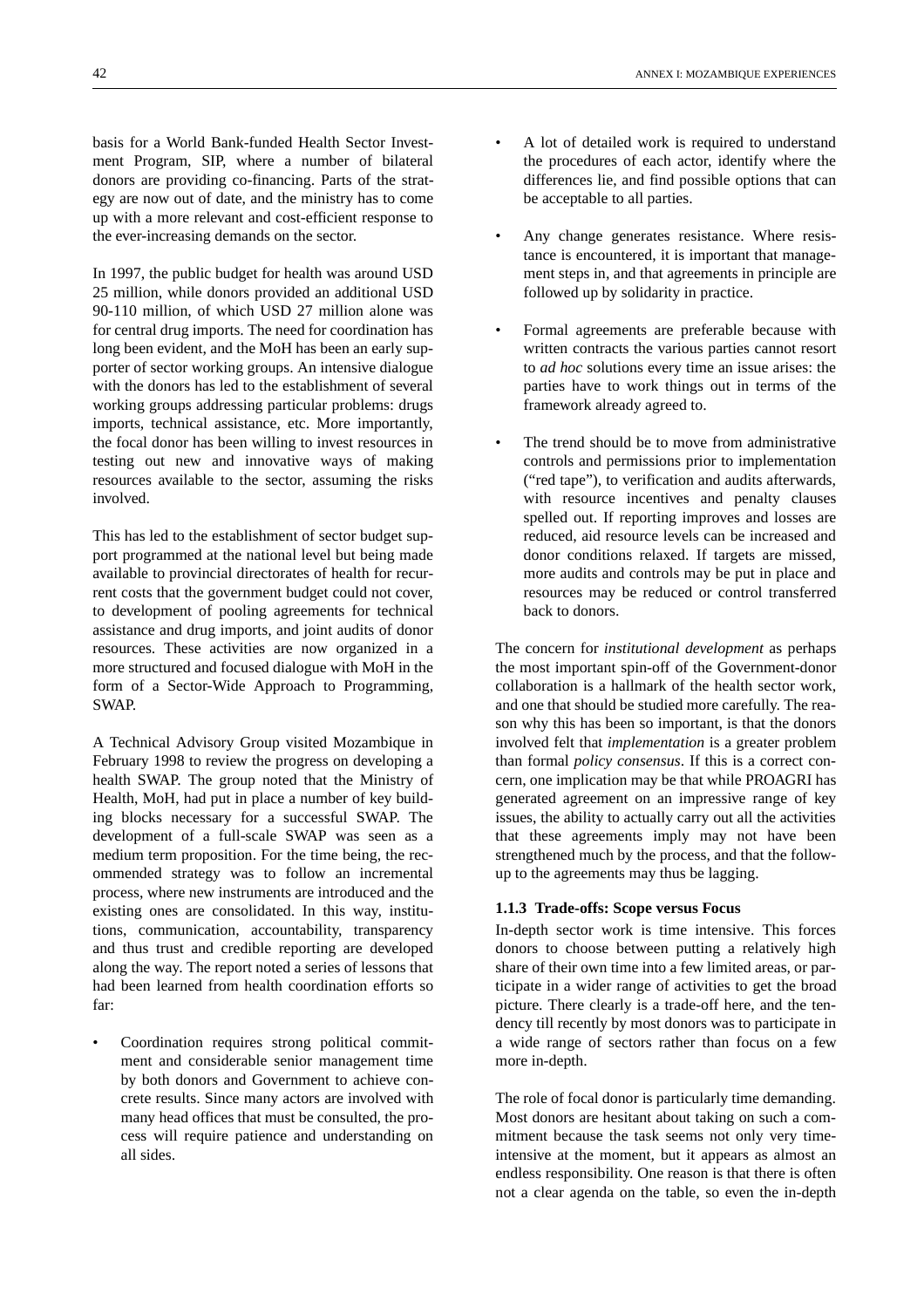tasks widen out and take on a whole range of dimensions that had not been envisaged initially. Many times this is unavoidable: if one wants to look into how to establish donor pools of resources for the recurrent budgets within a sector, and particularly ensure that the funds are made available at provincial level, a number of collateral issues need to be addressed: how does the internal management of Provincial Departments of Planning and Finance function; how can accounting at district level be improved so that the reimbursement procedures for renewed recurrent budget funds can be released in a timely manner; where are the key constraints on the audit side so that obvious cases of fraud can be prosecuted and malpractice reduced; etc.?

Another reason donors hesitate, is that it requires considerable technical insights. It is not enough to have a general feel for the issues - one must contribute quality and value-added to the debate. Particularly for smaller donor offices in Maputo, this is a problem because they often do not have the staff to both cover the overall program and at the same time have specific sector skills.

The trend now seems to be, however, that more donors are focusing their financial and therefore also their administrative resources on fewer sectors. The review of donor strategies and their financial assistance shows that three or four sectors often take 80-90 percent of a donor's aid. Much of this is a pragmatic administrative decision: projects are being merged into fewer but larger programs, since this makes both strategic sense but also reduces organizational overhead. But it also releases time to focus on policy framework issues rather than project implementation detail, so that both the ability and interest in participating in policy discussions seems to be increasing.

#### **1.1.4 Lessons from Implementation/Procedural Coordination**

Whether donor coordination is successful or not is revealed when words are to be turned into actions. Experience shows that if there is a conflict between a *principle* or a *policy* that a donor has agreed to, and a *procedure* or *regulation* that somehow makes the follow-through of the policy difficult, procedure will win! Donors are aware of this dilemma, and they are more flexible and willing to adjust to local rules and procedures if these are seen to provide a similar guarantee of control and insight as their own would. In order for them to be able to judge this, detailed understanding of local procedures is required, since "the devil is in the details". While moving support away from individual projects towards sector budget support is a major step forward that opens up for local donor collaboration to a much greater extent than project

coordination can, the attention is moved from project implementation towards public financial management problems. In the short run, this does not make donors' life easier!

#### *Local Resistance*

The real coordination costs, to some extent, rear their head when the nuts and bolts are to be put in place. The negotiations over the pooling of resources for technical assistance in the health field took about a year, due to problems on the Government side as well as time required to find solutions acceptable to the donors involved. The streamlining of finances and integrating donor resources into regular Government procedures removed the access some managers had to the donor resources. Now they have to go to the center and fight for resources in competition with other managers within their own political system that they could avoid previously. There were personal benefits from these relations as well: study tours, computers and vehicles, possibilities for consultancies, and so forth. The donor community has created a public service that in some areas has a dual allegiance - to the management of the ministry, and to the donor community. And when the donors try to change what have so far been the rules of the game, there is at times strong resistance to this, which donors should not underestimate.

#### *Local versus National Coordination: What is Costeffective?*

Achieving coordination at the district level is often not so difficult - but the benefits in terms of savings to the system are also slight. The big systemic gains are generated when most of the donor resources in an area are pooled and integrated into standard procedures at national level.

#### *Efficient Coordination: Resource Pooling*

Resource pooling is taking place with respect to medical assistance. Previously, a number of donors provided various categories of medical personnel based on requests coming both from the Ministry but often also from provinces - particularly provinces where that particular donor might be funding other health activities. The pay levels and other conditions of work were largely determined by donor policies, the personnel sometimes were from the donor country, the donor often did the recruiting and thus had the real say in terms of the professional profile of the candidates, the donors decided whether they wanted to continue this support in that post or not, etc.

The pooling means that the Government now identifies which positions are priority, what the qualifications are that they are looking for, offer remuneration packages that are standard and transparent to all, and have a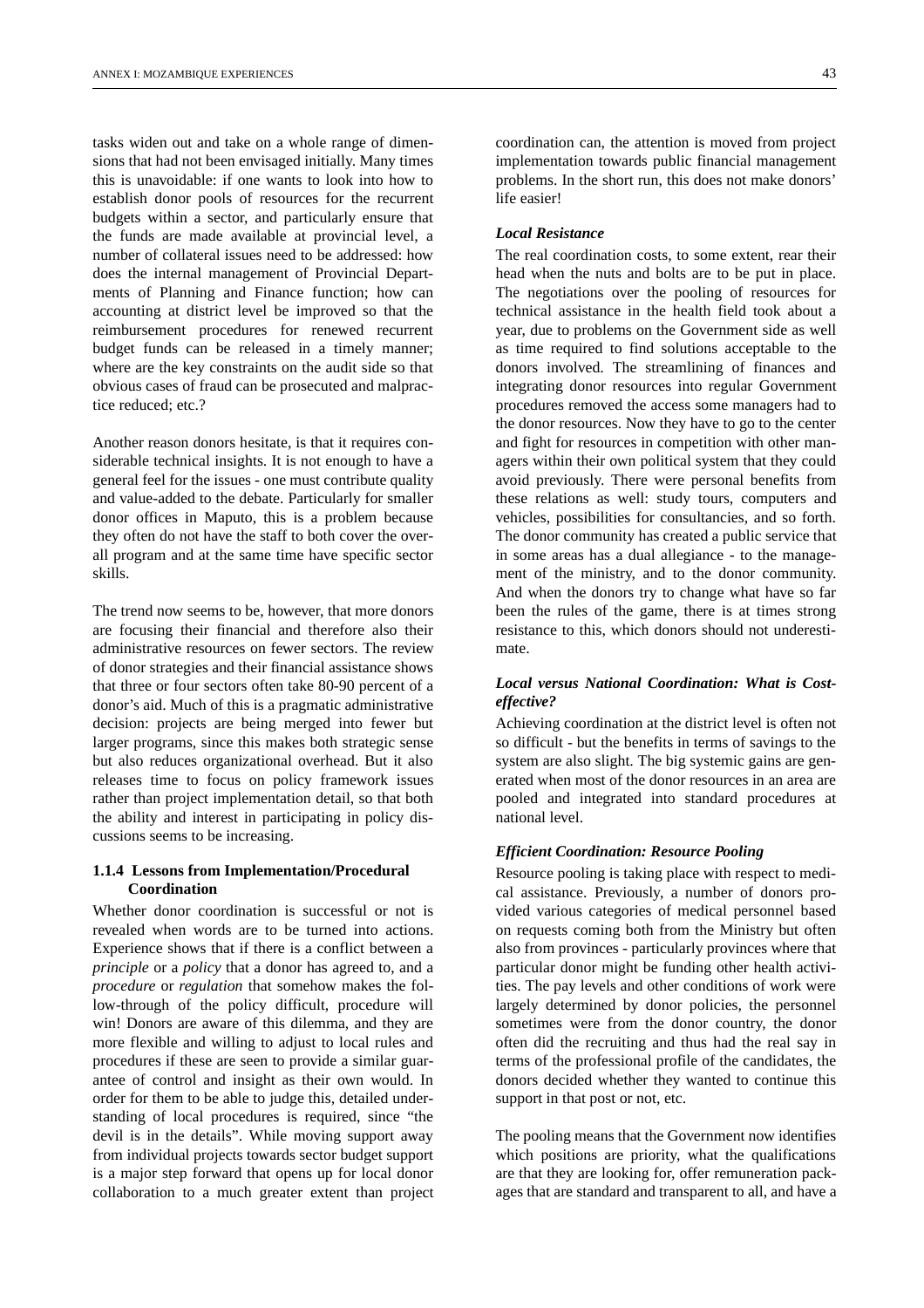reasonably predictable flow of funds that permit them to scale back over time if this becomes necessary.

The efficiency gains are substantial. The average cost of medical staff funded by donors has fallen. In addition the total share of each donor dollar available to hire staff has gone up because the real costs of recruiting, monitoring etc. have fallen. Donors did a lot of this previously using high-cost donor administrative staff, both in the home country and in the resident missions. Now the steps required to recruit, monitor and evaluate external staff is part of the regular routines of the ministry, so the marginal cost to the system is low. The medical staff is hired by the Government, which thus can assess the medical qualifications and - if need be - get rid of staff that does not answer to expectations without this creating a diplomatic problem vis-àvis a given donor.

There have been a number of practical problems, so the transition to a purely Mozambican administration of the funds has not been all smooth. But the process is underway, and it is now possible to identify where bottlenecks and inefficiencies remain, so that progress can be monitored and improvements demanded. But this also points to the need for being willing to stick to a program and "walk the extra mile" in order to get the results.

#### *Changes: Creating Winners and Losers*

The higher up in a system the changes are being introduced, the greater the resistance will be by those who see that they will lose power and direct benefits. Those who benefit from the changes are often not in a position to fight effectively for them: they are often either lower down or further out in the system, so their political power is less. This is particularly true of changes that are linked with the decentralization, and where therefore the major "winners" *inside* the system will be provincial and district level managers while the losers are at ministry level. The gains will be generated over time so it is difficult to see or predict them today, hence difficult to fight for, while the losers see their losses immediately. Those who lose from the changes are usually small, highly articulate, and - due to the donor resources - often powerful groups within the system, and can therefore create serious impediments to change.

In the case of technical assistance, the donors stuck to their guns and refused to accept "business as usual". In the end, the pooling agreement was signed. In the area of drugs imports, resistance to changes in how drugs and vaccines are to be imported - streamlining procurement with a central pool of donor funds - has not come as far. This has given rise to some managers trying to circumvent the new policies by relying on the

good and direct contacts established with individual donors over the years. This has led to incidents where literally hundreds of thousands of dollars have been wasted in drugs procurement, because what was rational and made sense from an individual program point of view was irrational and duplication for the overall system. The reason this could happen is that donors were not coordinated and did not respect Government policies. This is due to lack of knowledge of what is happening overall in the sector.

#### *Coordination versus Contracts*

While donors are in principle willing to join forces, there are often problems if a formal agreement has to be signed. This is because if a contract is to be signed, it has to be cleared by head office legal departments. Trying to find wording that is acceptable to a number of different donor countries is time-consuming, even when everybody involved is doing their best to be positive and constructive.

Avoiding these headaches by setting up informal or parallel systems is often seen as a lesser evil than trying to get through the home country bureaucracy, and in many cases this undoubtedly is the only solution. It leaves a messy situation on the ground, however, where Mozambique is stuck with the costs of trying to make many different systems compatible.

When a formal agreement can be signed, it is therefore a major step forward, as it signals among other things that local procedures and regulations are taken seriously also by the donors. In principle it allows donors to "sit back" and take advantage of the Mozambican reporting system, whether it is on the financial or performance sides. In practice, all the weaknesses of the Mozambican systems then become in part a donor problem as well.

This, however, is probably how it should be - that donors and Government jointly struggle to get the existing institutional arrangements to function better, to satisfy the quality demands that a public administration has to face today. But it requires a level of understanding of how local institutions are supposed to function that many donors do not currently have.

#### *Focal Donor*

This is where focal donors are of great help. It may not be necessary for *all* donors in a sector to know that level of detail if one or a group of donors on behalf of the community can delve more deeply into the mysteries of local administration.

This requires considerable coordination built on trust, and this coordination should be spelled out more carefully and explicitly than is the case today. Some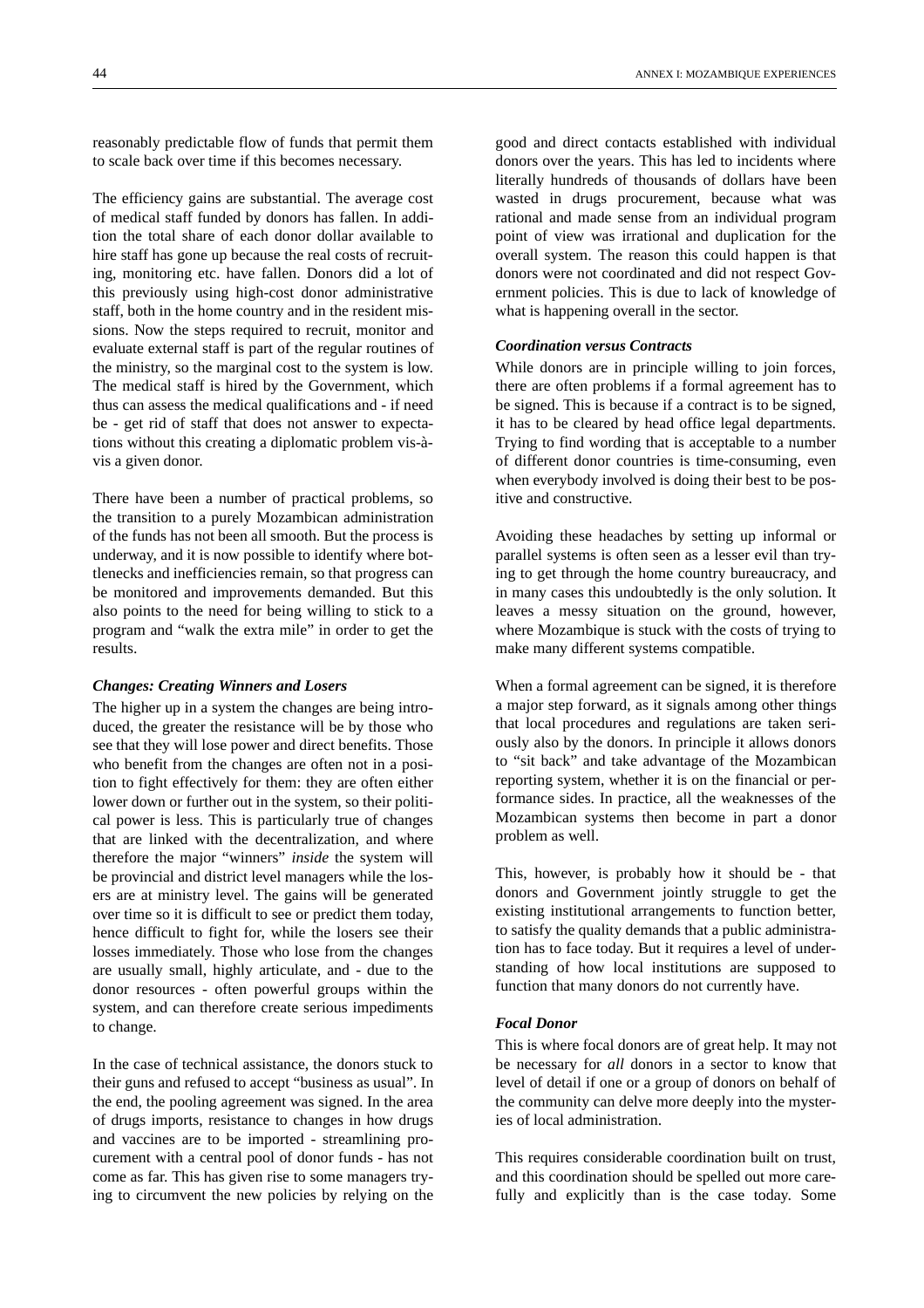donors feel frustrated on the one hand by some playing a more central role in the dialogue with the authorities, and on the other realizing that they themselves do not have the capacity to take on such a time-intensive dialogue.

There may be a need to separate the *policy* and *technical* dialogues more clearly. What is causing some friction is that focal donors are perceived to "block the entrance" at the policy level, which is where a focal donor should open doors but not monopolize the entry. At the *technical* level, however, focal donors can be expected to do a lot of the detailed work required to come up with specific proposals. These kinds of arrangements need some thinking through, and a review of experiences so far might help to better define such a division of labor.

#### *Public Financial Management: The Weak Link*

There are clearly some *systemic* dimensions of public finance management that require a qualitative improvement before donors are going to have greater trust in the financial reporting that is being produced, and the public sector audit system should perhaps become an area of priority concern over the next years. In principle, the system has three levels, starting with each ministry's own internal inspectorate. The Inspector-General's office of the Ministry of Planning and Finance has a mandate to audit all public funds, whether at ministerial, provincial or district levels. Finally, the Administrative Court has the responsibility to close the public accounts and also to prosecute suspected cases of fraud. All three levels are weak today, which means that the ability of the system to monitor use of public funds, detect problems, correct them and effectively pursue cases of mismanagement, is not satisfactory.

#### *The Objective: Un-tying Aid*

Strengthening these functions will have an important impact on the ability of the Government to convince donors to un-tie more of their aid. And un-tying aid is still an important point on the agenda. As Mozambique moves towards a more market-based economy, inefficiencies that exist with respect to accessing funds become impediments to the structural transformation of the economy.

#### **Summing Up:**

#### *Cost Effectiveness*

There has, till recently, been limited concern regarding what kinds of coordination is most efficient to the various parties. Coordination, however, is expensive! There should be some costing of resources being used, to get a picture of what the total costs of various key activities in fact is.

- A costing exercise can assist in re-directing attention from high-cost, low-impact activities to more high-impact areas. In particular, mechanisms that have out-lived their cost-effective usefulness should be abandoned. Inefficient coordination vehicles are being maintained for reasons of inertia or prestige. Perhaps a maximum of six or ten working groups should be active at any one time, with clear agendas defined for the following 6 to 24 months, with some monitoring of performance and costs.
- There is considerable potential for administrative cost reductions once new ways of doing business are agreed to. These are linked to capacity building and institutional development on the Mozambican side. One criterion for successful coordination may be "did it lead to sustainable quality improvements within Mozambican institutions?". If one cannot answer an unqualified 'Yes' to this question, one should perhaps ask what has in reality been attained.
- Coordination at the programming/policy setting stage is usually more cost-effective than trying to mobilize around already defined programs, because there is little ownership and understanding of the total program by those who did not participate in its formulation. On the other hand, joint programming can become costly if not carefully planned and managed. Good understanding of the tasks and divisions of labor between actors may lessen the coordination costs considerably.
- Donors should be more willing to take risk when new or difficult issues come up. Many donors are risk averse, pushing the costs of this onto Mozambique by holding back on potentially more efficient implementation modalities.

#### *Policy versus Technical Coordination*

There should be a clear distinction between coordination at the *policy setting* and *technical implementation* levels. Some of the friction between donors may stem from this. The mechanisms required for coordination to function at these two levels is different. At the first level, all actors are essentially equal and have as much legitimacy with respect to their viewpoints, whereas technical coordination can be more entrusted to focal donors with particular skills or capacity in that area.

#### *Resistance to Change*

There is often resistance to change from the Mozambican public service. This is in part due to fear of loss of resource control and power by indi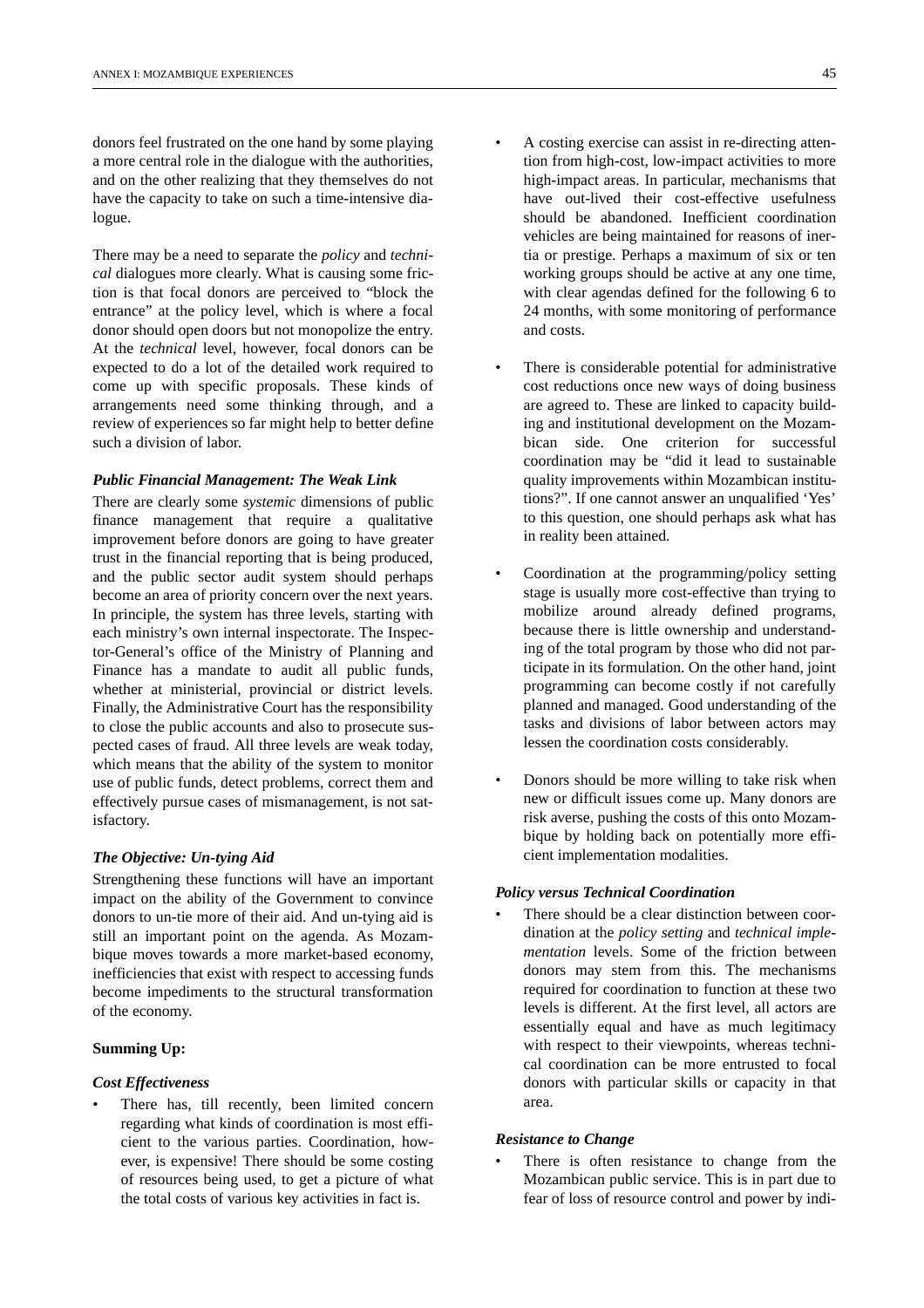vidual managers. It may be important to identify "champions of change" within the individual institutions, and show the entire agency that performance is rewarded. This requires that donors are able to respond flexibly to superior performance in sectors, and may be one argument for step-by-step implementation rather than trying wholesale change. If the latter approach succeeds, gains are spectacular - if it fails, it may be costly to get the change process moving again.

#### *Role of Government*

- There is a need to hear from the Mozambican authorities how they view the different experiences, and what they see as preferable modes of collaboration in the future.
- Sector working groups are producing integrated activity plans and budgets, where the MPF is playing a central and constructive role in assessing ceilings on financing levels.
- Sector working groups also represent dangers in terms of "ganging up" by donors in areas where there are policy disagreements with Mozambican authorities. This issue requires some explicit analysis, so as to agree on "rules of the game" that allow Mozambique to have a clear voice in such debates.

#### *Differences among Donors*

There are important differences regarding how some donors view coordination. These are rooted in factors that are not subject to negotiation at field level, and thus are important to note in terms of how far coordination in fact can go.

#### *Differences between Sector Working Groups*

Different working groups have followed very different processes. There should be a more careful review of what the lessons - positive and negative - have been in each case, to ensure that there is systematic learning. One interesting comparison is between PROAGRI and the Health SWAP, including the different points of departure: PROA-GRI being a comprehensive strategic exercise, while the Health SWAP has been based on incremental learning.

#### *Coordination of Implementation Procedures*

The major gains are had when real institutional development takes place, which usually requires formal contracts or agreements between the parties. This is the only way to ensure that *ad hoc* arrangements do not appear, as these undermine the gains otherwise being realized. Such formal agreements are time-consuming and often costly

to attain. The more actors involved, the more difficult, because each donor must return to its head office for legal clearance. One strategy is to develop a contract between Government and a few donors who are willing or able to engage in reasonably quick dialogue and reach closure. After a period of implementation, other donor offices can then point to actual practice as an argument vis-àvis their own head offices as an argument for *joining* existing arrangements. There is then no longer an issue of negotiating everything from scratch, but of getting dispensations from the head office to join what in practice has proven to be an acceptable alternative to home-country procedures.

Public accounting and audit functions must receive more assistance in the period to come, to strengthen credible public finance management that extends to effective pursuit of identified cases of corruption and mismanagement.

#### **1.2 Donor Strategies**

Donor assistance strategy documents vary considerably in size, content and form. Some donors do not have a formal strategy document, others have a one page summary of what the donor is doing, prepared by the embassy in Maputo. Others have documents of several hundred pages, following detailed instructions laid out in manuals and guidelines prepared by their head offices. Some documents contain careful reviews of sectors or issues that are of particular relevance to their country's aid policies, while others emphasize local participation and ownership of the stated objectives and strategies.

#### **1.2.1 Perceptions of Development Challenges**

Most donors take as their point of departure some description or reference to the situation in Mozambique, the major development challenges the country is facing, as well as government policies and priorities. The thoroughness of these analyses varies, with only a few donors referring to the Five-year Plan or the annual Economic and Social Plan. More use the Poverty Reduction Strategy and the Policy Framework Paper. Donors' familiarity with these documents also varies considerably. Some donors were not aware of the existence of the Five-year Plan, and gave different answers as to which Mozambican planning document should be considered the most important.

To the extent that strategy documents include a description or analysis of the development challenges, there is a lot of common ground, with particular focus on: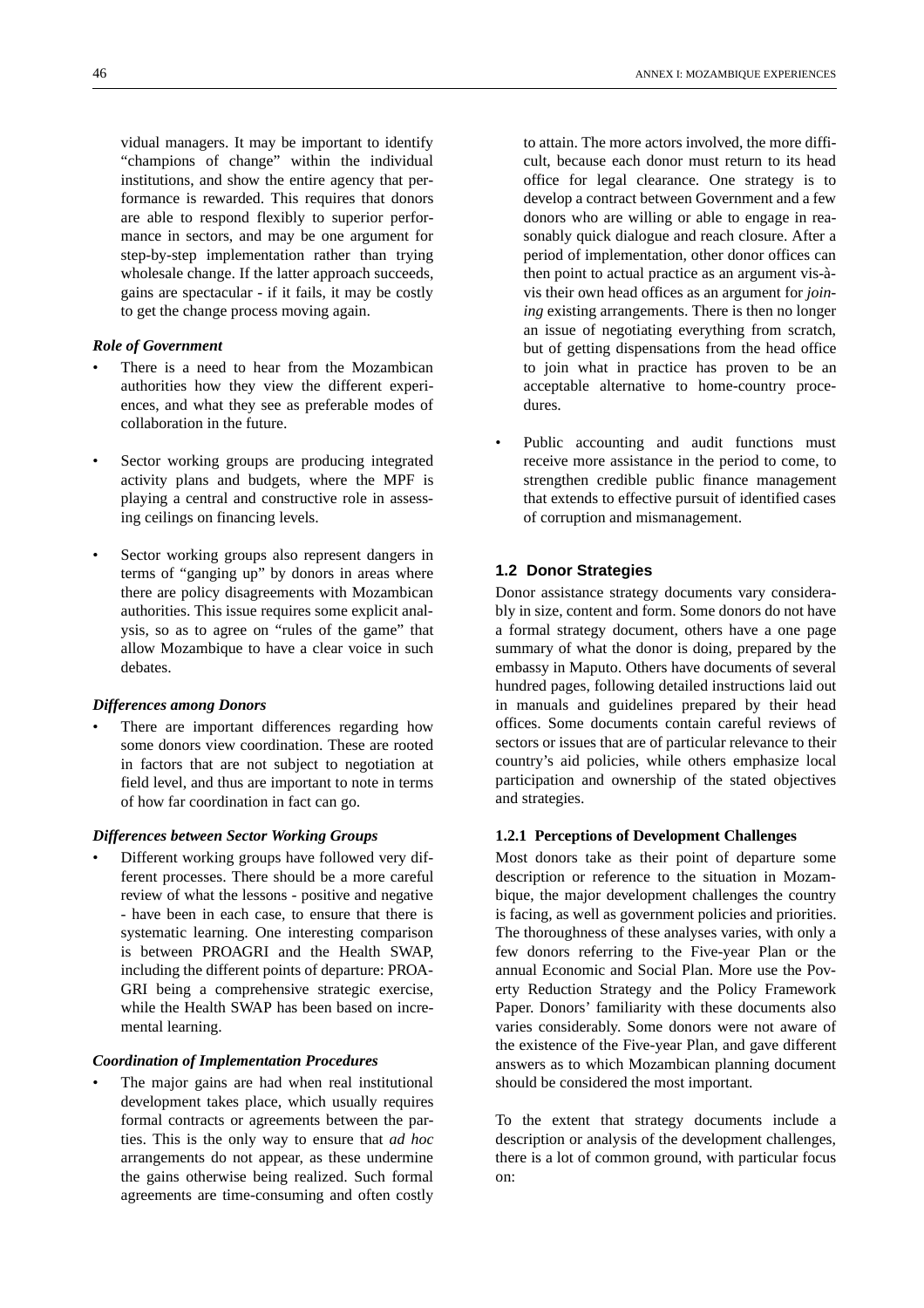- The transition from war and emergency to peace, and the resulting implications for changes in the needs for, and role of, development assistance in Mozambique.
- The encouraging political developments, but a situation which is considered fragile and therefore a need to further build and strengthen democratic institutions.
- The need to improve living conditions, in particular for the poorest in the population.
- The need to create a basis for economic growth and private sector development.
- The need to gradually reduce aid dependency.

Even if there is much agreement, it tends to be at a general level, and is not often used for the development of the specific strategy. Continued engagement in a sector seems to be more a function of having established a presence and thus have knowledge of the sector rather than flowing from the strategic analysis. Some donors, however, have carried out a review, looked at the assistance program in place at the time, and have decided to aggressively change their aid profile to make it fall into line with their situation analysis and new strategy.

#### **1.2.2 Donor Development Objectives**

Independent of the written analyses or references to Mozambican Government documents, most donors have formulated objectives for their development cooperation program in Mozambique. The most common overall objectives are

- poverty reduction;
- sustainable human development;
- peace and stability;
- democratic development/good governance;,
- improved living conditions;
- economic growth;
- creation of a market economy;
- reduced aid dependency.

This list is quite general and uncontroversial, but donors weight the individual components differently. Very few donors have a conscious strategy with respect to peace and stability, for example, except support to formal multi-party activities and elections. Only one donor seems to have developed an explicit program for working with and strengthening civil society.

Many focus on economic growth through private sector development, but where the term "private sector" covers quite different concepts. In some cases it focuses on the firm sector, while in others it clearly includes small-holder farmers and petty traders, so that it becomes virtually everything that is "non public sector". In some cases, it seems like the agency in fact wanted to talk about "civil society" rather than "private sector".

Investments in human resources have different rationales. Some speak of "human capital formation" in an implicit capital accumulation model. Others argue more from the point of view of the realization of individual potential, as a pre-condition for the development of democracy and participation, and that human resources development has value in itself since education and health have important direct welfare/"consumption" dimensions in addition to economic investment ones.

Donor objectives are generally consistent with Government ones. This is largely because the objectives presented in Government documents do not constitute a very focused development agenda that forces donors to avoid certain activities. It is thus not difficult to pick and choose a range of objectives that suit each donor.

This is not necessarily a bad thing, since many donors are constrained by their head offices in terms of where they are to provide support. The Nordic countries must pay attention to poverty reduction, gender and environment, the US has provided a lot of support to development of a market economy, etc. But there has been a trend towards convergence of views within the donor community, to some extent sparked by the working groups established by the SPA program. Here donors have over the years worked on a range of key issues that the African economies are facing, and have come up with a series of pragmatic answers to these that have been discussed with the partner countries in Africa. Mozambique has for a number of years been an active participant in this dialogue, and it should therefore come as no surprise that there has been a convergence also between donors and host government during the 1990s in Mozambique.

#### **1.2.3 Donor Strategies and Sector Priorities**

All donors have defined and to some extent explicitly formulated sector priorities in their assistance strategies. These are often linked with the country analysis, but other factors also come into play. These include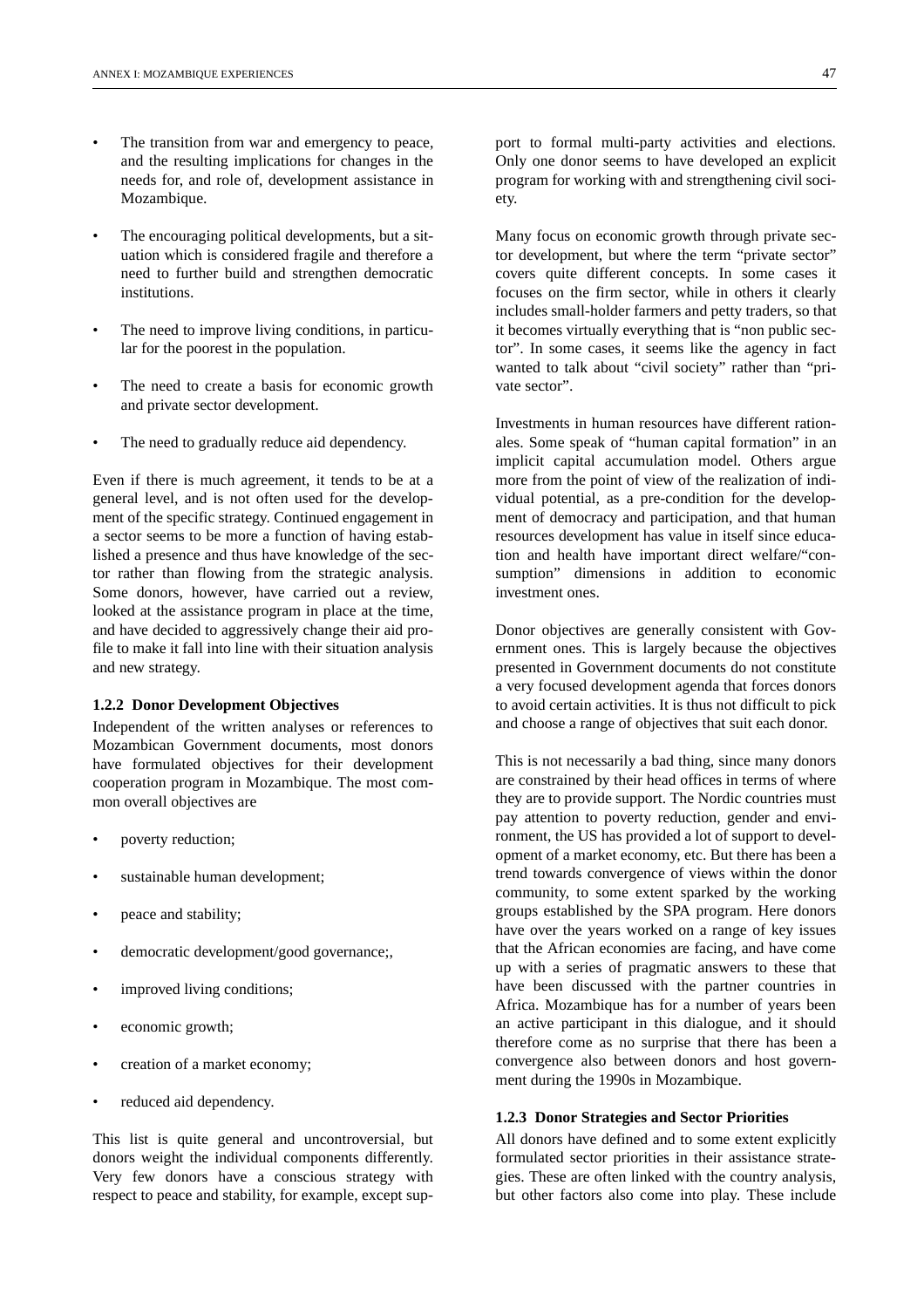historical involvement in certain areas; commercial interests in the donor country; comparative advantage in terms of the skills and other factors they can offer Mozambique as part of the total aid "package"; the desire to focus on areas that are relatively easy to manage in terms of following impact and how resources are being used. In some cases, priorities are extended to cover geographic areas. Within the EU system, this has gone so far that there is a "focal EU donor" for each province that is given a particular responsibility for ensuring that all EU-country funded activities in a given province are, to a greater or lesser extent, coordinated, with the expectation that the donor in question

An assessment of how to achieve the greatest impact has often led to a combination of sector and geographic focus. Finland and Denmark both support the health sector, and chose to work in a particular province since their experience till then had been that weak capacity at the provincial level had held back successful implementation of critical health programs. Switzerland saw the same problem but decided somewhat later to attack it differently, by making resources available at the national level for programming to provinces that needed additional resources the most. Switzerland would then in addition provide technical assistance for key activities that would strengthen management and implementation capacities.

will also concentrate a significant share of own

resources in that province.

Different strategies have been developed at different points in time, so that what was seen as useful three years ago is no longer seen as helpful. This reflects in part the quickly changing situation in Mozambique, where certain systems and institutions are developing, permitting less intrusive and direct management by the donors. Donors are therefore also willing to provide a greater share of their aid financing in more un-tied forms, either as direct budget support at the macro level, or shifting funding for certain sector programs from project aid to sector budget support. The intense dialogue taking place in some of the sectors is contributing to this shift in how donors think of their sector support, as confidence is being built that certain tasks that previously were not carried out in a satisfactory manner can now be entrusted to national entities. This also implies that there is less need to earmark such a great share of funds to particular sectors or programs, but instead let the overall budget and programming process on the Mozambican side determine more of where resources ought to go.

Many donors mention health, education, rural development and agriculture. Some of these strategies therefore are "politically correct", but may not be followed up on the funding side. Other areas are hardly

Some strategy documents are only available in the donor country's language, one donor stating that it was their understanding that they were not at liberty to show the strategy to Mozambican authorities. This underlines the fact that a key audience is home country decision makers - Parliamentarians and ministers. The strategy must show that current activities and funding are in line with political decisions back home, to ensure continued home country support.

reform of the legal system.

This political task is clearly important, since continued high support for Mozambique by the donor community will only be possible as long as donor head offices are satisfied that funds are going to the areas they have been involved in deciding upon. Changing aid profiles is thus a delicate political process where the local aid representatives have the best understanding of what will and what will not sell "back home".

Given that this is an important task of the strategy document, it is clear that trying to coordinate the *content* of such documents is of little avail. While one can always find some innocuous general objectives - as is often the case in strategy documents in Mozambique the *wording* is actually important in terms of the "selling" job in the donor country. This is situation and country specific, and is not something that can be negotiated or for which there are "objective" criteria that can decide what is an appropriate phrasing or priority.

#### **1.2.4 Donor Strategy Processes**

In the same way as strategy objectives and content vary considerably among the donors, so do the *processes* leading to the formulation of country assistance strategies. Some donors have detailed guidelines for this purpose, and the process can take a couple of years. Some donors base their work on general overviews, while others carry out detailed studies of sectors or issues, using embassy staff, local or international consultants, involving headquarters, the embassy and to a varying degree the recipient government. In some cases, dialogue with the host country is important, where dialogue partners can be government officials, or representatives from beneficiary groups, or important spokespersons for civil society. In a couple of cases, the country strategy goes to the donor country Cabinet and is thus official policy, while in other cases it is simply cleared by the donor country ministry responsible for aid funding. This clearance can be at the political or even higher technical level.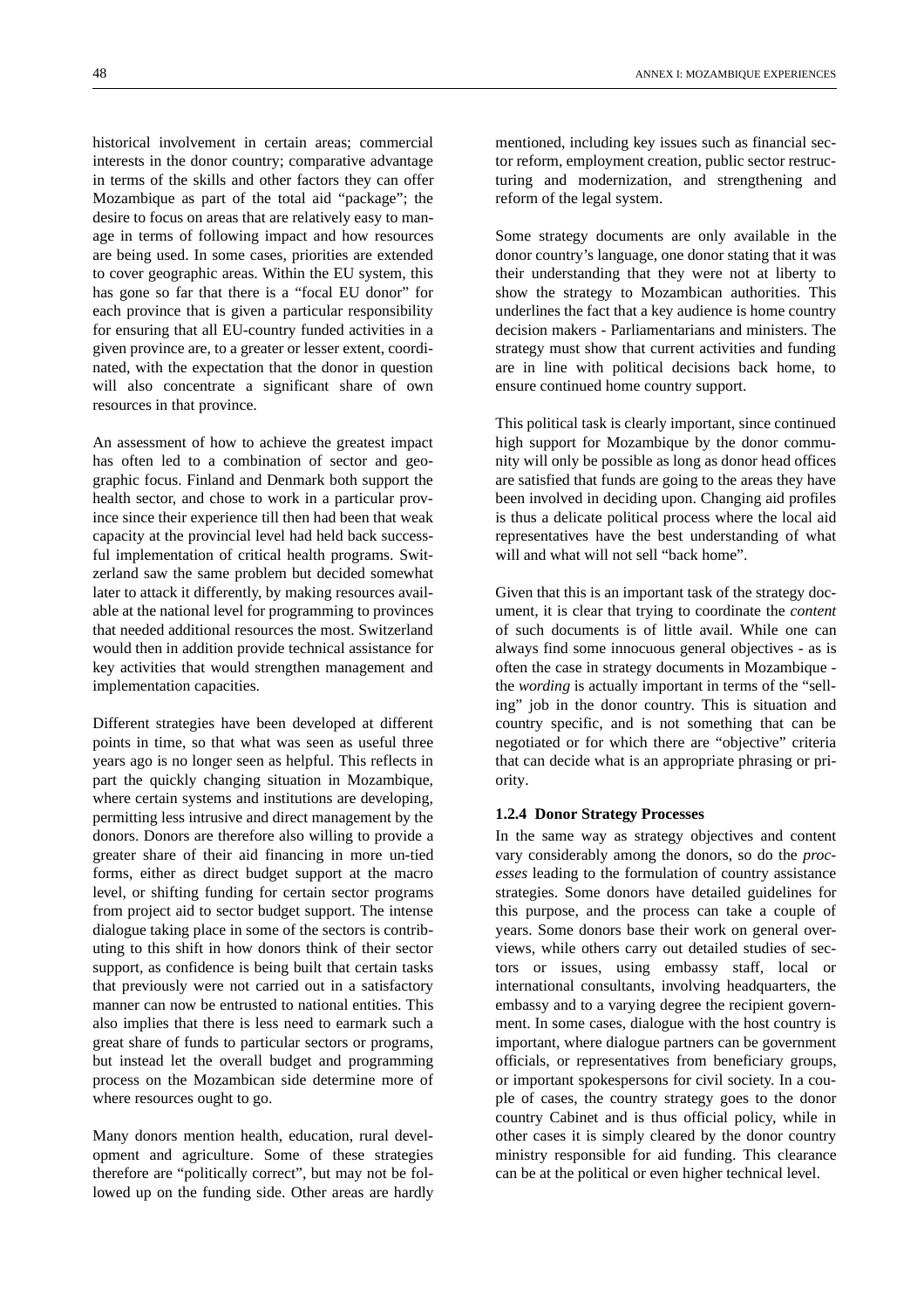The cycle for strategy production differs, with some donors following fixed cycles established by the head office. Others produce the documents on an "as needed" basis: when the old strategy is seen as not being an adequate basis for current aid policies, the process of putting a new one in place is initiated. Instructions regarding what the strategy needs to contain, and thus the level of detail and with whom one must work, is highly donor-specific. In only some cases do strategy documents contain resource levels with indicative allocations across key areas.

In most cases, donor offices see the strategy document as a useful reference tool which allows them to prioritize resource use. For many, an important aspect of the strategy is that it allows them to say "No" to certain proposals, because there is a formal document cleared by their head office that they can refer to.

Some donors discuss the strategy in draft form with the Mozambican authorities. This may be simply to inform the Mozambicans of any changes, and receive their comments and reactions before final decisions have been taken. As the strategy is first and foremost the donor's own document, there is often not a need for any *formal* clearance. Some donors, however, make a point of having the strategy formally acknowledged by the Mozambican authorities, for example by having the strategy presented and discussed during an annual consultation. This is to ensure that the new strategy is known and will be respected by the local authorities when it comes to future project requests.

#### **Summing Up:**

- The use of Mozambican Government documents as a point of departure for donor strategies is often poor, in part because some of them are not well known or seen to be lacking in operationality and focus.
- Despite this, there is a high degree of convergence between donors, and between donors and the Government, on general objectives and development challenges.
- The relative consistency in terms of wording when it comes to choice of priority sectors may in fact hide important differences in terms of priorities and implicit models of how a society (ought to) develop. These differences can only be sorted out at the level of sector policies and programs, however, when concrete choices of implementation are made.
- Geographic focus and choice of sectors is the result of a complex set of factors, including what implementation modalities donors believe will

yield best results. Few of these choices result directly from the rigorous country situation analysis, but are more pragmatic, and thus in principle open to negotiation and change.

- Many of the strategy documents have a donorcountry audience as their primary target groups. In these cases, there are limited possibilities for strategy development coordination, as improved efficiency of commonly programmed resources is not a primary concern. In other cases, however, there is clearly an interest in improving relevance and focus of the strategy document, opening up for perhaps group-wise coordination.
- Donor strategy processes vary enormously in terms of structure, guidelines, breadth of participation, time, cost, involvement of local authorities and representatives of civil society, and use of background studies and analyses.
- Donors seldom use each other's materials when preparing own strategies, and there is thus a lack of knowledge of what other donors are doing and how they might be addressing similar problems.
- The learning process is thus highly internal to each donor: they accumulate experiences from their own strategy work - whether earlier ones in Mozambique, or similar ones in other countries. But they do not learn much from each other, which is another area for potential coordination and savings.

#### **1.3 Conclusions**

As long as the Government documentation is considered unsatisfactory, the donors will compensate for this by putting what at the aggregate level are considerable sums into producing their own documents. While donors will always have a need for an assistance strategy that provides the explicit links between home country priorities and local objectives, the costs of producing these will be much lower the better the recipient government documents are. Good local strategy documents can thus generate considerable savings on donor aid administrative budgets, which in the aggregate is also to Mozambique's advantage.

#### *Strengthening Government Planning Instruments*

Donors can make at least two important contributions to improve the current situation. In the first place, the fiscal management reforms require better information in a timely manner regarding donor resource availability and expenditures. This would make a big difference to the quality of the resource documentation that the Government can produce.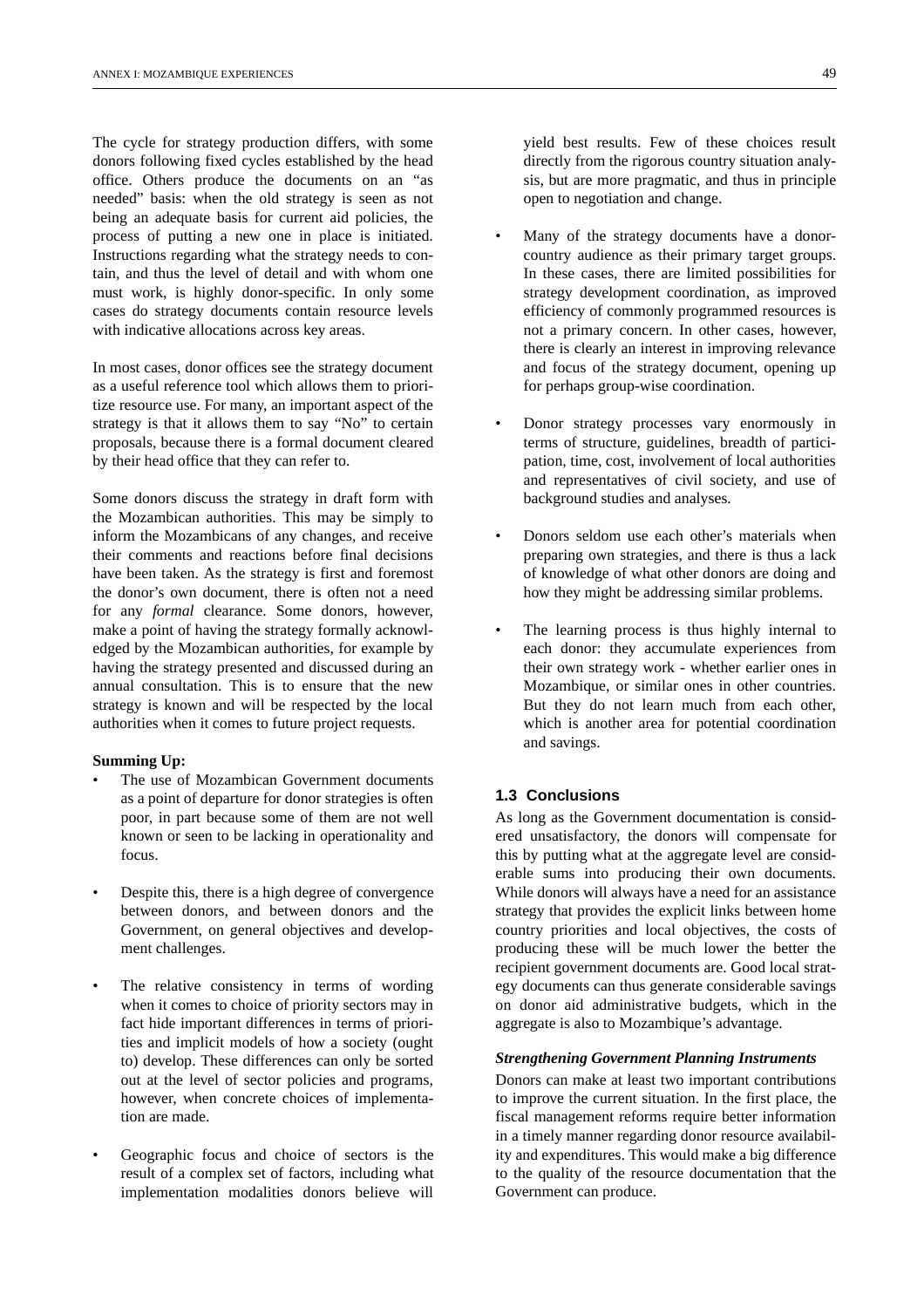The second is to support the processes required for improving the strategic documents - both those that are providing overarching guidelines (like "Mozambique 2020") and the ones that will create the building blocks (the various budget instruments). This can be both in the form of financing, and technical inputs in those areas where external expertise can provide value-added.

#### *Donor Coordination: Division of Labor?*

Donors are discussing possible divisions of labor amongst them as a means of achieving improved efficiency. Several dimensions are considered:

- Individual donors could focus on a few *sectors* where they have particular skills or insights to offer ("comparative advantage", "supply capacity"). This would be in line with the concept of *focal donor at the technical level*;
- Individual donors could focus on a few geographic *areas*, to ensure symbiosis between different activities they support in a given zone ("synergies"). This is the EU concept of a *regional* focal donor;
- Individual donors should focus on particular *forms* of assistance where they have a comparative advantage (i.e., UN system in technical assistance, lending institutions in assessing risk in infrastructure investments, etc.) (specialization). This in fact flows from existing mandates for some of the more specialized agencies.

To some extent, these changes are necessary. If donors are going to engage in meaningful policy dialogue, they will have to focus on a few areas and specialize, perhaps by taking on some in-depth technical or policy focal role in the bargain.

On the other hand, some donors clearly are better in certain areas than others. Reaching agreements with the Government and partners in the donor community on such area concentrations can obviously generate efficiency gains both to the individual agency but also to the system as a whole. With fewer but better informed and perhaps more committed donors in a sector, the coordination costs drop - though the risk exposure for Government may have increased. If a key donor suddenly has to pull back from a commitment, for example because of aid funding cut-backs, it may take considerable time for the Government to find alternative sources. It is therefore important that donor strategies contain serious medium-term financing commitments that give the Government the certainty required to carry out long-range planning.

But one should distinguish between coordination at the operational level, and at the planning and resources allocation level. For allocating resources, donors can never have the same amount of information and the same accountability to the public regarding priorities as the host government does. The factual basis upon which donors can try to plan resource allocations is thus faulty, and will always be a second-best option.

One form for coordination that raises serious concern, is the geographic. In a situation where Mozambique is decentralizing its public administration, any move to have different donors provide assistance to individual provinces can have serious distortionary impact on how the overall public administration develops. It should be an absolute pre-condition for this kind of donor coordination that the ministry responsible for public administration, MAE, has a strong voice and coordination and supervision capacity in place - prerequisites that do not seem to be in place today.

#### **Summing Up**

- There is no sense in trying to coordinate donors' strategy *formulation*. The strategies are often for home audiences, and thus serve different functions from one country to another. It may make sense to harmonize certain components, however, such as background information, share sector studies, etc. Sector working groups should provide information on what is available.
- Some donors may not be in a position to coordinate much with others, partly because they are pursuing an agenda largely defined by head office (commercial interests is a typical case), partly because they politically do not feel it is correct to coordinate with other donors rather than with Government. This mixture of principle and opportunism would make an embracing exercise potentially frustrating and costly, with presumably few tangible results to show for it.
- Identifying possibilities of division of labor amongst donors may generate efficiency gains, but should be done with caution: what would be the criteria for "assigning" certain sectors to particular donors (or vice-versa)? What would be the role of Government in such discussions? Since Government clearly should have an important voice in this, what is the purpose of organizing this in terms of a *donor* grouping rather than having a more structured Government-donor dialogue?
- The critical fact is that funds are fungible. Whether donor A finances health or roads, and whether the money is for drugs or a cancer spe-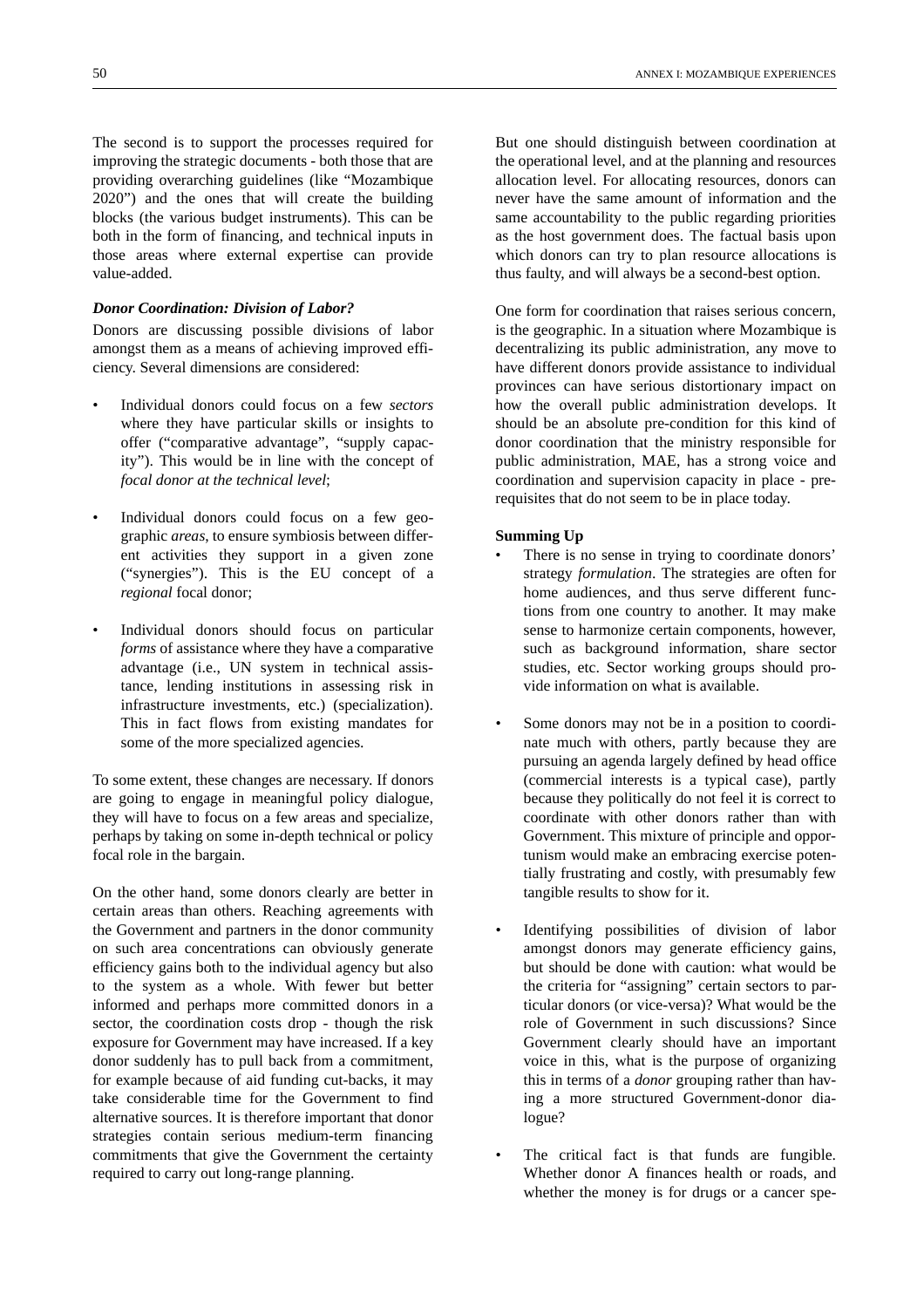cialist, the end result is that it impacts on the total resource envelope available to the public sector. What should be of concern to the donors is not if own funds are being spent in a good way or not, but if the overall policy framework guarantees that the public sector as such is providing value for money, and what the distributional outcomes of these expenditures are.

• The most cost-efficient coordination mechanism available to both donors and Mozambican authorities as far as resource allocations is concerned, is *one* integrated Government strategy and budget document. The efficiency gains would be great, not just in terms of where and why external financing should be allocated, but even more as a signaling instrument to local and foreign investors. As private sector development accelerates, private investments, both local and foreign, will be much more instrumental in pushing the overall development efforts forward.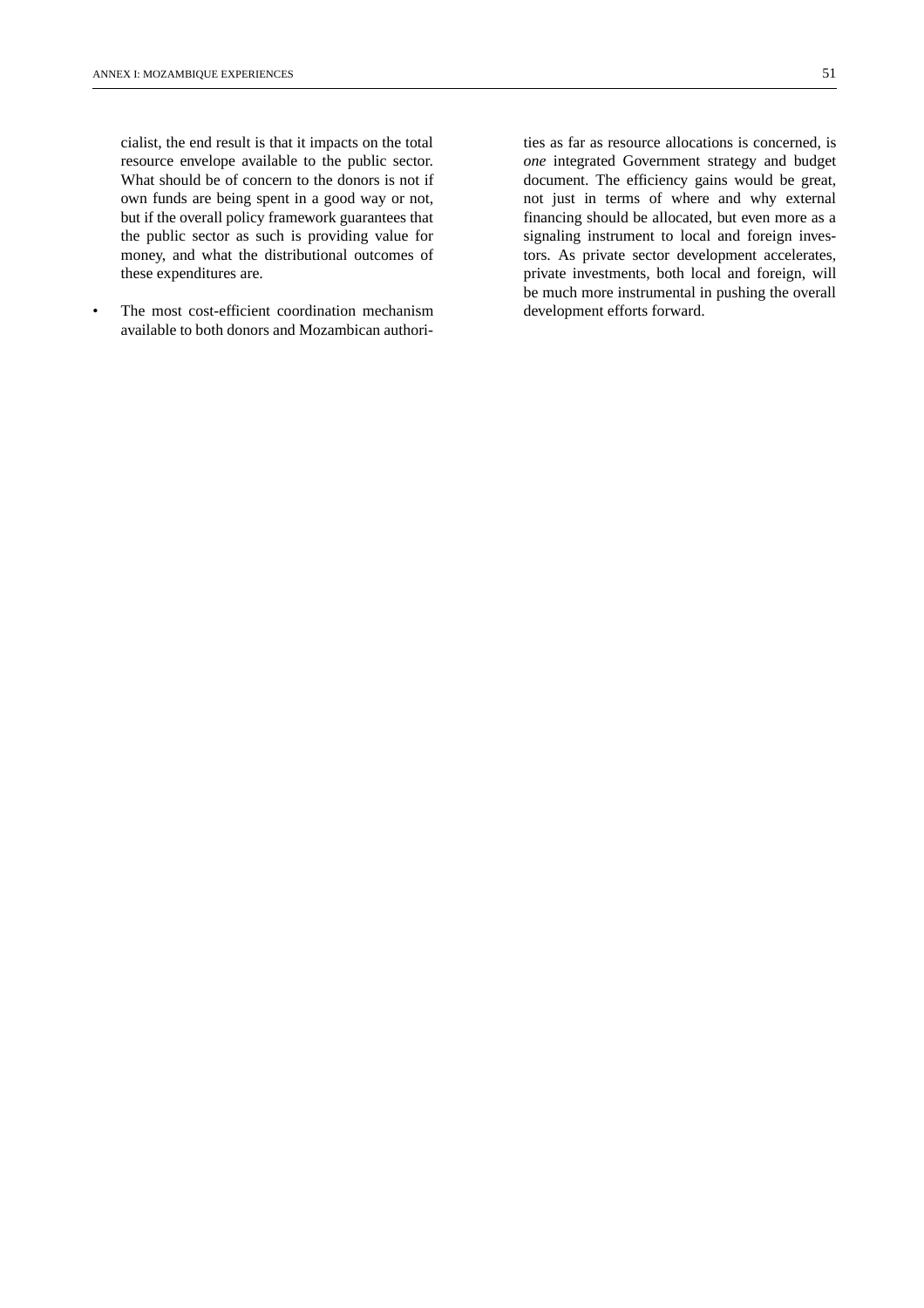## **BIBLIOGRAPHY**

- Adams, Martin E. (1989): "Aid Co-ordination in Africa: A Review". Development Policy Review, Vol. 7 No. 2, June, pp. 185-192.
- Baehr, Peter (1997): "Problems of aid conditionality. The Netherlands and Indonesia". Third World Quarterly, Vol. 18 no 2, pp. 363-376.
- Bagachwa, Mboya; Godwin Mjema, Joseph Shitundu and Samuel Wangwe (1998): *A Study of Aid Effectiveness. The* Case *of Danish Aid to Tanzania.* Economic Research Bureau, University of Dar es Salaam; Economic and Social Research Foundation, Dar es Salaam; Centre for Development Research, Copenhagen, Denmark.
- Berg, Elliot J. (coord) (1993): *Rethinking Technical Cooperation: Reforms for Capacity Building in Africa.* UNDP and Development Alternatives, Inc, New York.
- Boesen, Jannik; Poul Engberg-Pedersen and Ole Therkildsen (1999): "Sector Assessment for Sector Support – An Issues Paper". Centre for Development Research, draft mimeo, January. Copenhagen.
- Calhoun, Craig and Dale Whittington (1988): "Who Really Wants Donor Co-ordination?". Development Policy Review, Vol. 6 No. 3, September, pp 295-309.
- Carlsson, Jerker; Gloria Somolekae and Nicolas van de Walle (1997): *Foreign Aid in Africa. Learning from Country Experiences.* Nordic Institute for Africa Studies, Uppsala.
- Cassell, Andrew (1997): "A guide to sector-wide approaches for health development. Concepts, issues and working arrangements". Working document prepared with funding from WHO, Danida, DFID and EC. Mimeo, London.
- Cassen, Robert and associates (1994): *Does Aid Work?* Second revised edition. First edition originally published 1986. Oxford University Press.
- Clift, Charles (1988): "Aid Co-ordination: Are There Any Lessons to be Learnt from Kenya?". Development Policy Review, Vol. 6 No. 2, June, pp 115-137.
- Danida (1999): "Sector Matrix". DAC Working Party on Aid Evaluation, Room Document No. 7, Mimeo, January. Copenenhagen/Paris.
- Department for International Development/DFID (1998): "Emerging Lessons from Sector

Approaches in Africa". Report of a meeting of Africa Directorate economists, 30 September. London.

- Dixit, Avinash K. (1996): *The Making of Economic Policy: A Transaction-Cost Politics Perspective.* The MIT Press, Cambridge/Massachusetts and London.
- ECON Centre for Economic Research (1997): "Experience with Norwegian Aid Evaluations". Report 6/97. Oslo, Norway
- ECON Centre for Economic Research (1998): "Donor Coordination in Mozambique". Memorandum no. 45/98. Oslo, Norway.
- ECON Centre for Economic Research (1999): "Evaluation of the Tanzania-Norway Development Cooperation 1994-1997". Report 10/99. Oslo, Norway.
- European Commission (1996): "Various Concepts and Approaches to Sector Support". Directorate-General VIII, Brussels.
- Fjeldstad, Odd-Helge and Joseph Semboja (1999): "Local Government Taxation and Tax Administration in Tanzania". CMI Working Papers, Christian Michelsen Institute, Bergen.
- Forrester, Paul and Bernard McLoughlin (1998): "Sector Wide Approaches and Financial Accountability". Report for Irish Aid, Department of Foreign Affairs. Mimeo, December. Dublin.
- Forss, Kim; John Carlsen, Egil Frøyland, Taimi Sitari and Knud Vilby (1988): "Evaluation of the Effectiveness of Technical Assistance Personnel Financed by the Nordic Countries". A study commissioned by DANIDA, FINNIDA, NORAD and Sida. March.
- Helleiner, Gerald K.; Tony Killick, Nguyuru Lipumba, Benno J. Ndulu and Knud Erik Svendsen (1995): *Report of The Group of Independent Advisors on Development Cooperation Issues between Tanzania and its Aid Donors.* Ministry of Foreign Affairs-Danida, June. Copenhagen, Denmark.
- Jones, Stephen P. (1997): *Sector Investment Programs in Africa. Issues and Experience*. World Bank Technical Paper No. 374, Africa Region Series. Washington D.C., September.
- Killick, Tony (1998): *Aid and the Political Economy of Policy Change*. Routledge, with Overseas Development Institute, London and New York.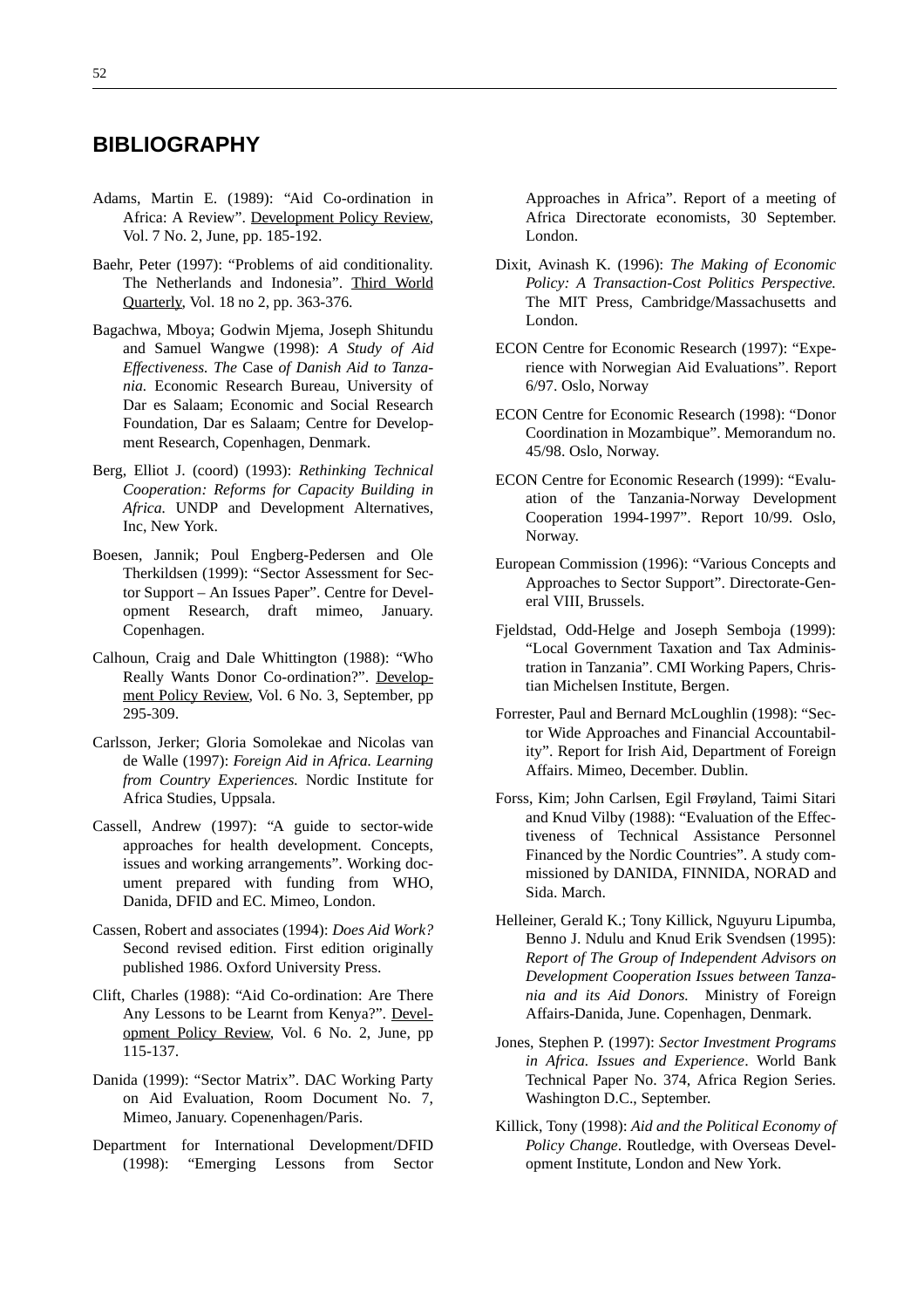- Krueger, Ann O. (1981): "Loans to Assist the Transition to Outward-Looking Policies", World Economy, Vol 4 no. 3, September, pp.
- Lindstad, Olav (1987): "Betenkning om administrasjonen av fellesnordiske prosjekter" [Some thoughts on the administration of joint Nordic projects]. NORAGRIC, Oslo, February.
- Lund, Bernt H., Göran Andersson, Lene M. P. Hansen and Jon Naustalslid (1995): "Civil Service Reform in Tanzania. Consultancy to Prepare and make Recommendation on a Nordic Initiative for Assistance to Civil Service Reforms, Restructuring and Institutional Development". March. NORAD, Oslo, Norway.
- Lund, Bernt H. and Kjeld Rimberg (1997): "Civil Service Reform in Tanzania. Consultancy to assist the Civil Service Reform Secretariat in developing a Governance, Management Development and Leadership Programme". August, Kjeld Rimberg & Co, Oslo, Norway.
- Maxwell, Simon and Roger Riddell (1998): "The Concept of Partnership in the White Paper", Journal of International Development, Vol. 10 no. 2 (March-April).
- McNeill, Desmond; Eduardo Archetti, Rie Odgaard and Nancy Frank (1997): *Evaluation of the Nordic Africa Institute, Uppsala.* Evaluation Report 8.97, Norwegian Ministry of Foreign Affairs, Oslo.
- Netherlands Ministry of Foreign Affairs (1996): *Sectoral Budget Support.* Economic Structure and Employment Department, Macroeconomic Analysis Division. The Hague, November.
- NORAD (1998): *Mottakeransvar og praktisering av giverrollen* ["Recipient responsibility and the application of the role of the donor"]. Mimeo, Oslo, August.
- Nordås, Hildegunn Kyvik; Gilbert Sekgoma and Gloria Somolekae (1998): *Managing Good Fortune: Macroecnomic management and the role of aid in Botswana.* Evaluation Report 6.98, Norwegian Ministry of Foreign Affairs, Oslo.
- Norwegian Ministry of Foreign Affairs (1971): White Paper no. 29 (1971-72), *Om enkelte hovedspørsmål vedrørende* Norges *samarbeid med utviklingslandene* [Some key issues regarding Norway's collaboration with the developing countries]. Oslo.
- Norwegian Ministry of Foreign Affairs (1974): White Paper no. 94 (1974-75), *Norges økonomiske samkvem med utviklingslandene* [Norway's eco-

nomic relations with the developing countries]. Oslo.

- Norwegian Ministry of Foreign Affairs (1986): White Paper no. 34 (1986-87), *Om hovedspørsmål i norsk utviklingshjelp. Tilleggsmelding til St. meld. nr. 36 (1984-85).* [Key issues regarding Norwegian development assistance. Supplementary report to White Paper no. 36 (1984-85)]. Oslo.
- Norwegian Ministry of Foreign Affairs (1991): White Paper no. 51 (1991-92), *Om utviklingstrekk i Nord-Sør forholdet og Norges samarbeid med utviklingslandene* [Development trends in North-South relations and Norway's cooperation with developing countries]. Oslo.
- Norwegian Ministry of Foreign Affairs (1995a*): Norsk sør-politikk for en verden i endring. Rapport fra Nord-Sør/Bistandskommisjonen*. [Norwegian South policies in a changing world. Report of the North-South/Cooperation commission]. Norges Offentlige Utredninger, NOU 1995:5 [Official Public Studies, no. 5, 1995], Oslo.
- Norwegian Ministry of Foreign Affairs (1995b): White Paper no. 19 (1995-96), *En verden i endring. Hovedtrekk i norsk politikk overfor utviklingslandene* [A changing world. Main aspects of Norwegian policies with respect to the developing countries]. Oslo.
- Norwegian Ministry of Foreign Affairs (1998a): "Focus on Norwegian development cooperation. Statement to the Storting on development cooperation policy. Report on Norwegian development cooperation in 1997". Royal Norwegian Ministry of Foreign Affairs, Oslo.
- Norwegian Ministry of Foreign Affairs (1998b): "St prp nr 1 (1998-99), for budsjetterminen 1999" [Parliamentary Proposition number 1 (1998-99), for the fiscal year 1999]. Royal Norwegian Ministry of Foreign Affairs, Oslo.
- OECD (1992): *DAC Principles for Effective Aid. Development Assistance Manual*. Paris.
- OECD (1996): Shaping the  $21<sup>st</sup>$  Century: The Contribution of Development Co-operation. Paris.
- Panday, Devendra Raj and Maurice Williams (1990): "Aid Coordination and Effectiveness: Least Developed Countries 1981-1989". Document UNCLD.C. II/4, preparatory process for Second United Nations Conference on the Least Developed Countries, 8 March 1990. Geneva.
- Pearson, Lester B. et. al. (1969): Partners in Development. Report of the Commission on International Development. Praeger, New York.